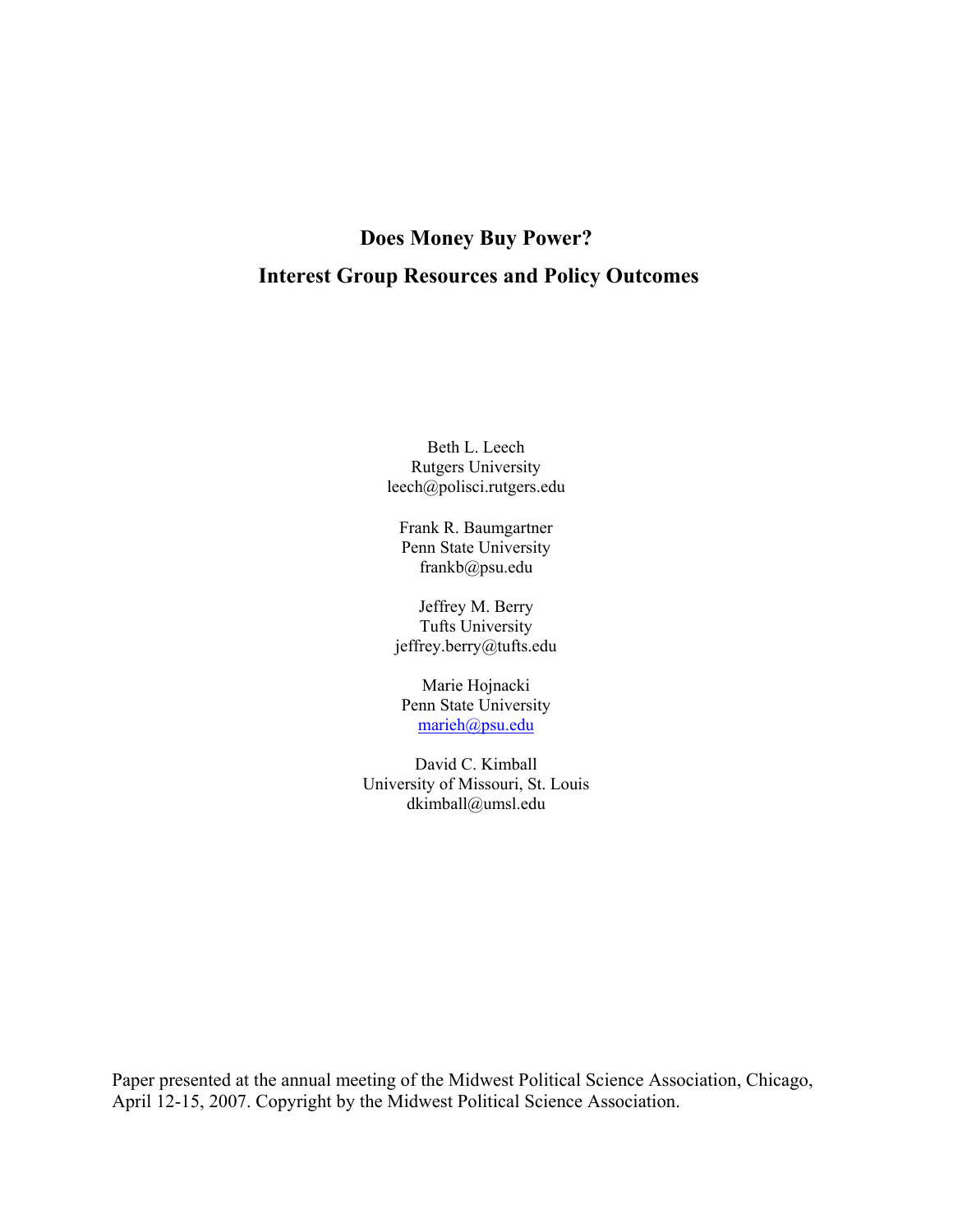# **Abstract**

Popular accounts of interest group influence in the policy process often focus on organizational budgets and campaign contributions, asserting that these resources lead to outcomes that are most preferred by "special" interest groups. Scholarly work that has attempted to assess this influence, however, has come to no set conclusion – sometimes resources lead to influence, sometimes they do not, and sometimes the results are inconclusive. To address the question of whether increased financial resources leads to preferred policy outcomes, we make use of a set of 98 randomly selected U.S. national policy issues about which we have conducted more than 300 interviews and collected extensive secondary source information on more than 1,200 organized interests. Our data include information on a broad range of indicators of financial resources, as well as non-material resources such as governmental allies and group membership. We find that when resources are considered by group type, businesses and other occupational organizations have the clear advantage, especially for material resources. These findings confirm those of numerous previous surveys of interest groups in Washington. When analyzed at the issue level, however, we find that material resources tend to be fairly evenly split on each side of an issue. Poorer citizen groups often cooperate with more well-to-do business and professional organizations, and the citizen groups bring other resources to the table, including membership numbers and public legitimacy. Resource-rich organizations were no more likely than resourcepoor organizations to be on the winning side of the policy debate.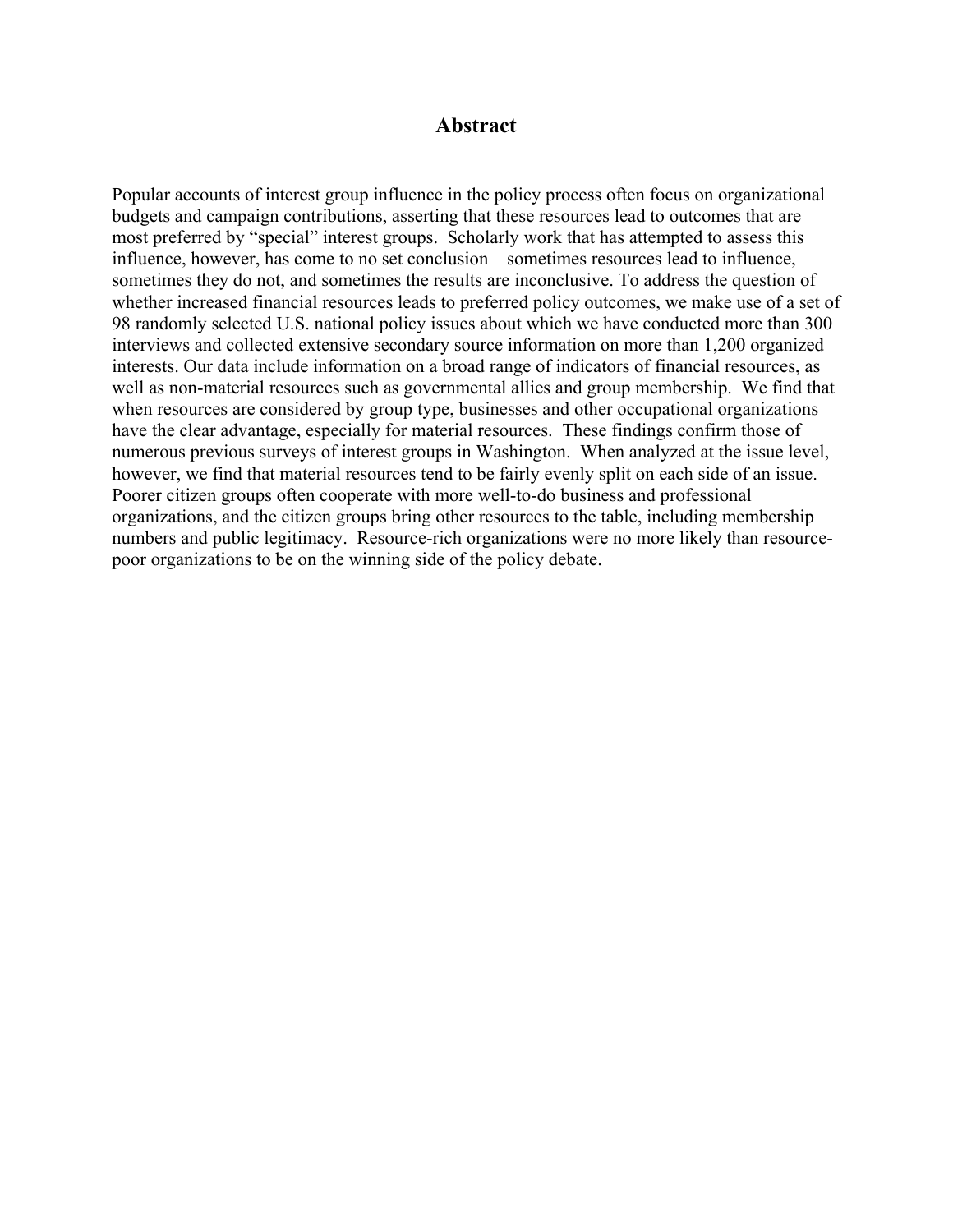In the early days of 1999, representatives from a large telecommunications company and two large trade associations made a visit to a relatively junior member of Congress.<sup>1</sup> They had an issue that they thought he would be interested in hearing about. It involved cutting taxes in a time of tax surpluses, promoting consumer interests and rolling back a policy that no longer had any reasonable justification. It had the backing of nearly 100 groups, both within the business community and within a wide array of citizen and consumer groups. The backers had money, and their diverse membership seemed to assure that they would have legitimacy in the public eye as well. The issue had no organized opposition and seemed unlikely to develop any, since the issue had no natural enemies. Given all this, would the congressman be willing to serve as the issue's champion in the House? The interest groups would provide the organizing skills and media push outside Congress, but they needed someone inside Congress to bring the issue forward. Would he take on the issue? The primary benefit to the junior member of Congress was a chance to be seen as a person who could get things done—a mover and shaker who led a popular bill through to fruition, later taking credit, perhaps, for saving consumers millions of dollars in taxes. The junior member said yes, and the fight to eliminate the 3 percent federal excise tax on telecommunications began in earnest.

Sometimes a policy proposal seems to have it all, yet still fails to pass. The effort to end the 3 percent excise tax was just such an issue. Telecommunications companies hated the tax

 $\overline{a}$ 

<sup>&</sup>lt;sup>1</sup> This paper is adapted from Chapter 4 of the book manuscript *Lobbying, Advocacy, and Democracy*, by Baumgartner, Berry, Hojnacki, Kimball, and Leech. The authors would like to acknowledge the support of NSF grants SBR–0111224 and SBR–9905195, as well as additional support from their respective universities. For more details on our project, see our website at http://lobby.la.psu.edu/.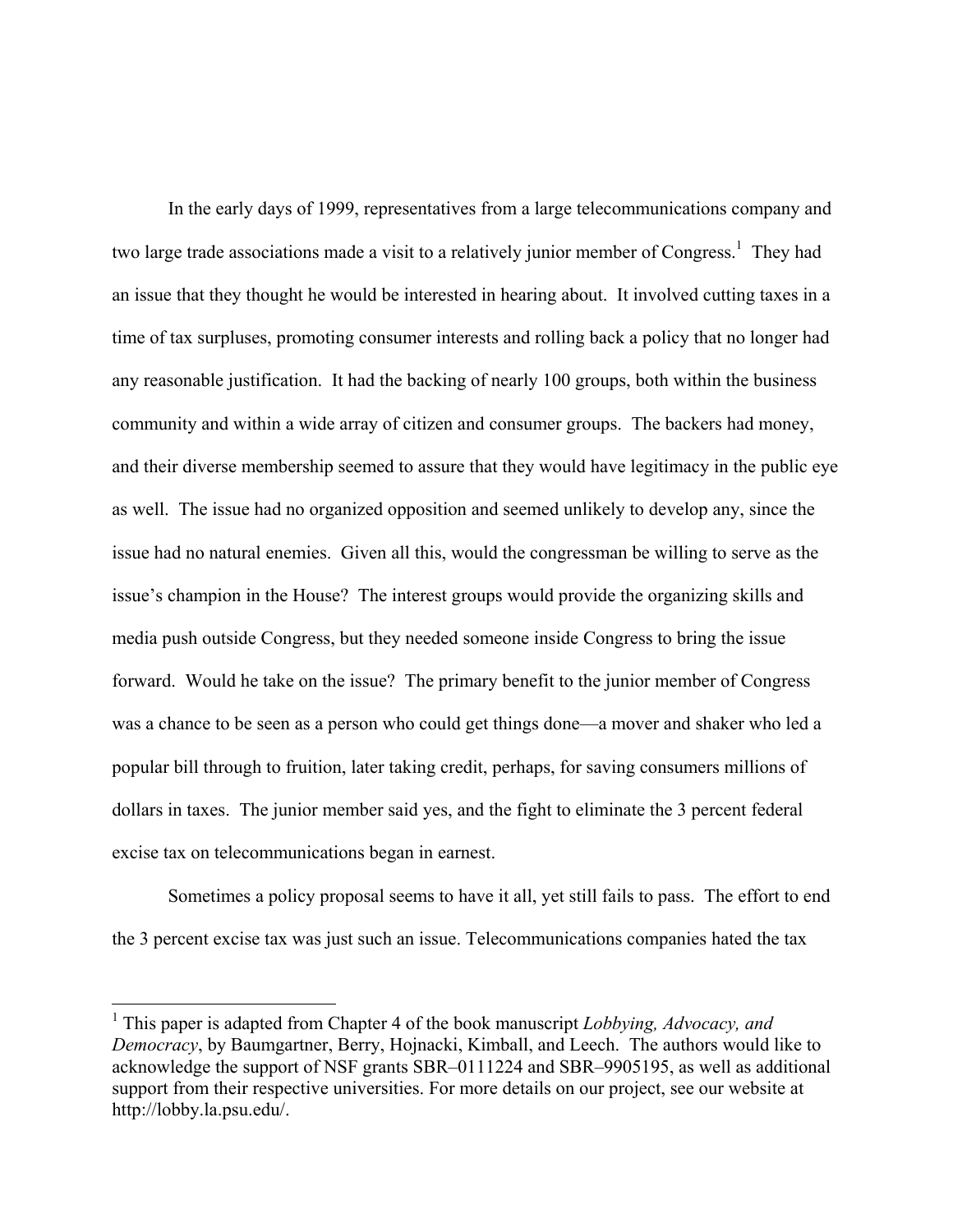because it was costly to collect and made their customers irritable, and efforts to eliminate the tax dated back more than 15 years. The tax—which was applied to all phone bills, cell phone bills, and cable television bills—began in 1898 as a luxury tax on a newfangled invention. Its proceeds were to help defray the costs of the Spanish American War. More than a century later, the fund created by the tax was not dedicated to any specific program, and in a time of budget surpluses, it seemed like a good time to let it go. Proponents of eliminating the tax were well connected, gave plenty of campaign contributions, and had hired Jack Quinn, a former White House counsel who headed the prominent lobbying firm Quinn and Gillespie. Their issue was popular with the public, won substantial press coverage, and had no organized opposition. It was "good for the poor and old people" because it eliminated a regressive tax. On May 25, 2000, the bill passed the House with only two members voting against it. Time, however, was not on its side. Postponed on the Senate schedule because leaders had other priorities, the bill languished until the end of August, and with elections approaching the session was essentially over. A lastminute attempt was made in October to attach it to the general Treasury appropriations bill, but that bill was vetoed on other grounds. Supporters hoped to reintroduce the bill and pass it during the 107th Congress. When the next session arrived, however, the federal budget surplus had evaporated—and with it any chance of the excise tax being eliminated. $2$  Resources are important to interest groups hoping to change policy, but even substantial resources do not guarantee a policy outcome. The groups supporting change here had all kinds of resources—staff, budgets,

 $\overline{a}$ 

<sup>&</sup>lt;sup>2</sup> Advocates of eliminating the tax finally scored a partial victory six years later – after the official end of our study period – when a series of federal courts ruled that the tax could not legally be applied to long-distance calls as they are billed today. The Internal Revenue Service agreed to stop collecting the tax on long-distance, wireless, and bundled services and to issue a tax credit to individuals and businesses for excise taxes paid over the past three years. The tax on local telephone services remains, but advocates hoped to continue their fight against that portion of the 3% excise tax in Congress.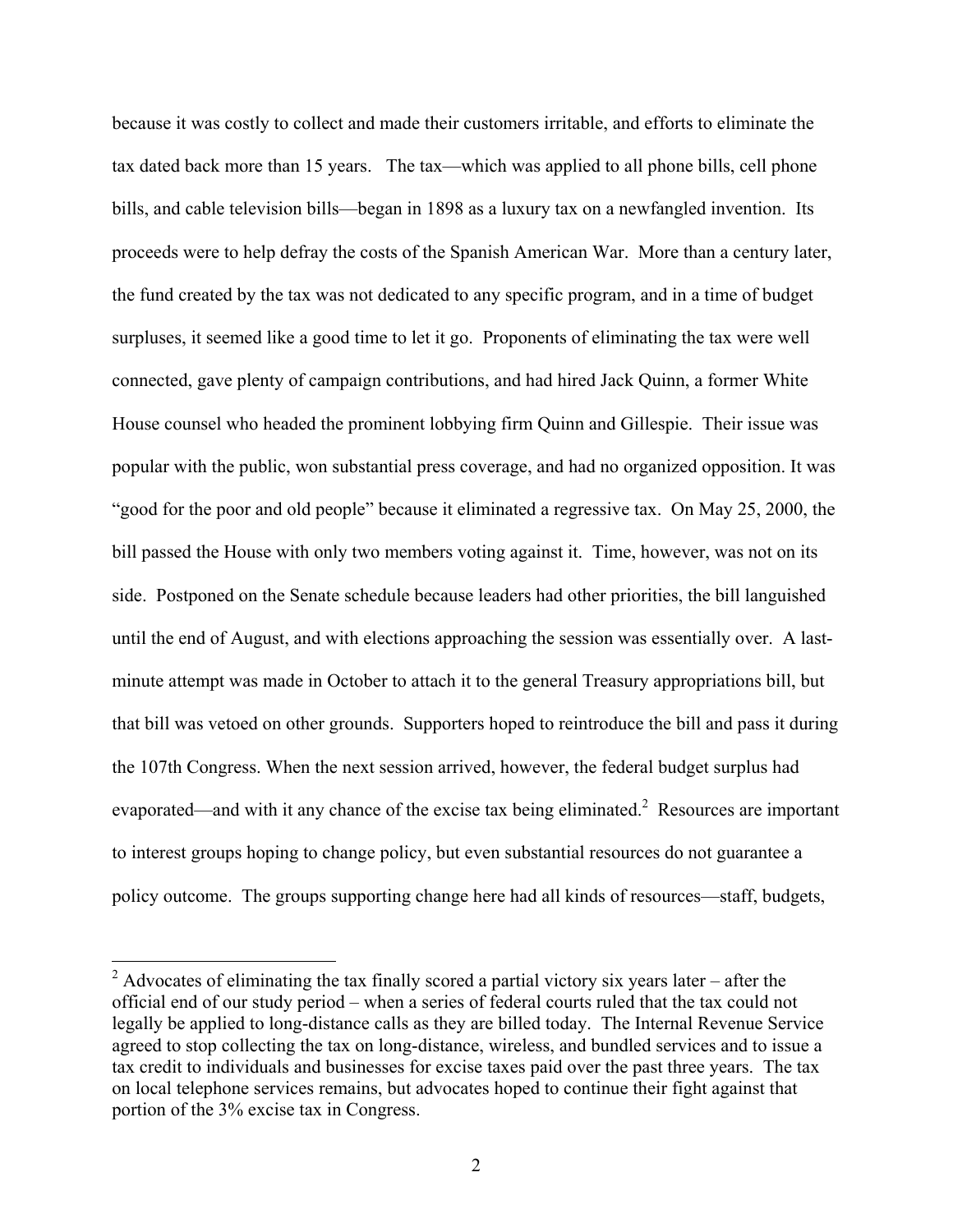membership, diversity, bipartisanship, good connections. They had an issue that was sure to be popular with the public and that no one actively opposed. They failed nonetheless.

About the same time that the fight was underway to remove the 3 percent federal tax from consumers' telephone bills, another lobbying battle was underway, this one pitting banks against credit unions. In the popular press, advocacy by bankers evokes images of big-buck lobbyists, cozy relationships with members of Congress, millions in campaign contributions and guaranteed results. But in the decades-long effort by banks to limit expansion by credit unions, banks have repeatedly ended up on the losing side. Credit unions traditionally can offer many banking services to employees of certain institutions (for example, federal employees, or employees of a given school district or a university, or a hospital for example), but just what defines the "field of membership" for a given credit union? From the credit unions' perspective, they are often happy to take on additional members, even those whose connection with the original group might be tangential at best (e.g., spouses and children of members, or people who formerly were connected with the institution, but who no longer are). As credit unions are nonprofit, and offer low-cost services to members, banks see them as rivals and want to make sure that the "field of membership" issue is determined in a more restrictive manner. But credit unions were merging and opening more branches in multiple communities, and sought rule changes that would make it easier to complete many of these mergers. Hence the dispute over the expansion of credit union services and membership emerged again in Congress in 1999. On the one side stood the American Bankers Association with all of its money, wide contacts in every congressional district, a huge PAC, many lobbyists, and a reputation for getting things done. On the other side, however, stood the credit unions with their consumer-friendly, small-town image. "You have the traditional, small, mom-and-pop type thing," a lobbyist for the banking industry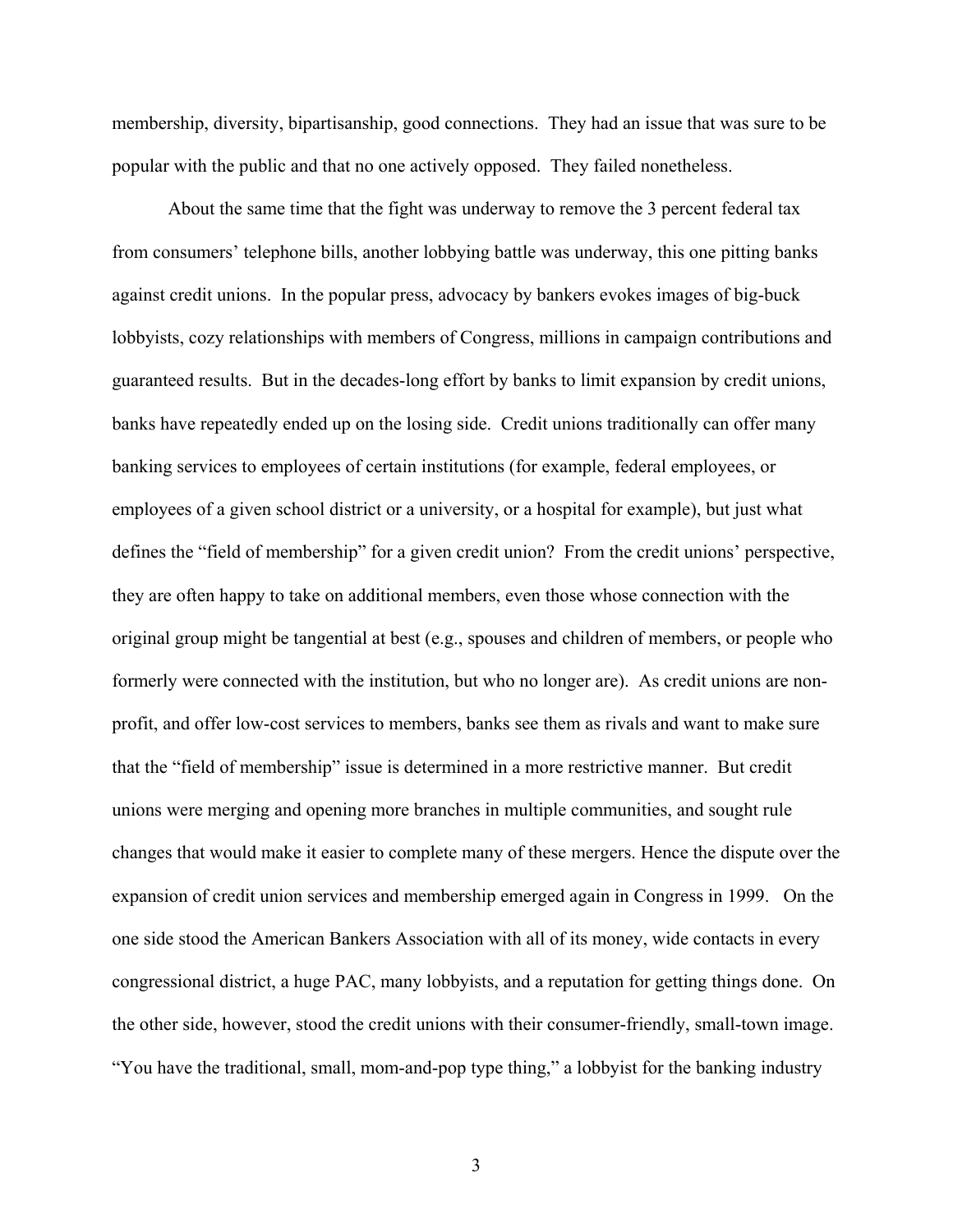said with regret. "That's the image that people associate with credit unions, like the Bailey Building and Loan in *It's a Wonderful Life*."

Besides their hometown popular image, credit unions have another asset money can't buy: A regulatory agency that exists primarily to ensure the financial stability and viability of their industry. With the Federal Credit Union Administration and public opinion supporting them, credit unions often win their battles against the bankers, both concerning regulatory matters and actions before Congress, in spite of the power and wealth of the banking industry, their natural competitors. The only place bankers have ever gotten a toehold on this issue is in the courts, where rulings favorable to the bankers have served only to kick the issue back before Congress to fix the authorizing legislation. The bankers have long been frustrated by this situation and have tried their best to change it, but to little avail. One banking lobbyist described his organization's attempts to raise the issue of what they see as the unfair competitive advantage that credit unions enjoy because of their tax-exempt status: "And so what occurred was that we realized that we could not win by going to the public. We decided to try decisionmakers. So what we focused on was newspaper editorial boards, but that didn't work either, because no one wants to tax mom and pop." The U.S. banking industry is one of the most powerful, wellconnected, and politically savvy actors in national politics; they win many of the battles in which they engage. Why aren't they able to win all the time? Why were they not able to beat out the credit unions in the issue we studied, limiting the field of membership of growing credit unions as they encroach on a market bankers believe should be rightfully theirs?

Much has been written about the impact of money in politics. In this paper we look carefully at the impact of material resources in achieving policy outcomes. In one sense, it is obvious that the wealthier the group, the more advantages. But policymaking is a continuous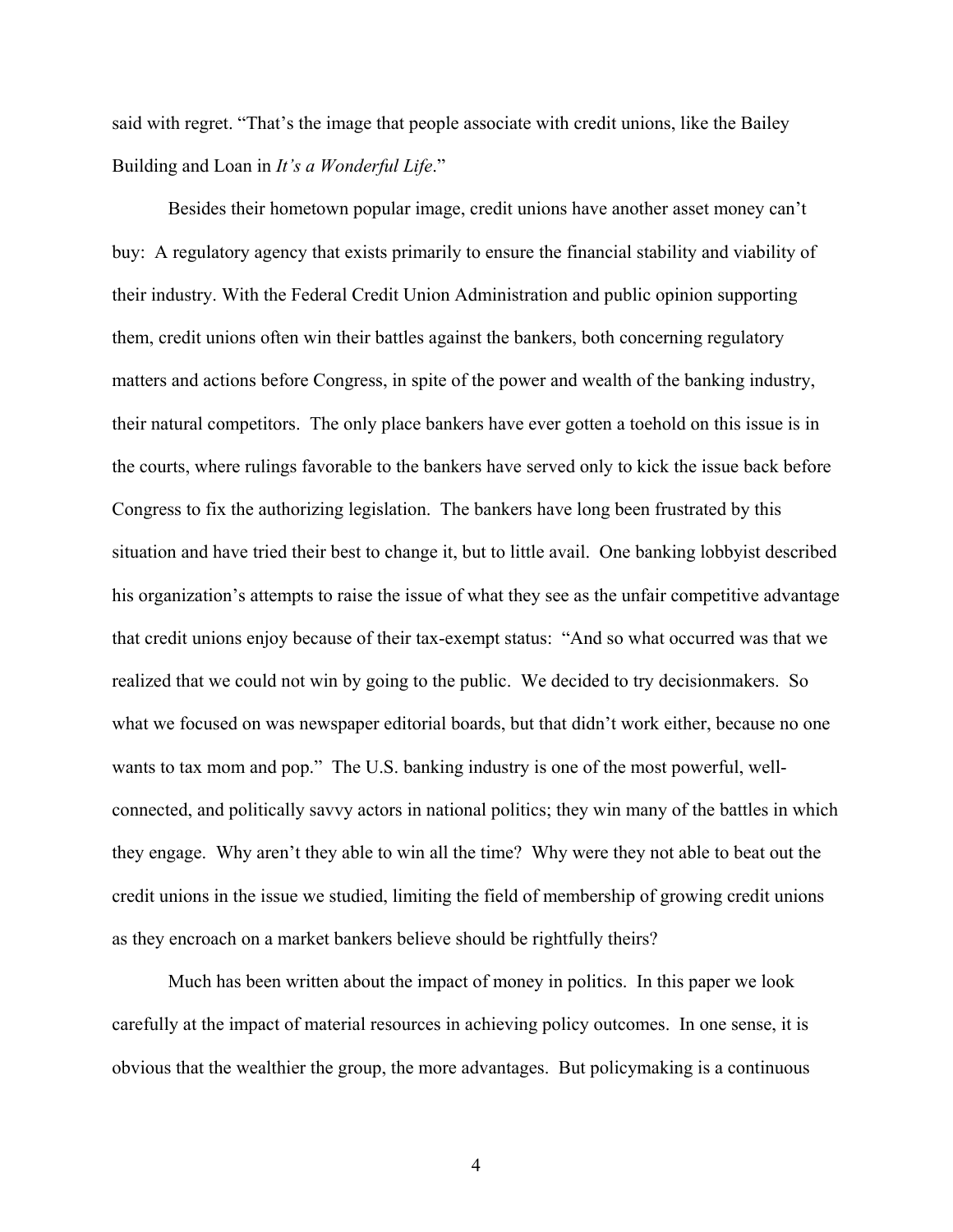process, with many issues already having been settled in previous rounds. Could the wealthy simply continually accumulate more wealth and policy advantage, winning more and more each time Congress considers their issue, continually expanding the distance between them and the also-rans? In this paper we show that there are many complications to the rich-get-richer story as it relates to the policy process.

# **Looking Beyond the Money**

Popular accounts of the interest-group system often focus on the monetary resources that interest groups have: lobbying staffs, budgets, and campaign contributions. While there certainly is a lot of money in the system—interest groups spend about \$2 billion lobbying the federal government every year and about \$500 million every election cycle in campaign contributions<sup>3</sup>—the relationship between money and political outcomes is far from simple, largely because where large amounts of money come into play on one side, others often mobilize as well (though certainly not always). Scholars have struggled to document the impact of campaign contributions on policy decisions, but with mixed results. Donations from political action committees sometimes seem to have swayed legislators and equally as often seem to have had no effect. Since most of these studies been based on one or a handful of issues at a time, and since vote outcomes must be either yes or no, the results could very well be attributable to random fluctuations rather than any systematic effects of donations.<sup>4</sup> Further, the studies have been

<sup>&</sup>lt;sup>3</sup> Data on PAC contributions and lobbying expenditures provided by the Center for Responsive Politics, http://www.crp.org/.

<sup>4</sup> For a review of this literature, see Frank R. Baumgartner and Beth L. Leech, *Basic Interests: The Importance of Groups in Politics and in Political Science* (Princeton, NJ: Princeton University Press, 1998). Scholars have been more successful in documenting links between PAC contributions and congressional access, activity in committee, and policy expertise, see, e.g., Laura I. Langbein, "Money and Access: Some Empirical Evidence, *The Journal of Politics* 48 (1986), 1052-1062, Richard L. Hall and Frank W. Wayman, "Buying Time: Moneyed Interests and the Mobilization of Bias in Congressional Committees," *American Political Science*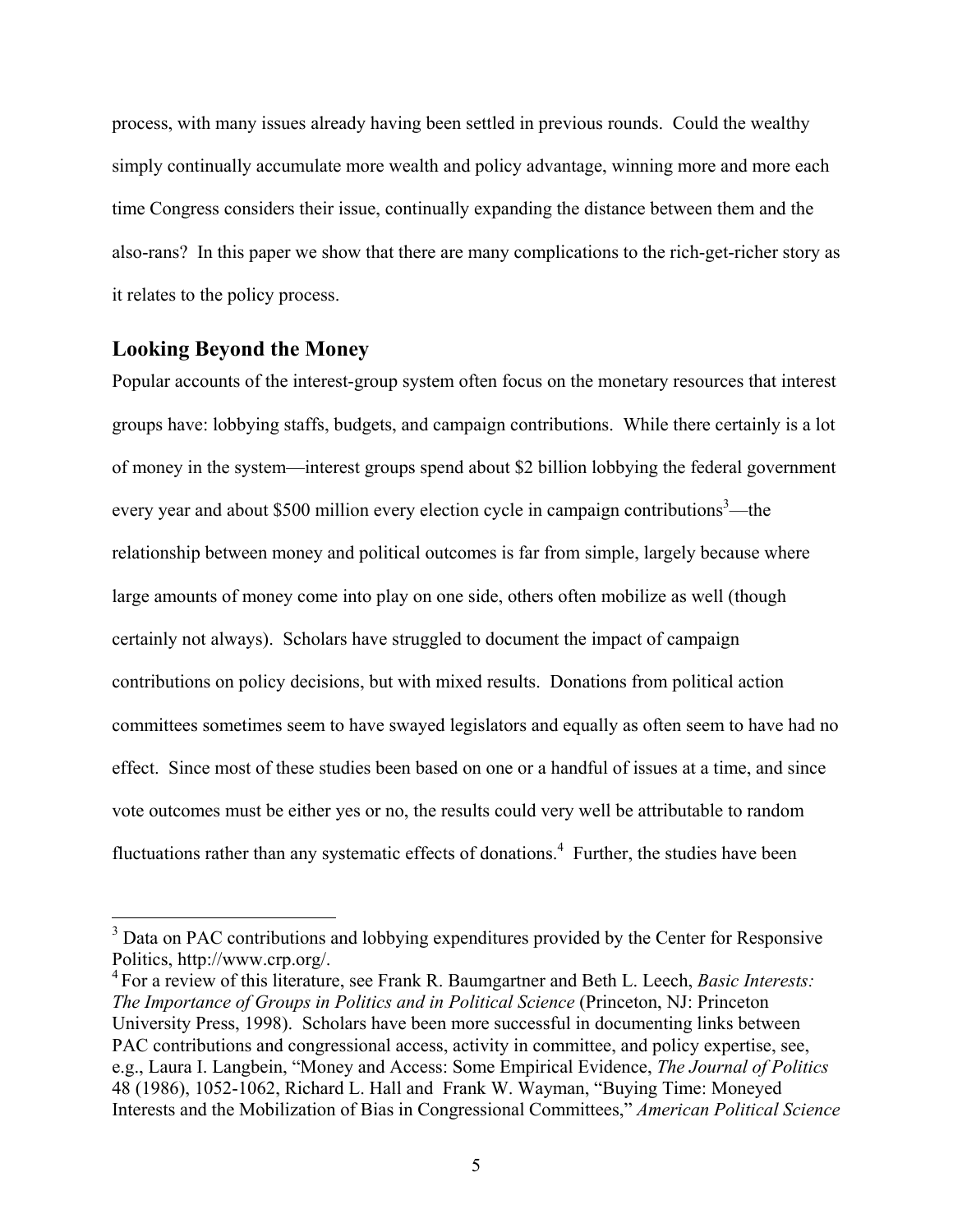bedeviled by the problem that groups often contribute to members of Congress known already to agree with them or to those who have institutional gate-keeping positions related to the issues of interest to the group, so the money could be simply a wise insurance policy, an effort to keep access open and not to antagonize, or an attempt to keep friendly faces in Congress, not an issueby-issue quid pro quo. After all, there are many issues in any given congressional election cycle, but groups can only contribute a certain amount. If a group wins some of its battles and loses others (as is typically the case), then how can we say that money was helpful or not, if the money typically cannot be connected to one or another of the specific issues? In any case, scholars have found no smoking gun, no systematic relationship between campaign contributions and policy success, a fact that might be surprising to readers of the press, where it seems that campaign contributions are equated with lobbying power across the board.<sup>5</sup> While no one doubts that money matters, and while there is no question that the wealthy enjoy greater access to policymakers and political leaders than other groups in society, whether this means that they can necessarily write their ticket in Washington, getting the policies they want when they want them, is another question. One reason why it may not be so is that the policy process is so hard to control. Very few government officials have the authority unilaterally to produce the policy changes that lobbyists might desire. Engaging in a lobbying initiative is inherently uncertain.

*Review* 84 (1990): 797–820; Kevin M. Esterling, Buying Expertise: Campaign Contributions and Attention to Policy Analysis in Congressional Committees, *American Political Science Review* 101 (2007): 93-109. Even these findings are not clearly supported; for an opposing view on campaign contributions and access, see Marie Hojnacki and David C. Kimball, "PAC Contributions and Lobbying Contacts in Congressional Committees," *Political Research Quarterly.* 54(2001): 161-180.

 $\overline{a}$ 

 There have been, of course, some prominent issues of corruption, where members of Congress have been prosecuted precisely for this kind of quid pro quo relation between personal gifts or campaign contributions and official actions; outright bribery does sometimes occur.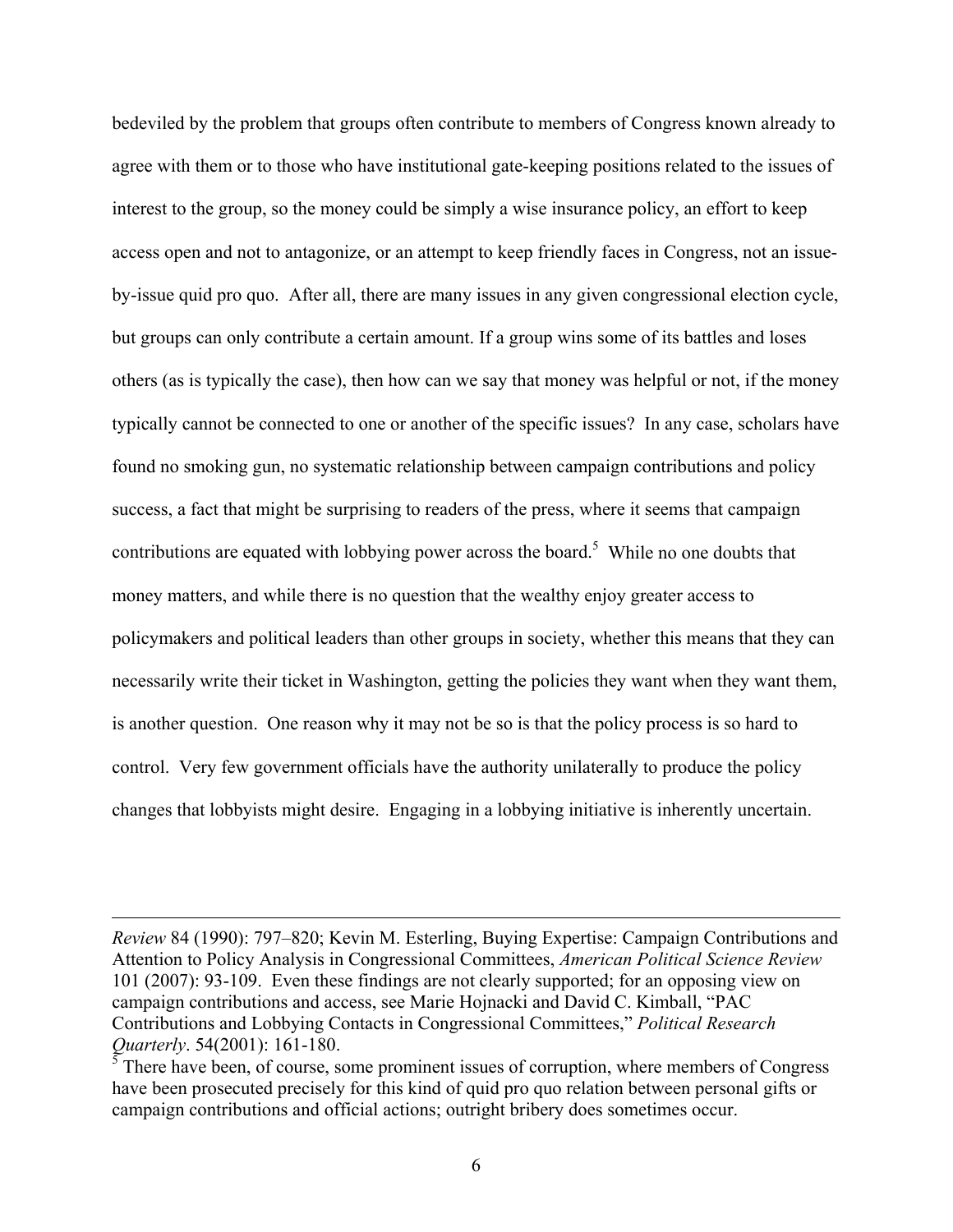While it may be true that scholars have not found a systematic link between campaign contributions and policy outcomes, PACs are far from the only sort of political resource an interest group may have at its disposal. There are other material resources, including the size of an organization's budget or the extent of a corporation's assets. There are differences in staff size, number of lobbyists, and number of members. There are intangibles as well, such as public legitimacy and reputation. Any review of the impact of money in politics should review these factors as well, not just campaign contributions.

Material resources can sometimes be trumped by sheer numbers—organizations with many members may be heeded just as rapidly as organizations able to make large campaign contributions. Large numbers of members not only provide some democratic legitimacy to a cause—"look at how many people are represented by that organization; look at how many constituents agree with this argument"—but also can serve to put pressure on elected officials who are concerned about reelection. The number of members in a group, the degree to which public opinion supports a particular idea, and the number of other organizations that are willing to join a group in a given policy fight all are resources that can be of great help to an organization, even an organization that may not control large financial resources or have a large PAC.

Perhaps most important of all, however, is the degree of support an organization or its cause already enjoys among policymakers. In popular accounts these relationships are often attributed solely to linkages from campaign contributions, but these are far from the only tie that binds in Washington. There is also the simple fact of an organization and a policymaker sharing the same policy goal. Such allies are perhaps the most valuable resource in Washington. Policymakers and organized interests frequently work in tandem to advocate policy goals that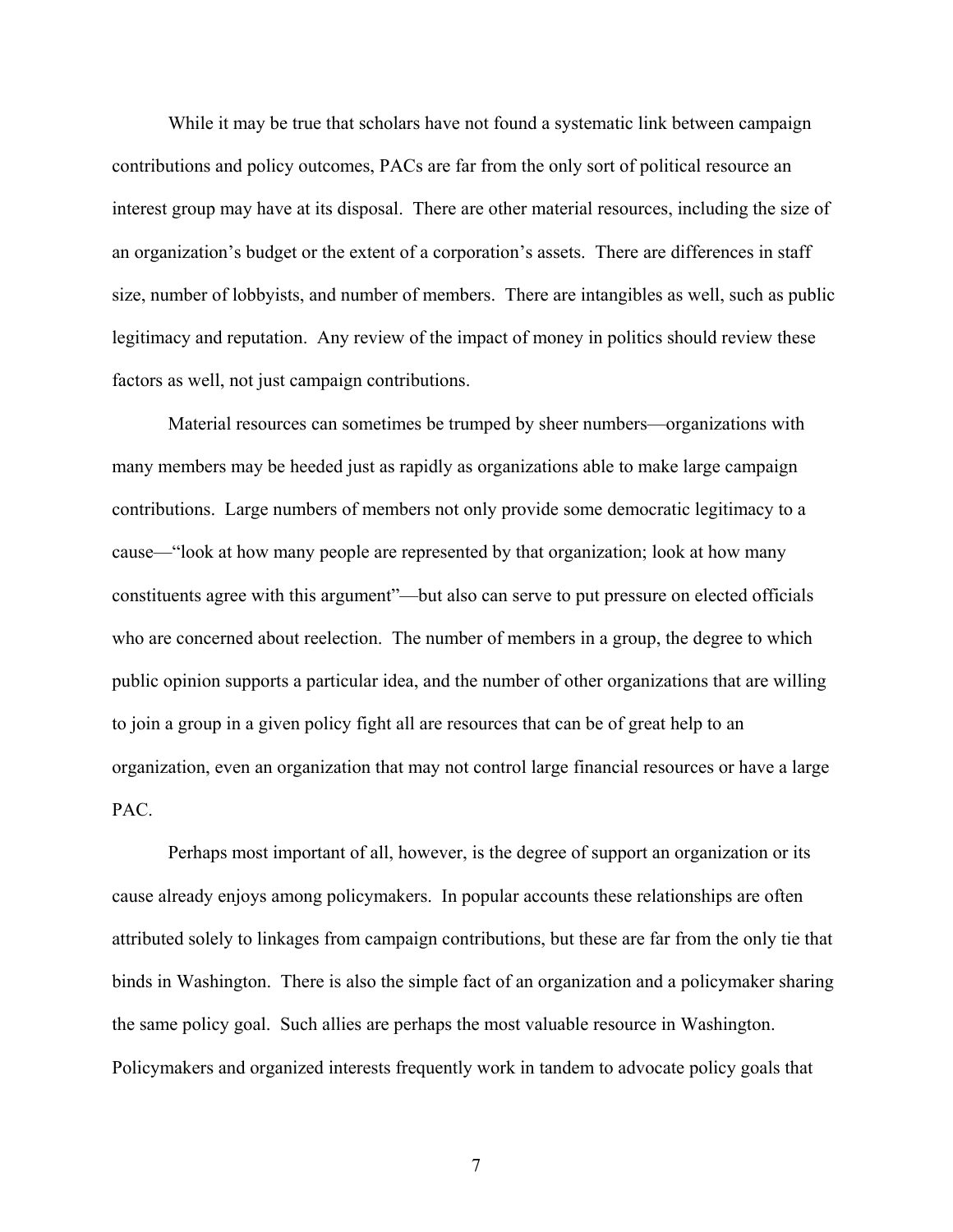they both share. Each can do things that the other cannot; officials within government can set agendas, meet with colleagues, and so on. Organized interests outside of government often have more staff time available, the ability to do research and publicize things, and the luxury of working on just one or a few issues at a time. Both insiders and outsiders share an interest in getting others to pay attention to their cause, because without widespread interest within government in acting on a policy question, a bill will languish and die. Government officials are themselves central actors in these questions, not mere receptacles for interest group influence, as they are sometimes modeled in the interest-group literature. As a result, most lobbying consists of working with allied government officials rather than only trying to convince them to support some policy option. Virtually all of the applications of the other sorts of resources are made in an effort to increase an organization's supply of these allies.<sup>6</sup>

Groups often work in such close collaboration with friendly government officials that it is hard to see the relation except as one sees the relations between members of a team. The links that bind the team members may be geographical (as in the stereotypical case of legislators who represent, say, corn-growing areas who would naturally work to protect the interests of their constituents, often in concert with the relevant agricultural interest groups); professional (when a legislator's previous profession gives her a particular expertise in the issues relating to that profession); or they can be ideological, crossing professional and geographic lines. (Of course, they also can be partisan, but we can include that with the ideological for our purposes here.)

 $\overline{a}$ 

<sup>6</sup> See, for example, Raymond A. Bauer, Ithiel de Sola Pool, and Lewis A. Dexter, *American Business and Public Policy: The Politics of Foreign Trade* (New York: Atherton Press, 1963). For more recent views on the tendency to lobby friends rather than foes see Frank R. Baumgartner and Beth L. Leech, "Lobbying Friends and Foes in Government," in *Interest Group Politics*, 5th ed., Allan J. Cigler and Burdett A. Loomis, eds., pp. 217-33, Washington, D.C.: CQ Press, 1998); Marie Hojnacki and David C. Kimball, "Organized Interests and the Decision of Whom to Lobby in Congress," *The American Political Science Review*. 92(1998): 775-790; and Marie Hojnacki and David C. Kimball, "The Who and How of Organizations' Lobbying Strategies in Committee," *The Journal of Politics*. 61(1999): 999-1024. Richard L. Hall and Alan V. Deardorff also provide a useful way of thinking about the efforts of groups to mobilize activity on the part of like-minded legislators in their article "Lobbying as Legislative Subsidy," *American Political Science Review* 100(2006): 69-84.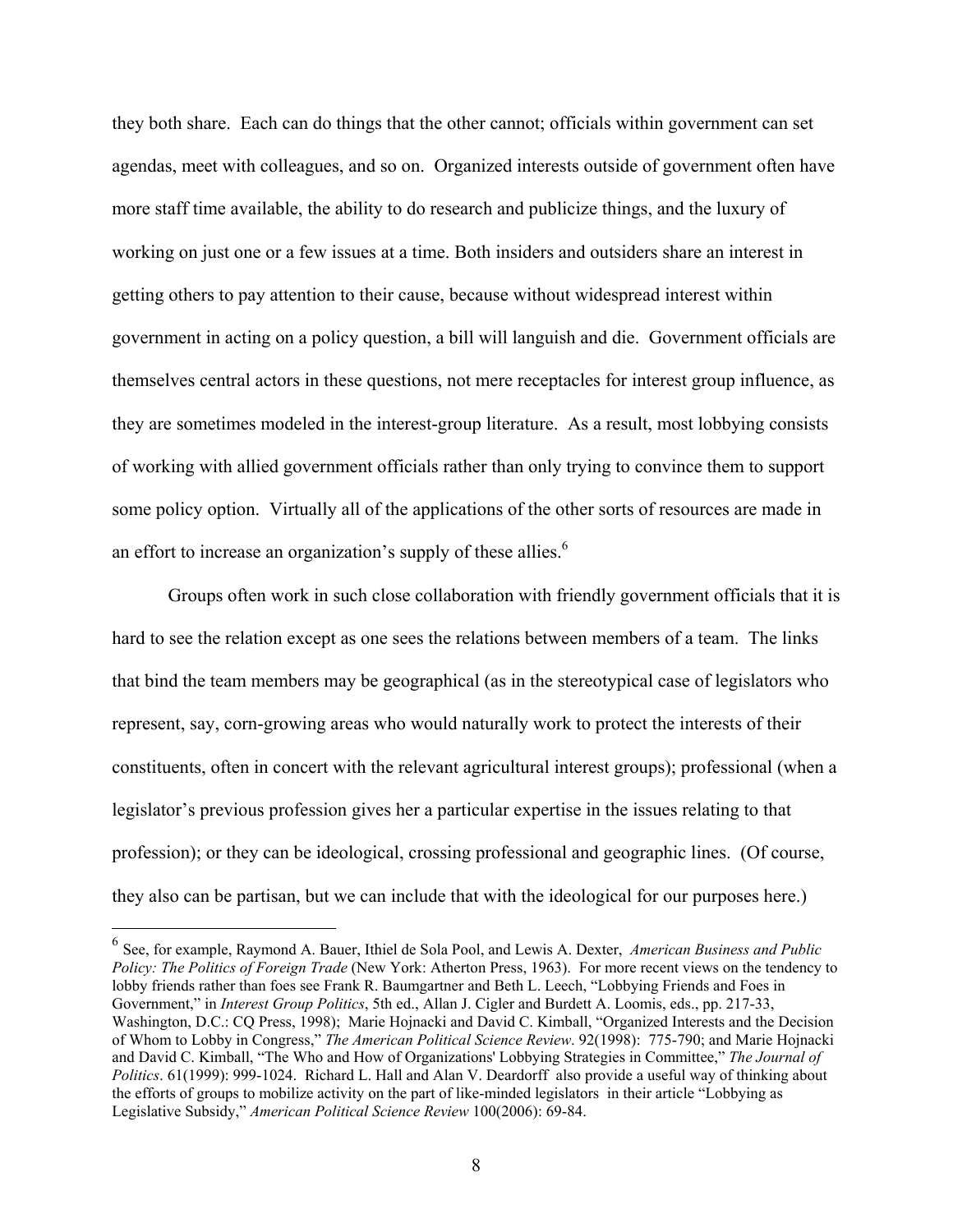We can get some sense of the importance of close working relations between outside advocates and sympathetic members of Congress from our interviews. The following quotes stem from the same case; one from an outside organization and the next from staff members in Congress. The links here are ideological rather than geographical or professional, and the team-like structure of the process is clear; each member of the team has specific roles based on what they can do better than others. This particular example involves an organization with exceptional access (including to the White House), but the strategy of enlisting congressional supporters and legislative leaders (referred to as "whips") is clear. We have deleted specific names and references to the particular issue:

We always begin [a legislative effort] by breaking members of Congress down in terms of their support for [our policy]. Prior to the effort to get [our policy], we had 223 solidly anti, 131 solid pro, and 81 mixed in the House. … We give this information to the Whips—usually [Member of Congress A or B], because they need counts. We also want the vote count because the White House will want it. They want to know how much or how little support they can expect on the Hill. If the president is going to veto something, they'll want to know if there are enough votes to sustain the veto. Then we contact the solidly pro, undecideds, and lean-tos to see where people are. Then we re-sort and then there are member-to-member conversations. [We get our key supporters and the whips to contact others in the House.] There's lots of feedback about who needs what to be supportive. Then there is communication to members of Congress from our boss. We also have conversations not with staff but with members—sometimes staff don't know where their member is on our issues. We talk to the members to say what we want from you is x.

Now, most interest groups certainly cannot walk into the office of a member of Congress and say: "What we want from you is x" (or if they do they may not get the response they hope). But this group is obviously working closely with allies and if they share the same goal and the group is asking the member to assist the larger coalition by targeting three specific colleagues and finding out what it might take to move their vote then the reception might be quite different. A lobbyist on another high-profile issue described his group's close relations with his legislative allies this way: "Each member has a different take on the issue and we always tried to tailor our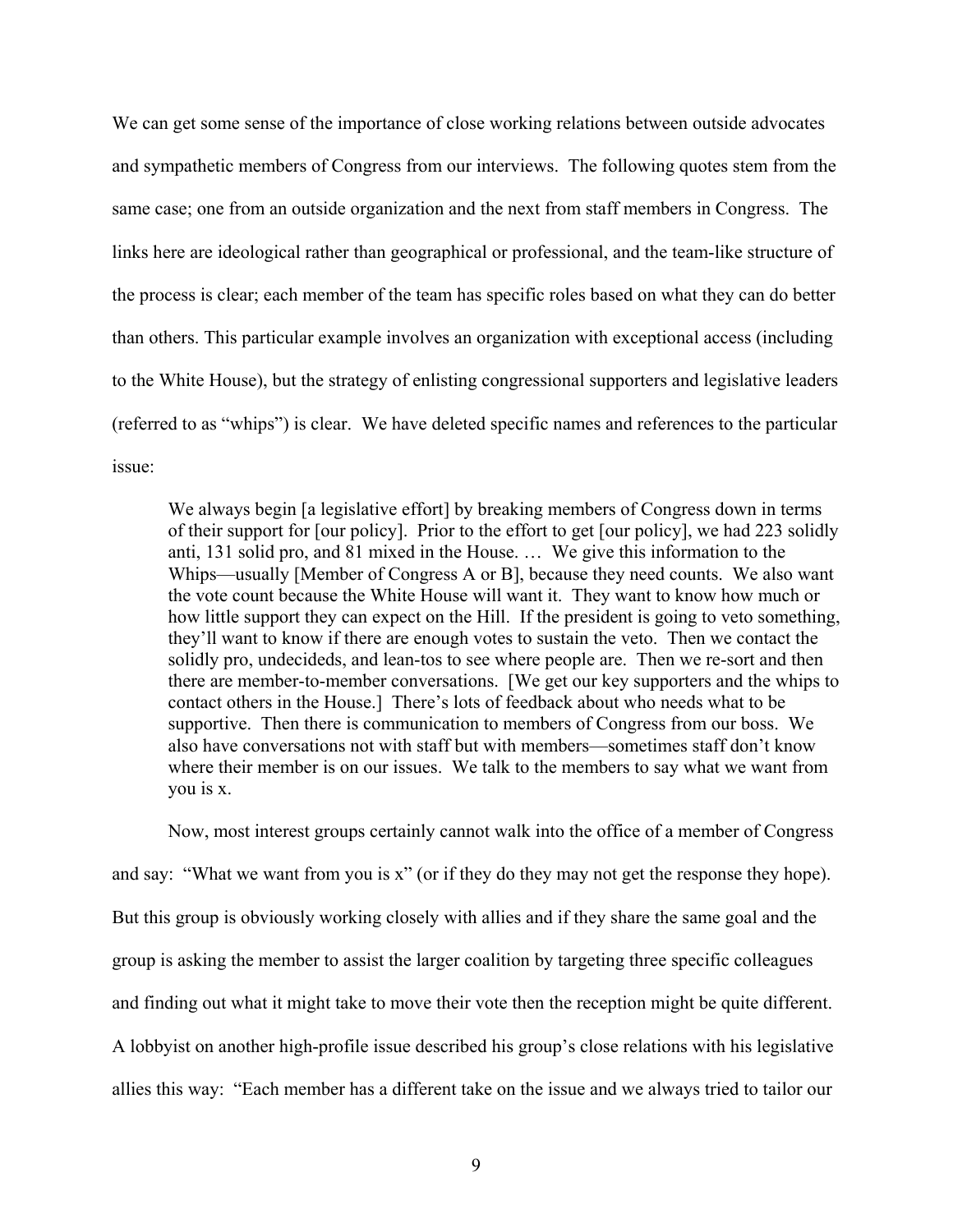arguments. This is the type of information where [the member's] whipping operation was so important: We traded information every day about who was leaning, which arguments to use with them, and the like." Coalitions thus sometimes involve very close working relations among groups inside and outside of Congress, each playing a different role making best use of their staff, resources, and contacts.

Here is how the same process looks from inside the Congress, according to the lead staff person of Member A from the quote above: "[My boss] was a natural to take the lead, it's right within her value system and she takes the lead on most [issues in this area]." Said a staff member from another legislative whip on the same issue: "A lot of people consider him *the* Republican in the House [on this issue]. He takes a lot of stands on issues related to [this topic], … so he was viewed by a lot of outside groups as the person to go to on this." The legislators here are clearly ideologically committed to the issue—it corresponds to their idea of good public policy. When there is the opportunity for a major legislative push, with substantial outside support, they are more than happy to play a leading role inside Congress.

This same staff member continues on the tactics and close working relationships they had with the outside organization. The outside group provided target lists and the member of Congress and his staff did much of the direct lobbying: "We worked with [the outside group] to develop a list of members that [my boss] met with and talked to and I specifically met with the staff and said your boss [supports this issue] and this would be a good issue for you."

Another staff member, this one in the House Democratic leadership, described the whipping operation relating to another issue, Permanent Normal Trading Relations with China, a case we have also discussed in previous chapters. The members-only whip meetings might start with a presentation from an outside expert who would focus on one aspect of the issue: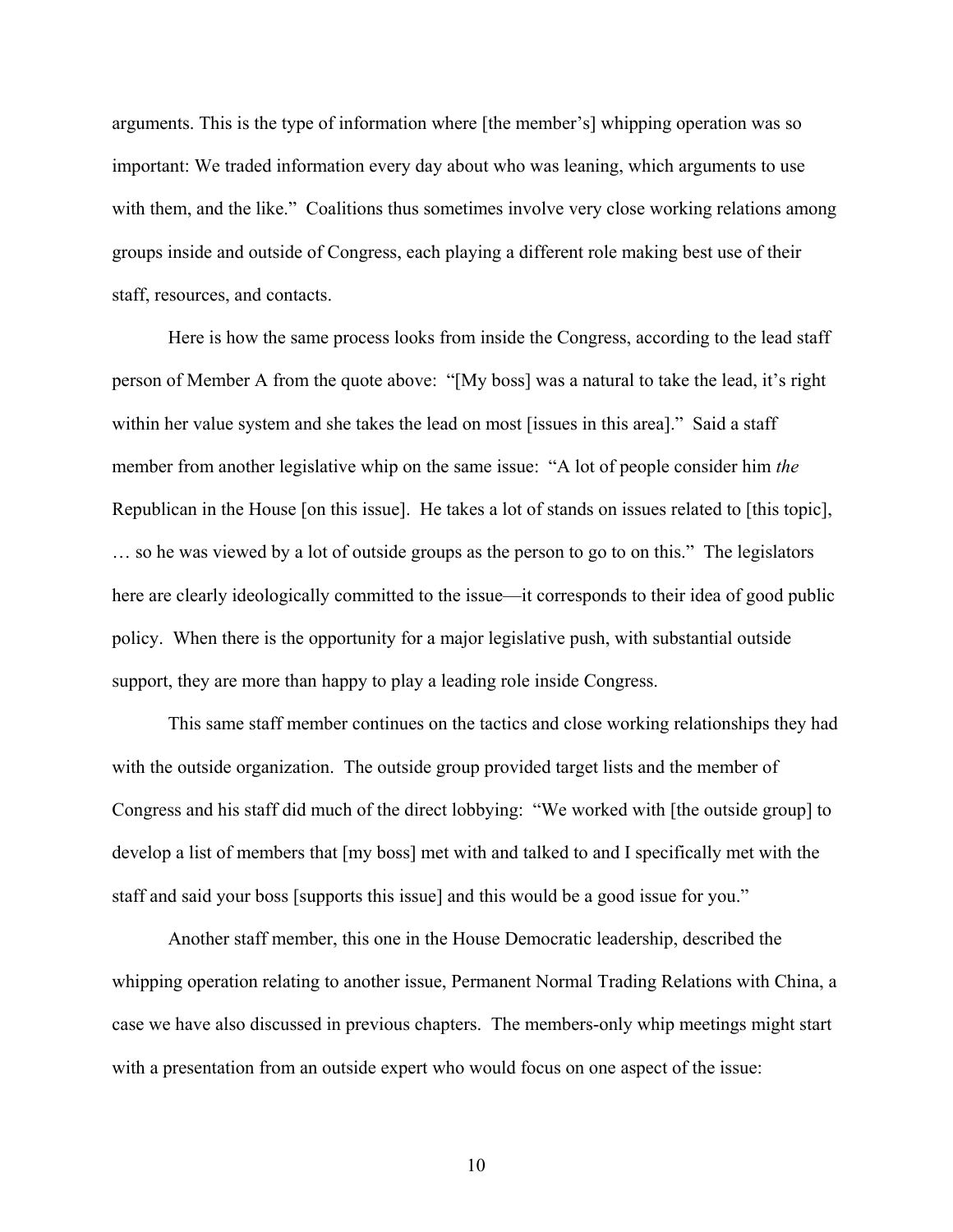So we'd have the presentation, we'd hand out assignments for members to talk to some of their colleagues and so they'd go out and talk to five or six of their colleagues and find out how they were going to vote on this, or what issues mattered to them so we could tailor strategy to a particular member. Say there was a member from New Jersey who was undecided who had a pretty big labor presence in their district but also had a tech presence as well and was really split on what to do but you kind of talk to them—"What kind of information do you need, what would be helpful to you?" "Well, the thing that would be helpful for me would be to talk to people from China about this," and so knowing that, we tried to get Wei Jing Sheng in to see that member and give them help that way.

Lobbying sounds quite different than the popular conception when the target is a congressional staffer, the lobbyist is a staff member from a congressman of the same party and when the message is: Here is an issue that will make your boss look good. Groups with the resources, connections, and allies to make this kind of thing happen may well see different outcomes than groups without these connections. Coordinating with high-level allies inside government, especially a House or Senate party whipping organization, certainly helps. Is internal member-to-member lobbying really lobbying? Surprisingly, the literature is ambivalent on this point, but it certainly is advocacy, and in the advocacy process outsiders and insiders often work together.

Of course, where there are congressional allies there can be opponents as well. Here is

how one staff member also quoted above describes this process:

The mastermind behind everything bad that happens to me on the Hill is the office of [Representative X] and we never talk to anyone there and they never talk to us. I don't even know who the staffer would be. But in every respect, even if you see another member in front of you, it's the hand of [Representative X]. He is a most sincere and tireless opponent. He's the one we most often see coming towards us. Sometimes we see [Representative Y] and sometimes we see [Representative Z] but most often it's [Representative X]. And I don't mean this in a derogatory way, he's the brains of the operation, he's the strategist…in terms of leading the charge and making strategy.

We don't want to make too much of examples drawn from one or two cases; there are other issues in our sample where we saw few such close ties between outside lobbyists and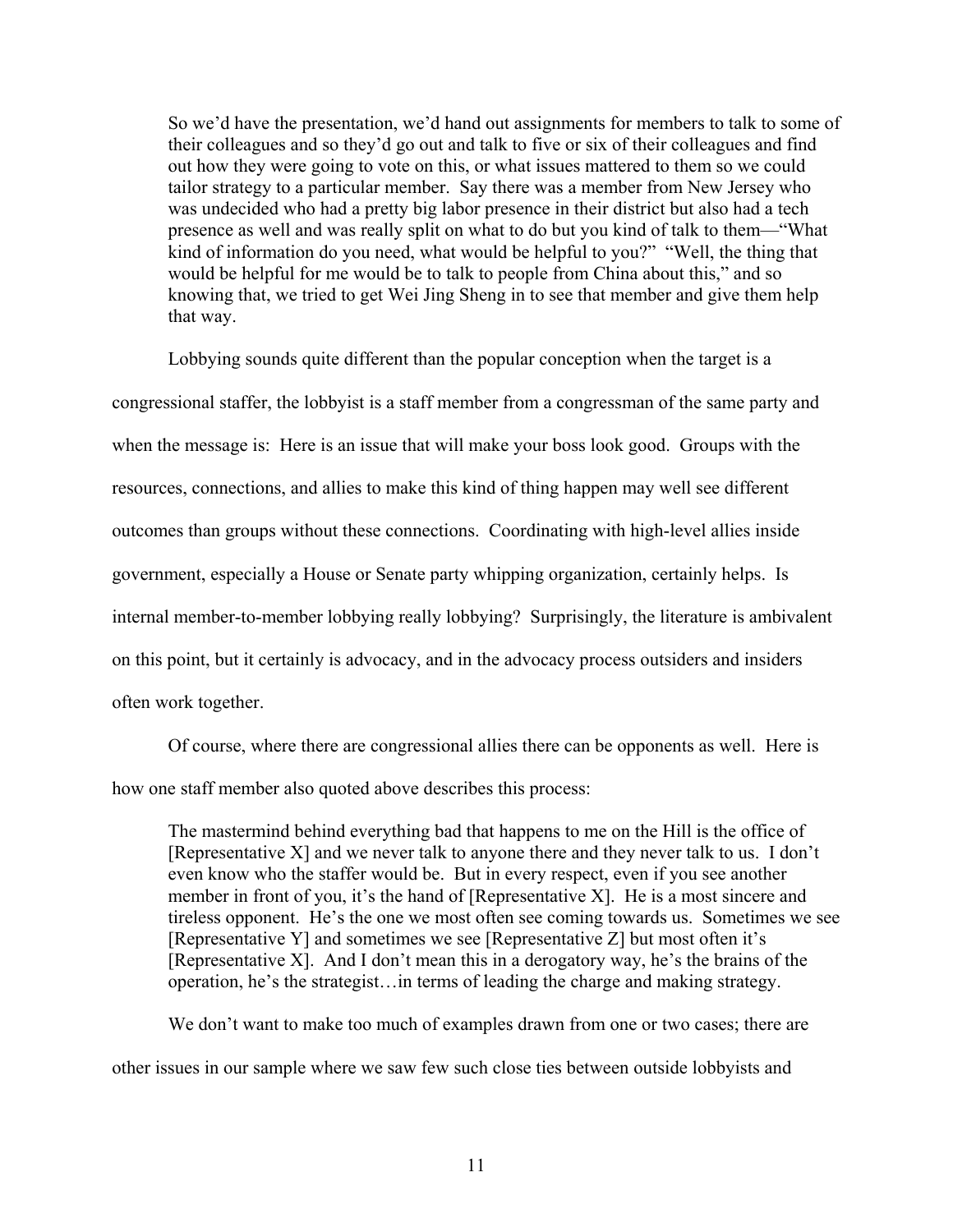members of Congress. Still, the quotes we provide above give a sense of how close these working relations can be in certain issues (especially high-profile ones, as these were). They also suggest the possibility of counter-mobilization as well. If working with allies within government is an important determinant of what happens in Washington (and we believe that it often is), then one important question is who can get high-level government allies. Perhaps large corporations can do this but citizens groups cannot. We will look at all these questions in the next sections, attempting to map out as completely as possible who controls what resources and how this affects a group's ability to gain the policy outcomes that it seeks.

# **Examining Group Resources**

A common view of Washington lobbying is that money can buy almost anything, but relying primarily on newspaper stories or considering only the most prominent issues and most notorious examples leads to a skewed vision of the process; our random sample of issues allows us better to generalize beyond the Abramoffs and the scandals and the highly paid consultants to see systematically, across the board, how much money matters. Certainly high-profile cases and scandals are part of the picture, but they are not the whole picture. Newspapers write about man bites dog; we hope to tell the more quotidian version of the story. Day-in and day-out, what role do interest groups play in the advocacy process and to what extent is whatever influence they wield based on their financial resources?

As we analyze these resources, we compare efforts by organized interests and government officials not only as individual actors, but also as part of their policy perspective. After all, groups rarely lobby alone; they have friends to help them both inside and outside of government. Incorporating the collective nature of lobbying as we do allows us to evaluate whether certain groups systematically are able to take advantage of access to powerful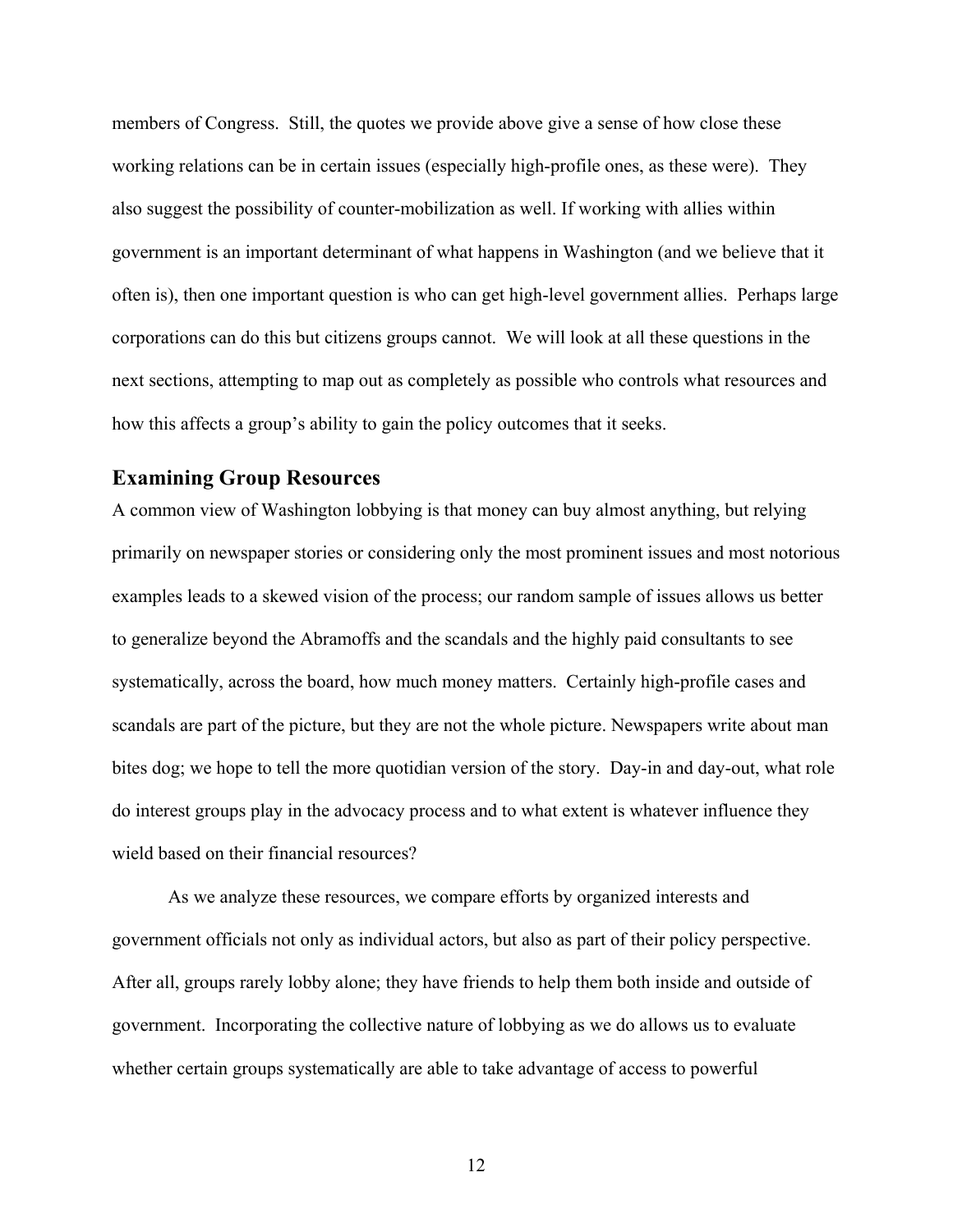government allies, for example. Our use of the concept of a perspective rather than only looking at groups individually also allows us to incorporate the actions of rivals. Strangely, this is relatively unusual in studies of lobbying. But lobbyists are certainly aware that they often face opposition, so it makes sense to include the competitive nature of lobbying in our analysis. We can ask: Which side wins? Was it the side with greater resources? Greater access to government allies? Larger memberships? More Fortune-500 corporations? More large membership groups? In sum, we can lay out the distribution of material resources across each of our issues and then evaluate whether the individual organizations and the perspectives controlling more resources of various types are more successful in getting what they want. (Of course, getting what you want depends also on who is working against you; we look at the effects of the structure of conflict in other work related to our larger project .)

The data that we use to investigate the resources of organized interests and the resulting outcomes have been collected as part of a broad, collaborative research project on advocacy and public policymaking. The primary data being collected for the project comes from more than 300 interviews with Washington, DC-based policy advocates (e.g., representatives of organized interests, congressional staff, agency personnel) active on 98 randomly selected policy issues.

 The issues included in the study were identified by a set of organizational advocates who we call *issue identifiers*. These issue identifiers were selected at random from the list of organized interests registered to lobby Congress, weighted by lobbying activity. During the interviews, the issue identifier was asked to select the most recent issue he or she had spent time on, and to describe what he or she had done and what the organization was trying to accomplish on the issue. The issue did not have to be associated with a particular bill or regulation and did not need to be an issue on which other groups were involved or that was receiving media coverage – it simply had to be the most recent issue on which the advocate had been working. This approach to issue selection means that the issues included in the study need not be part of or prominent on the public agenda. This makes possible an observation of issues that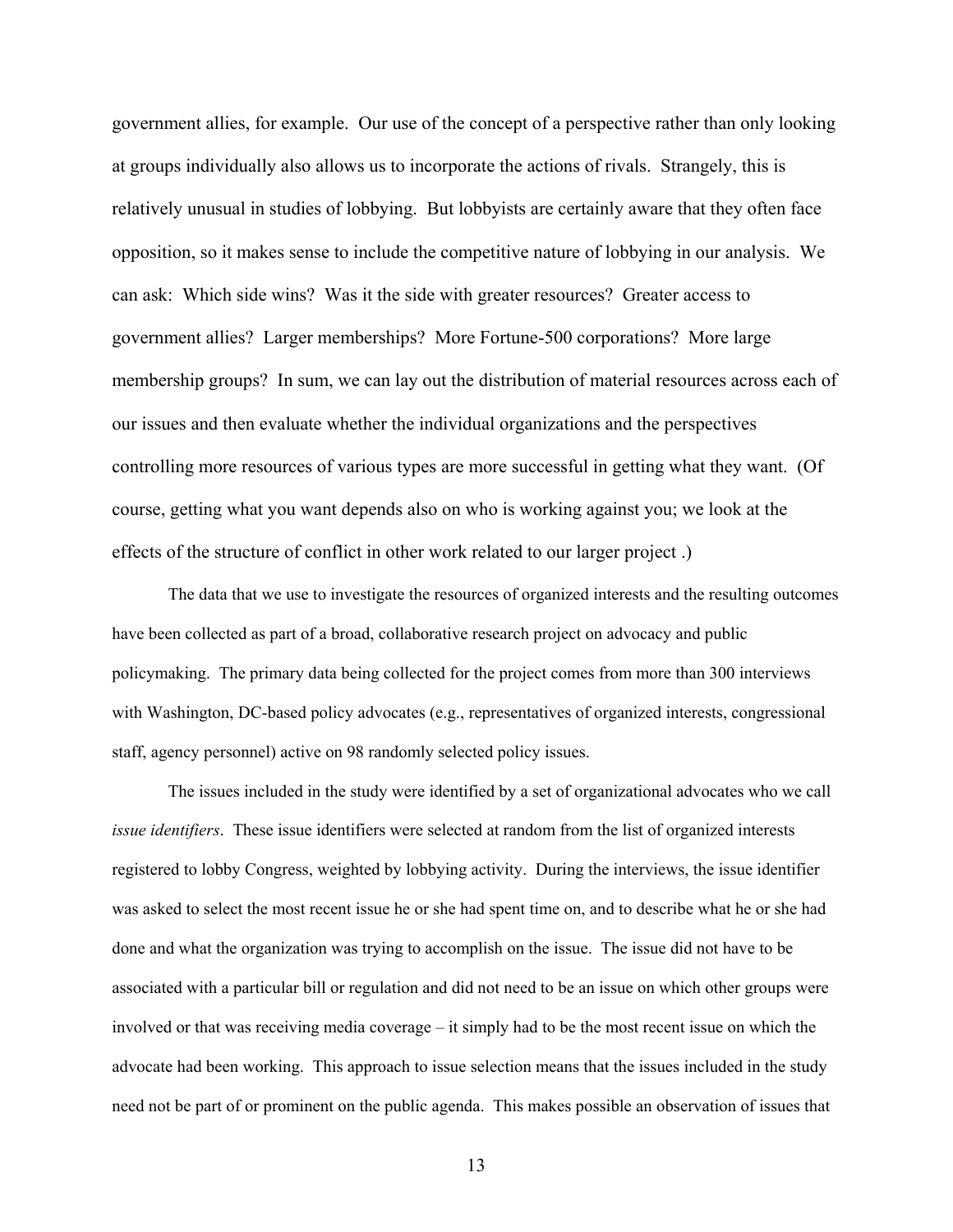may differ from those typically described in the literature since existing studies most often select issues based on prominent debates in Congress or in the media. Interviewees also were asked to narrate the appeals and arguments they make when they speak with others about the issue, to specify with whom they are talking about the issue, to describe the type of opposition they face, and to provide a variety of other information about their organizations.<sup>7</sup> Subsequent interviews were conducted with the main actors representing each of the distinct perspectives on the identified issues. Although some issues (e.g., policies about funding for graduate medical education) involve as many as six additional interviews, most issues involve about three (the information in subsequent interviews quickly became repetitive).

As we analyze these resources, we compare efforts by organized interests and government officials as part of a perspective. We define a policy perspective as a group of actors attempting to achieve the same policy outcome. Note that these advocates may or may not be working together as part of a coalition. Typically, however, most of the members of a given perspective do indeed coordinate their efforts informally or through a formal coalition. Perspectives include anyone attempting to promote the same goal, whether those advocates are within or outside of government. So a perspective may include private corporate actors, lobbyists, trade groups, executive branch officials, members of Congress, or even the president himself. While members of a given perspective typically work together, there may be important advocates working to achieve the same goal, but with no coordination or even communication with the others. For us, then, a perspective is broader than a coalition. It includes anyone playing a significant role in the policy process who is actively attempting to achieve a given goal. Those distinct goals on an issue define the perspectives. Policy advocates who share a goal – who are seeking the same outcome on an issue – are part of a perspective. Across our 98

<sup>&</sup>lt;sup>7</sup> For complete interview protocols, see http://lobby.la.psu.edu/ Documentation/protocol.html.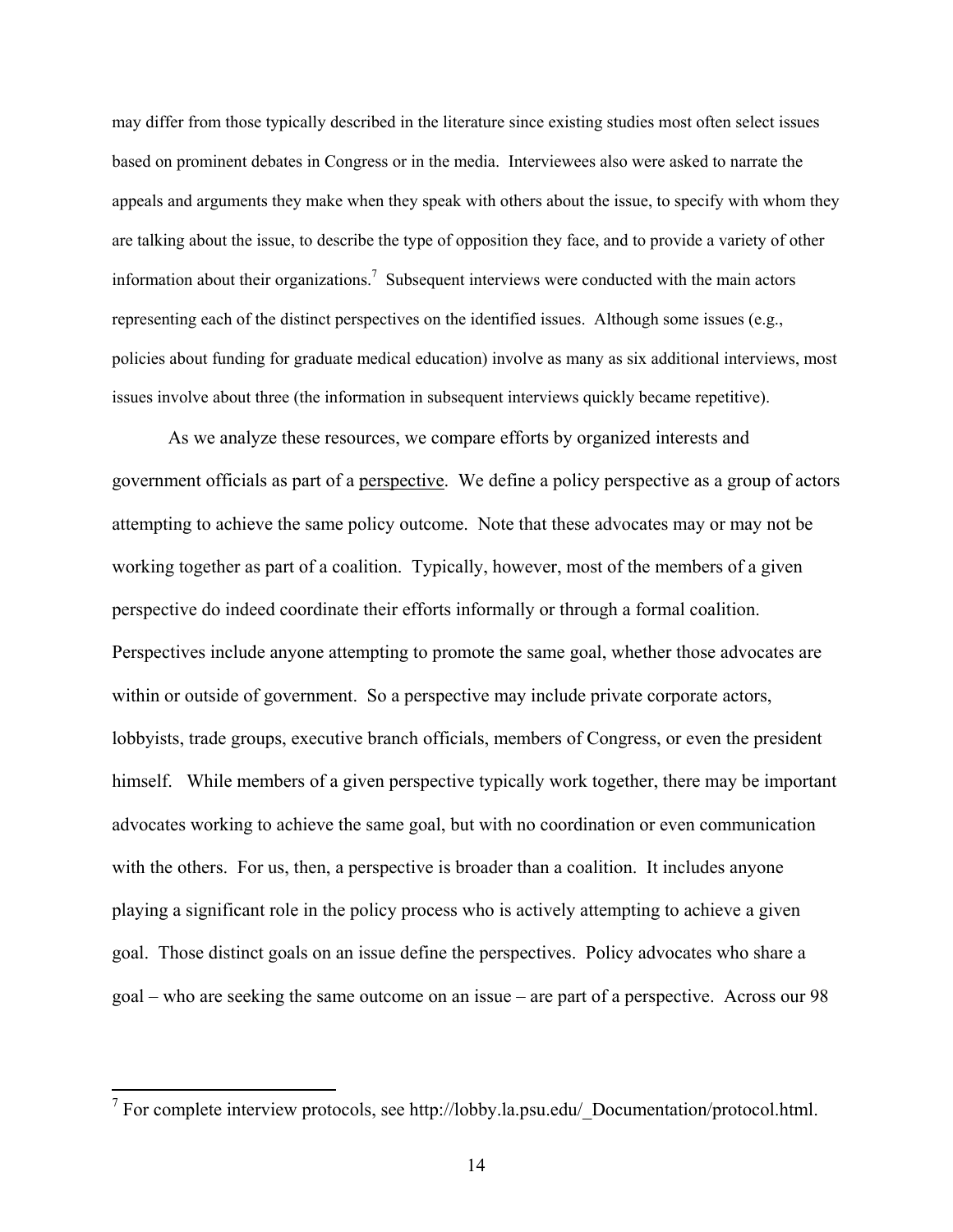issues, we identified a total of 214 distinct perspectives, or just over two per case, on average. Table A.1 in the appendix lists these perspectives by issue.

Our measures of resources come from numerous sources, and include information on the following indicators: Lobbying expenditures; number of former government officials employed by the organization as lobbyists; campaign contributions; government allies; membership size; and two indices of overall financial resources (one for organizations and one for business corporations). Finally, we use two measures of outcomes, one assessing whether the group achieved what it wanted with respect to changing or maintaining the status quo and the other reflecting a broader range of goals that the group may have had. All these measures are more fully explained in the appendix.

# **The Distribution and Effects of Resources**

Table 4.1 shows the distribution of the types of interest groups in our study. Groups included here are those we call "major participants" and they consist of all those identified in interviews or through searches of publicly available information as playing an active and important role in advocating one of the perspectives on the issue. There were more actors involved in our issues at large than the major participants, but our lists represent those who were especially active and visible to others.

#### (Insert Table 4.1 about here)

Of the 2,221 major players identified through this process as playing major advocacy roles in the various perspectives on our issues, more than half are interest groups of some type, including citizens groups, unions, religious organizations, corporations, associations of corporations, institutions, associations of institutions, and coalitions that are mixed sets of these previous types. The table shows a distribution in which organizations that can be categorized as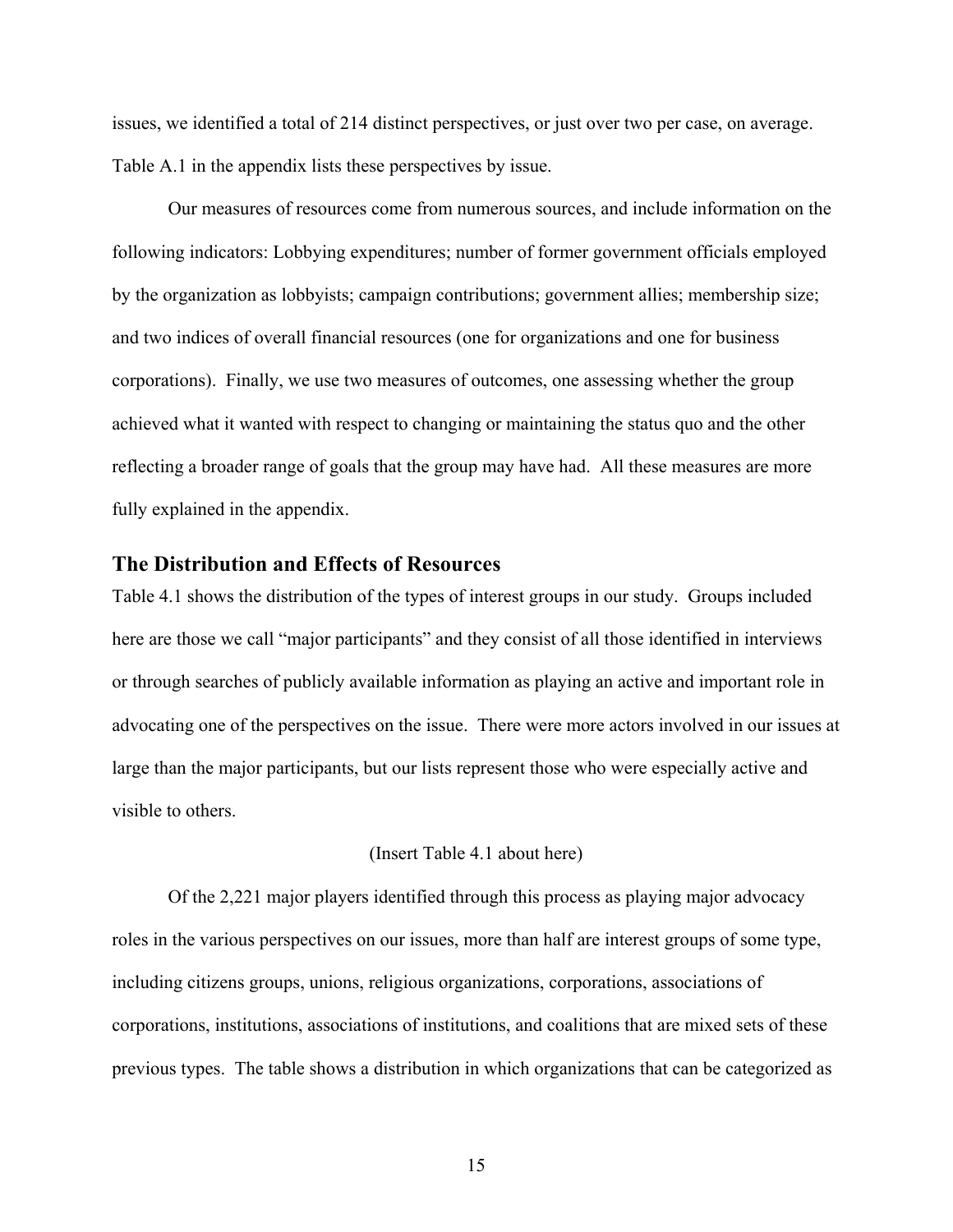citizens groups—including membership organizations like the Sierra Club or the National Rifle Association as well as non-membership organizations like Boys and Girls Town USA—are the most frequently cited type of major participant in these policy debates.<sup>8</sup> About 26 percent of the groups in our study were citizens groups or organizations representing an issue or cause without any direct connection to a business or profession. Trade associations, which represent groups of businesses from a particular industry, and business associations like the Chamber of Commerce, which represent groups of many different types of businesses, were next with 21 percent of the total mentions. Individual businesses lobbying on their own behalf made up 15 percent of the total; professional associations, which represent individuals in a particular profession (such as the American Medical Association or the American Political Science Association), were 11 percent of the total.

Formal coalitions specific to the issue at hand made up seven percent of the total. Although unions are one of the most often cited "special interest groups" in the popular press, here (as in virtually all previous studies of advocacy in Washington) they make up a relatively small part of the total interest-group community: just six percent. Think tanks and foundations similarly represented six percent of the total. Two other types of groups each represented less than three percent of the total: governmental associations such as the National Governors Association; and institutions such as hospitals and universities, combined with associations of such institutions. The catch-all "other" category includes churches, individual experts, international NGOs, and two advocates whose type could not be determined.

<sup>8</sup> Following Jeffrey Berry (*The New Liberalism: The Rising Power of Citizen Groups,*  Washington, DC: Brookings, 1999), we define citizens groups as those organizations that lobby or advocate around issues not linked to occupational or business interests. These groups either have interested citizens as members or claim to act on behalf of these citizens' interests.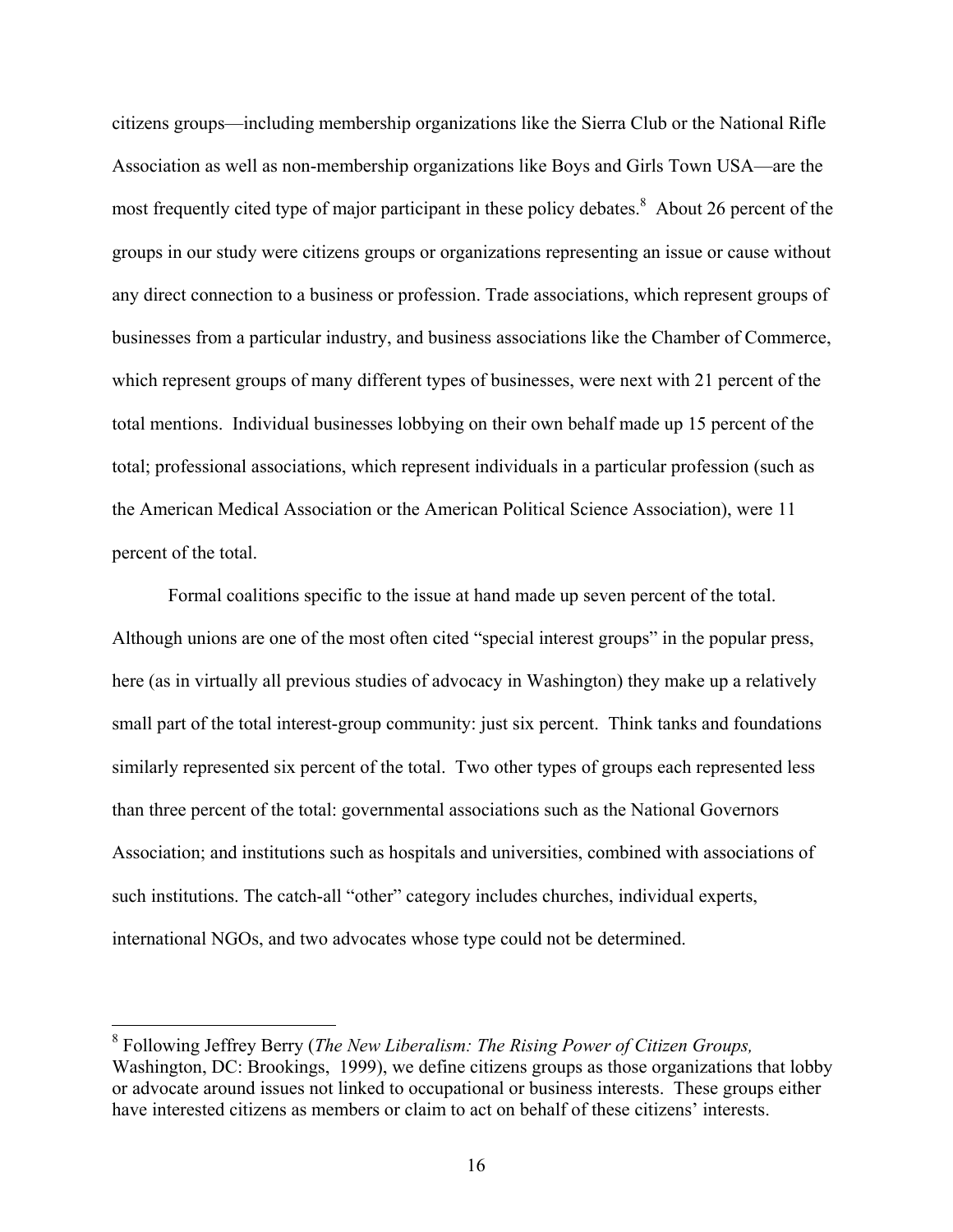The most striking thing about this distribution is the predominance of citizens groups in these debates. The lobbying disclosure reports are weighted toward businesses; more than 40 percent of lobbying registrants are businesses, and those businesses tend to spend more and lobby more than other types of organizations as well. Since our sample was weighted by activity, businesses were much more likely to appear as issue identifiers in our initial interviews than were citizens groups. As we conducted interviews and researched the issues named by the businesses and others, however, citizens groups were routinely named as central actors in many issues. Citizens groups are thus more important to policy debates than simple numbers would indicate. Kay Schlozman and John Tierney's 1986 study, which weighted its sample by how active the organizations were in Washington, painted a picture of the Washington advocacy community that showed 30 percent businesses, 26 percent trade associations, and 18 percent citizens groups.<sup>9</sup> The 1996 federal lobbying disclosure reports, from which we drew our sampling frame for this study, showed that businesses make up more than 40 percent of the registrants, with trade associations second in number, and citizens groups a distant third, comprising only about 14 percent of the registrations. We were therefore far more likely to interview a lobbyist for a business or business organization in our initial issue-identification interviews than we were to interview a citizens group. And yet Table 4.1 shows that citizens groups were nearly twice as likely to be named in our interviews as major participants in these debates as individual businesses. Citizens groups may spend less on lobbying and lobby less frequently than business organizations, but when they do lobby they are more likely to be considered an important actor in the policy dispute; they are only 14 percent of the registrants in our sampling frame, but 26 percent of the important players in our sample of issues. Jeffrey

 $\overline{a}$ 

<sup>9</sup> Kay Lehman Schlozman and John T. Tierney, *Organized Interests and American Democracy* (New York: Harper and Row, 1986).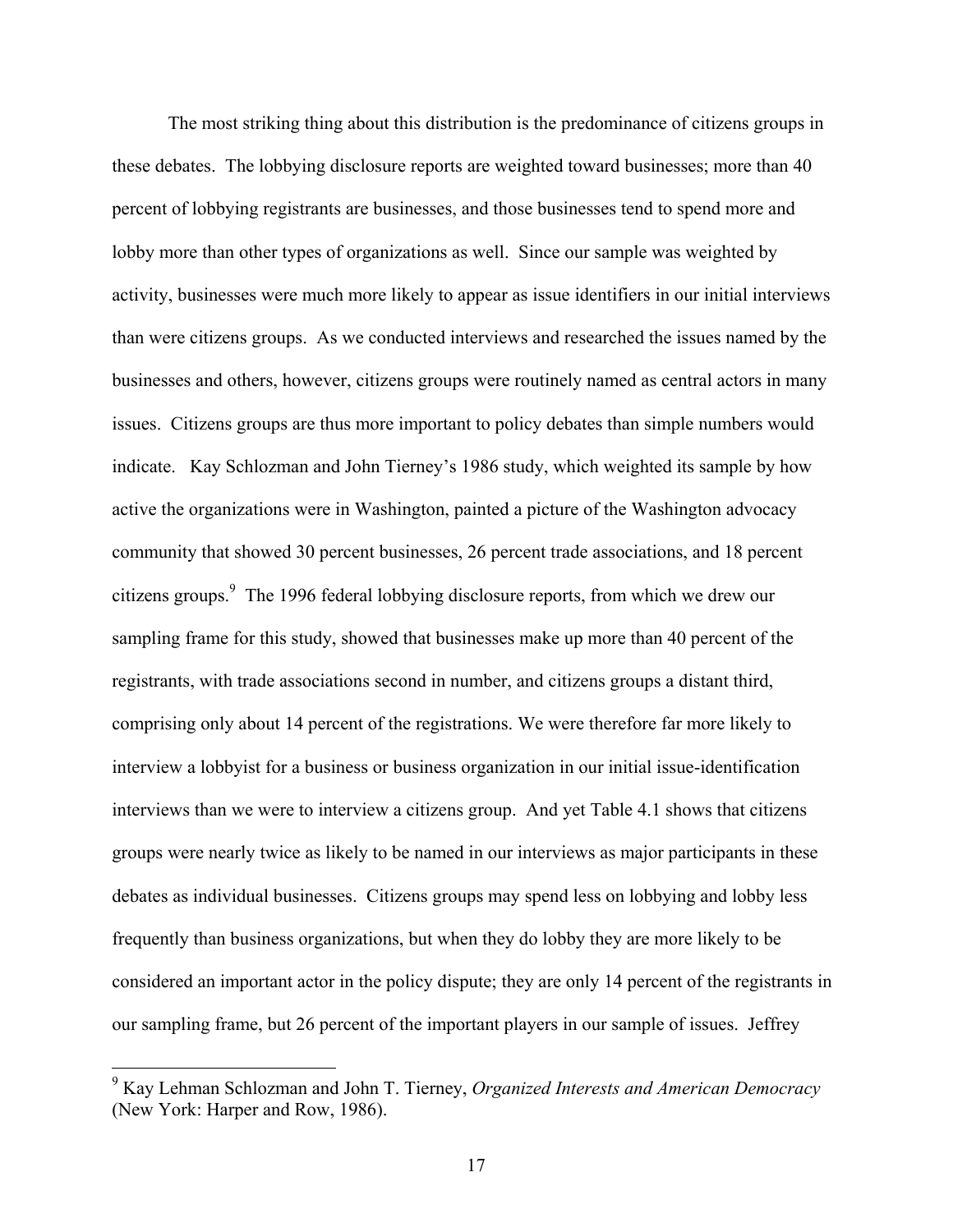Berry, in his book *The New Liberalism*, found a similar pattern. Citizens groups—in particular liberal citizens groups and the issues they promoted—were dominant actors in the congressional issues and media coverage he examined.<sup>10</sup>

These findings are good and bad news for citizens groups. On the one hand, they show that the groups are active, recognized by other players in Washington as playing a fundamental role in a great variety of our sample of issues. Further, they may indicate the degree to which other players in Washington take these groups seriously. They know they are under-funded and must therefore limit the number of issues in which they can be involved, so when they do get onboard and play an important role, other policy actors take that seriously. The groups often have great public legitimacy. Further, as journalists like to find a controversy in any story, or to tell the drama of the underdog who comes out on top, citizens groups may provide the divergent perspective on the issue that gives the issue some punch.

On the other hand, with fewer resources than those coming from the business community, citizens groups are often spread thin. Like labor unions, they are often requested to become involved in many more issues than they have the resources to cover deeply. And when they do get involved in, say, an issue relating to consumer credit practices by banks, or an environmental dispute relating coal-mining practices, or automobile emissions standards, they often find themselves in a David and Goliath position, with a few staff members on their side facing sometimes hundreds of industry lobbyists or researchers who work on nothing but that one particular issue year-in and year-out. So there is reason for citizens groups to be very discouraged and one might expect them to lose most of the time. But, as we will see, organizations rarely lobby alone. Citizens groups, like others, typically participate in policy

 $\overline{a}$ 

<sup>10</sup> Berry, *The New Liberalism.*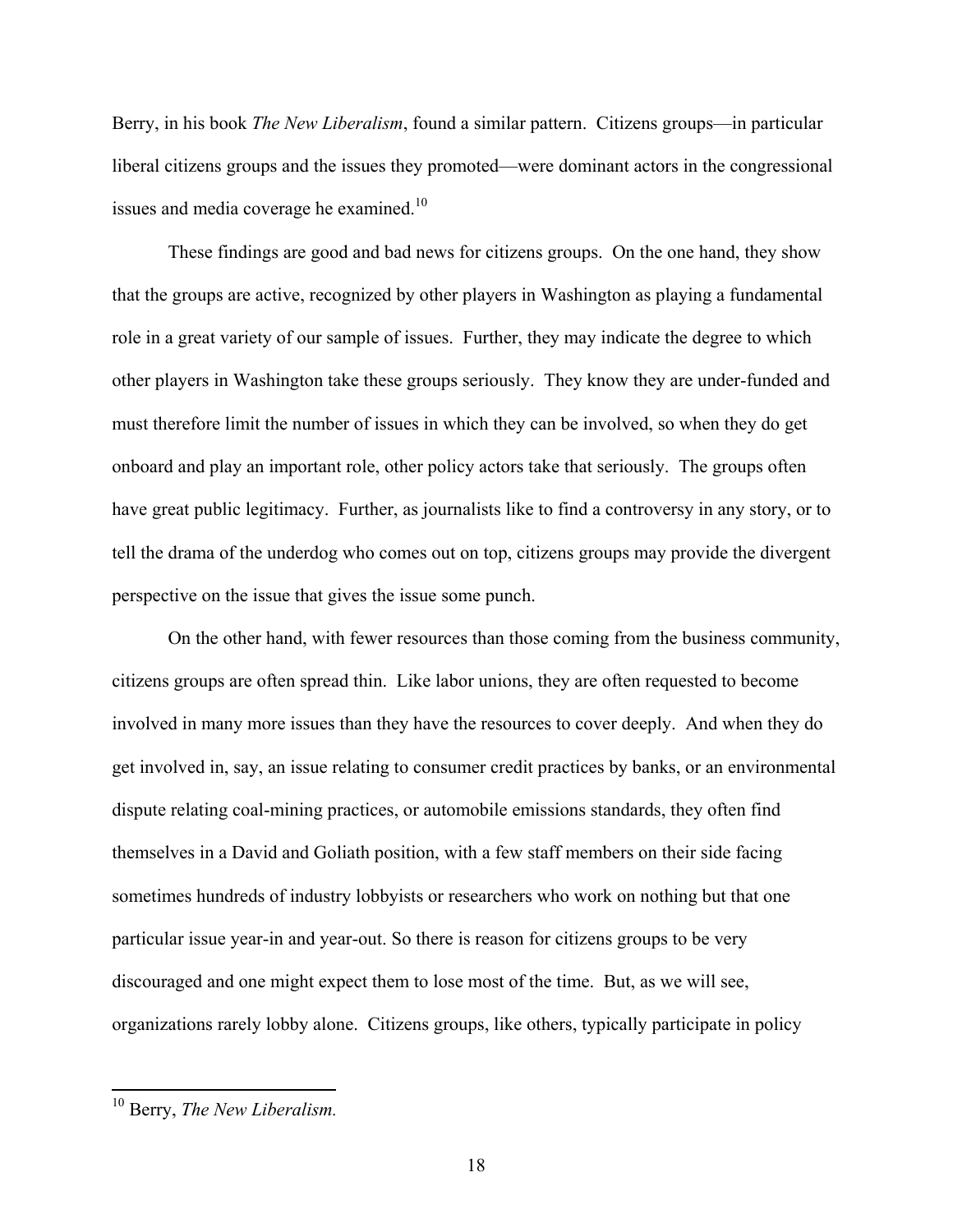debates alongside other actors of many types who share the same goals. For every citizens group opposing an action by a given industrial group, for example, there may also be an ally coming from a competing industry with which the group can ally. Further, ideological or public policy agreements can give citizens groups powerful allies within government, at least on some issues. Thinking of our lobbying perspectives as teams, it is clear that putting together a good team roster often involves recruiting some major citizens groups to come along. They play a much larger role than simple numbers would imply. Of course, different types of groups have vastly different levels of financial, material, staff, and membership resources. We look at this question next.

# **Resources by Group Type**

 $\overline{a}$ 

When we compare the level of resources that different types of organizations enjoy, we confirm the results of virtually every previous survey of U.S. interest groups by noting that occupational interests, especially businesses and trade associations, are the wealthiest in terms of material resources and lobbying staff. Table 4.2 compares citizens groups, unions, trade associations, professional associations and businesses to assess how commonly, on average, they register to lobby or hire a lobbyist, how many of them have a lobbyist who was recently a decision-making government official, and how much they spend on lobbying and campaign contributions.

# (Insert Table 4.2 about here)

Under the Lobbying Disclosure Act of 1995, organizations that spend at least \$20,000 on lobbying during any six-month period must register with the House and Senate as a lobbying organization.<sup>11</sup> In this biannual lobbying report, organizations must disclose the amount they spent on lobbying (including salaries paid to employees who regularly contacted government

 $11$  The amount was adjusted first in 1997 and then every four years afterward to keep up with inflation. As of 2005, organizations that spent at least \$24,500 in a six-month period were required to register; those who spent less were not.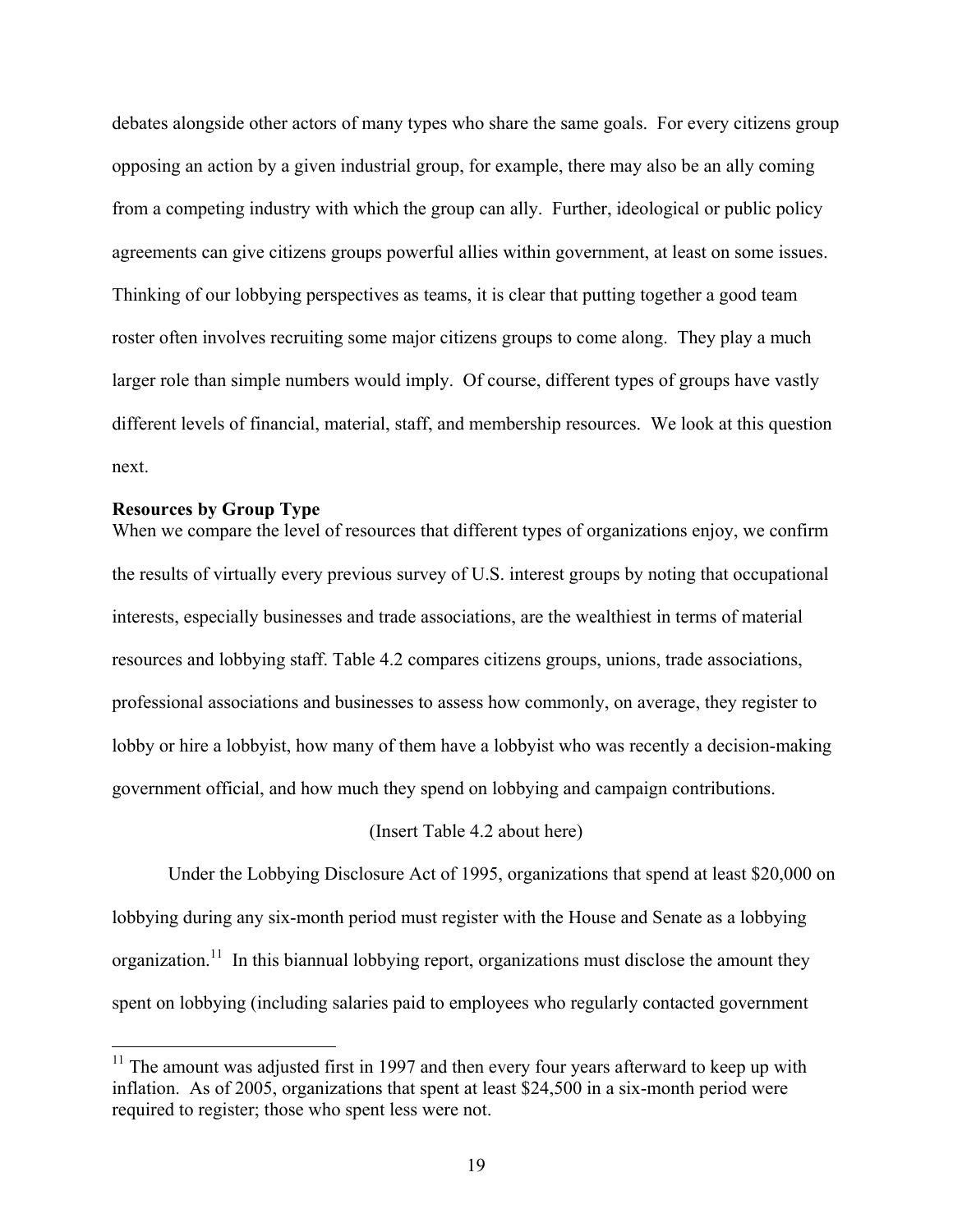officials), the issue areas in which they lobbied, and lists of specific bills and regulations on which they lobbied. Grassroots lobbying—the contacting of citizens and asking them to contact their members of Congress—is not included under the definition of lobbying, nor is testifying at public hearings or providing information under formal procedures such as filing a comment with an agency during Notice and Comment. Table 4.2 shows that unions were most likely to have filed a lobbying report; 89 percent of them did so, compared to only 61 percent of citizens groups. (Note that our list of groups is limited only to those identified by other policy actors as having played a major role in one of our 98 issues, so there is reason to expect these numbers to be uniformly close to 100 percent. However, clearly some groups, especially citizens groups, avoid engaging in what the Lobby Disclosure Act defines as lobbying.)

The Lobbying Disclosure Act also requires each organization to list the names of all of the employees who acted as lobbyists on behalf of the organization, and to indicate whether any of these lobbyists previously had jobs as members of Congress, congressional staff members, or high-level agency officials during the past two years. These so-called "covered officials" are people who themselves likely were lobbied just a short time ago. We created a count of these covered officials to track the effects of the revolving door that often connects government jobs to lobbying jobs. These revolving door benefits are another resource in which businesses are especially well endowed. Table 4.2 shows that the average business in our sample has one recent former covered official working on its behalf. This former official may be on staff in the corporation's Washington office, but more likely he or she has been hired by one of Washington's many lobbying firms, and that lobbying firm in turn has been employed by the corporation. The frequency with which corporations employ outside lobbying firms also leads to an increased frequency for those corporations to have friends in high places. Unions are the least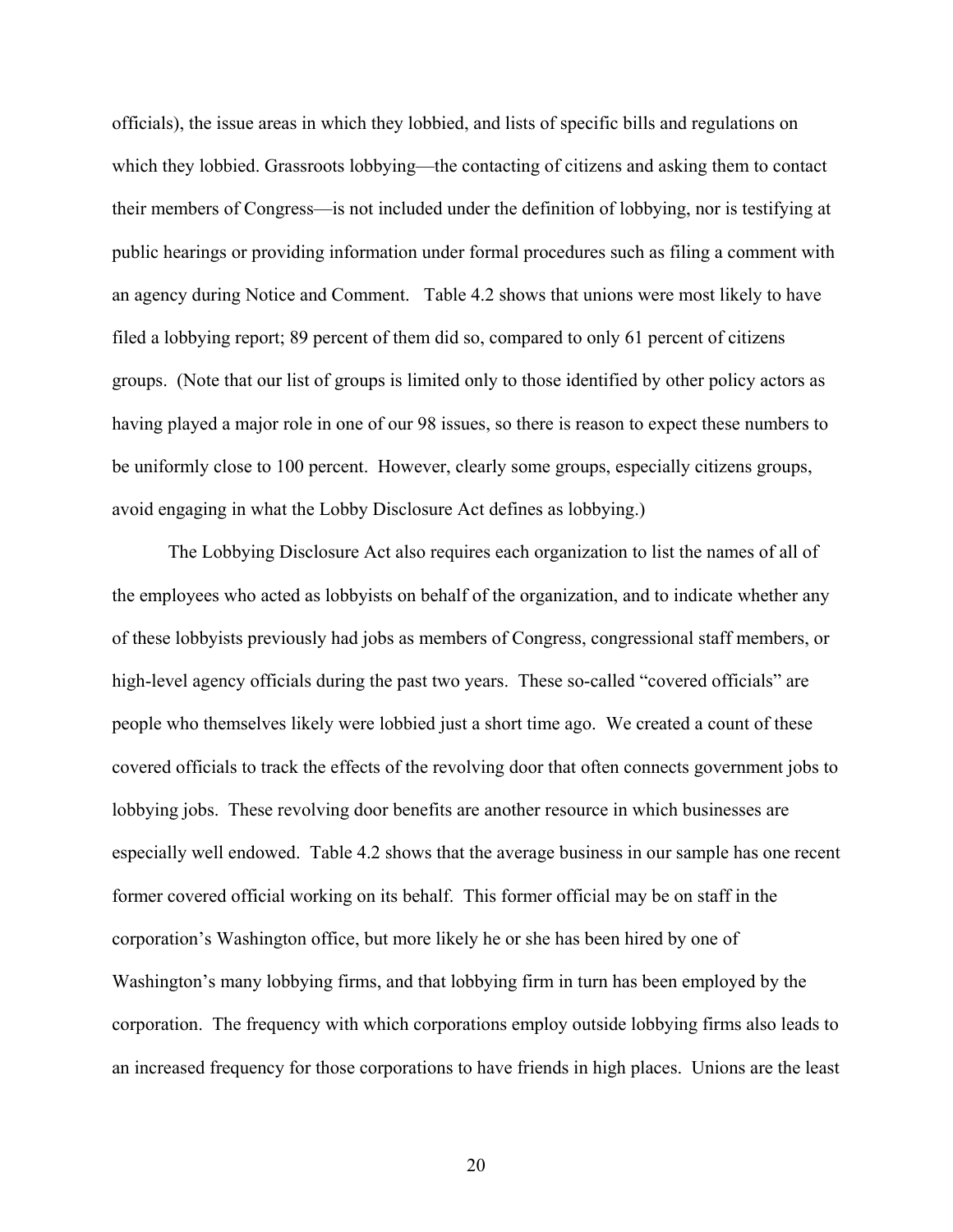likely to have such hired friends. Businesses, on average, employ six times more covered officials than labor unions do and four times more than citizens groups.

The general imbalance in resources in favor of business is clear when we look at lobbying expenditures: Corporations, trade, and professional associations all average about \$1 million in lobbying expenditures, whereas labor unions report about half that number, and citizens groups less than one-fifth the amount.

We have very precise figures for campaign contributions, since the Federal Election Commission provides full figures; the figures shown here represent the mean of all of the campaign contributions and all of the soft money contributions to parties that each type of organization gave during two successive two-year election cycles just before and during our study. In the electoral arena, unions far outspend all other types of actors, but there are many fewer unions active in Washington than there are businesses. While unions on average have donation totals that are quite large, the sum of all of those totals does not approach the sum totals of all of the business PACs because there are so many more businesses. Citizens groups donate much less than the occupationally based groups. One reason for this—beyond a simple lack of resources—is that many of them have  $501(c)(3)$  tax status. Such tax status allows gifts to the organization to be deducted by the donor as a charitable donation, but such tax status also prohibits an organization from becoming directly involved in elections or promoting a specific candidate for office. Many nonprofit groups shy away from politics altogether for fear of running afoul of the IRS. $^{12}$ 

In all, we can see that groups of different types show distinctly different patterns of control over the most important material resources. Taken as a group, corporations, trade, and

 $\overline{a}$ 

<sup>&</sup>lt;sup>12</sup> See Jeffrey M. Berry and David F. Arons, *A voice for nonprofits* (Washington, D.C. : Brookings Institution Press, 2003).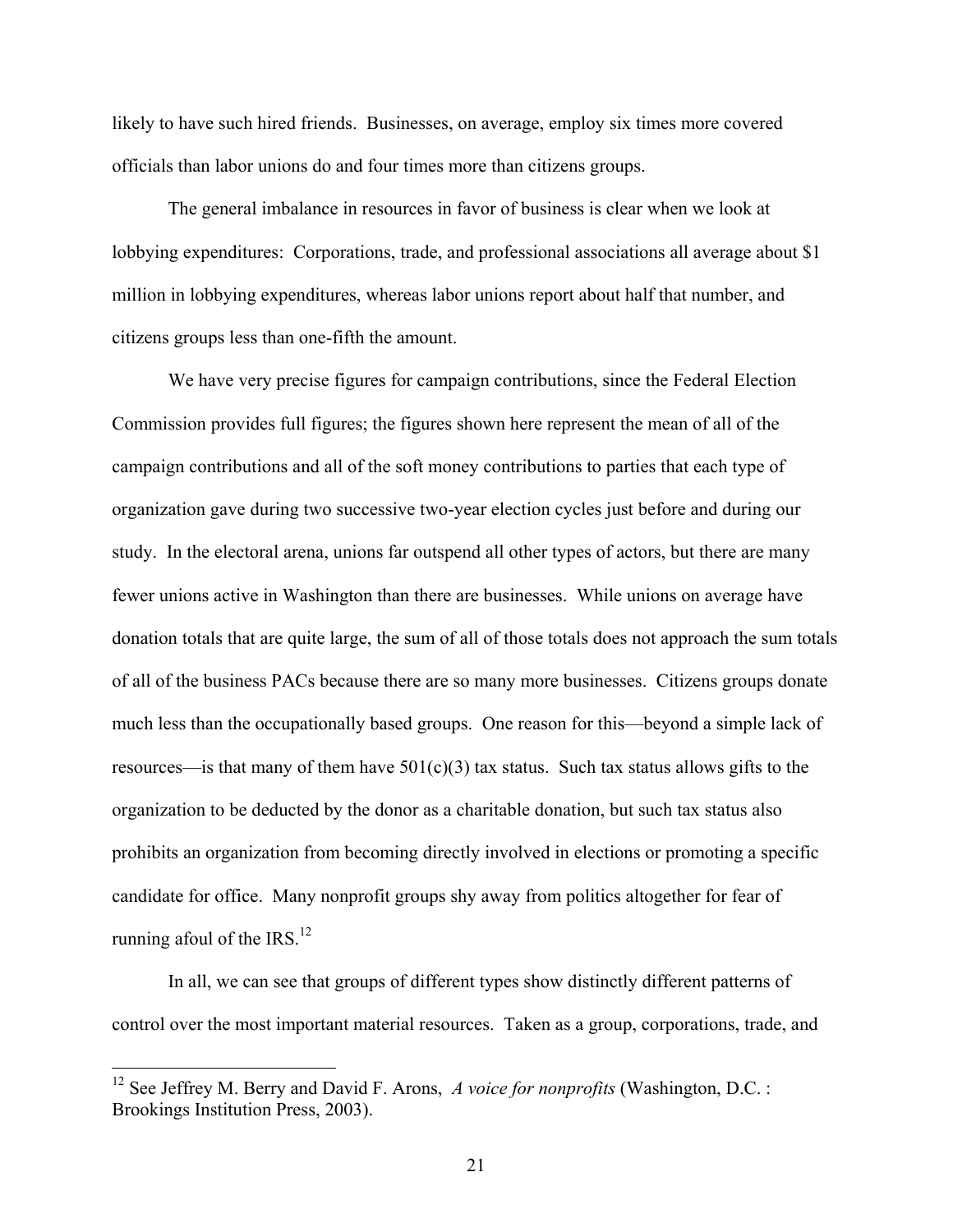professional associations are very well endowed compared to others. Labor unions have substantial resources of certain kinds, and they play a major role in electoral politics as reflected in their large average campaign contributions. Citizen groups are active on a great many issues (see Table 4.1) but support this work with fewer resources overall.

We have seen so far that groups of different types control substantially different levels of material resources. How does this affect their ability to get what they want? We begin looking at this question in Table 4.3, which looks at the ability of groups of each type to work with government allies.

# (Insert Table 4.3 about here)

The table shows that while citizens groups on average have higher levels of low-level allies (rank-and-file members of Congress and bureau-level agency officials), the tables are turned when it comes to high-level allies (including party leadership and White House officials). Businesses are more likely to have a friend in a high place than other types of groups. The table makes clear that unions and citizens groups are quite successful in working with the rank and file, but rarely get to take advantage of the highest level of government support. Businesses enjoy much greater access and cooperation at this level, more than twice the level of the citizens groups.

# **Resources and Policy Success**

The tendency of resources to pool so much with occupational groups and business groups is potentially troubling in terms of representation, but less so if those resources do not increase those groups' chances of political success. A first cut at this question is simply to see whether groups with more resources are more likely to win their policy disputes. To measure success in these policy debates, we rely on two different measures of success, and consider them at two different points in time. The first measure assesses whether the policy actor in question got all of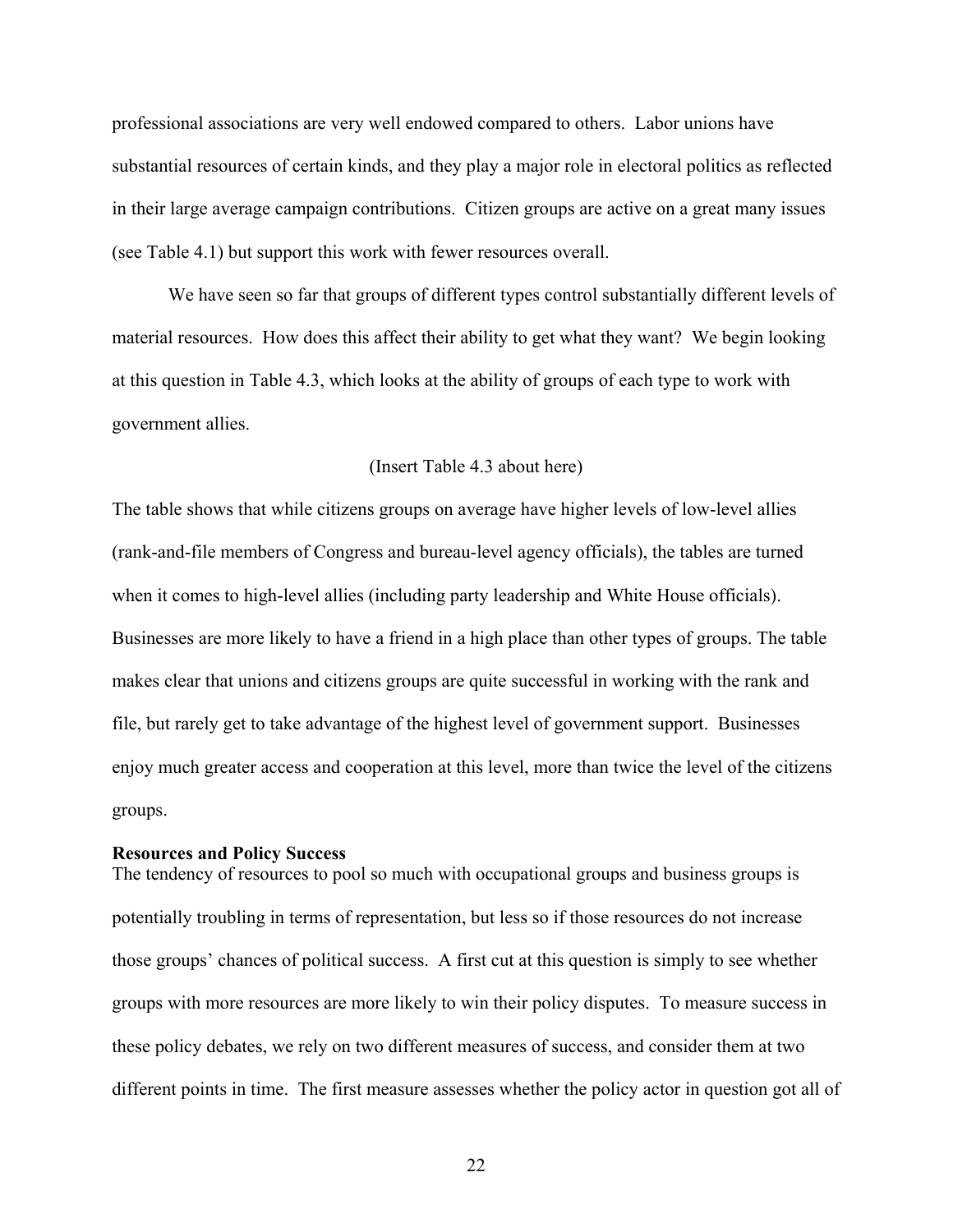what it wanted, part of what it wanted, or none of what it wanted as this relates to changing he status quo policy. An organization that was trying to prevent any changes to existing law would be coded as getting all of what it wanted if there were no changes in the law. This variable is coded both for the end of the initial Congress in which we conducted our interviews, and then again after the next two-year Congress immediately following our interviews. The second measure asks essentially the same question—did the actor in question get all, some, or none of what it sought—but weights this consideration in terms of how extensive a change was sought. The measure is an additive index of a series of questions about possible changes to: 1) the federal budget; 2) state and local budgets; 3) costs assessed to private actors; 4) existing law or policies; 5) the creation of new law or policies; or 6) the scope of government authority. The more of these types of goals an actor sought and managed to achieve, the greater the actor's score on this index of policy success. This measure also is assessed at the end of the Congress in which we conducted our interviews, and then again after the following Congress, two years later. Table 4.4 shows the correlation between these different outcome measures and the level of resources an interest group enjoys.

# (Insert Table 4.4 about here)

The table shows the simple bivariate correlation between the various resources listed in the column headings with the four different measures of policy success. In the first row, we look at whether the group achieved what it wanted with respect to changing the status quo, and we look only at the period of the initial Congress when our interviews were conducted. At the end of that period, the status quo was either changed or not, so each group can be scored for whether it was pleased or displeased with this outcome. The correlations with various resource measures range from  $-0.09$  to  $+0.08$ . None is substantially very far from zero and, although three of the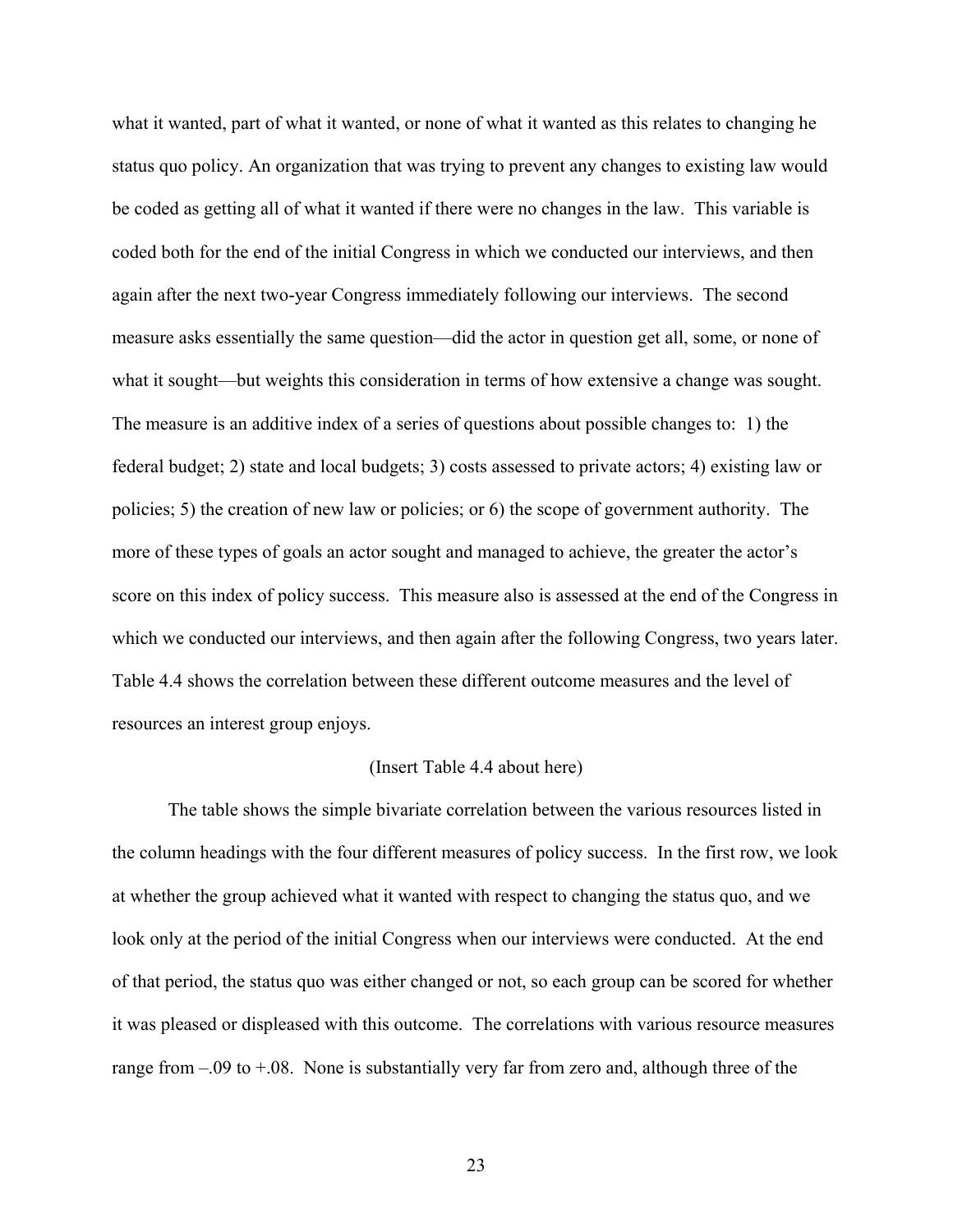coefficients in that row are statistically significant, one of those is negative. The other rows present the results for a broader range of outcomes (see the Appendix for a full description), and we show the results both for the initial round of policymaking (e.g., in the two-year Congress when we initially did our interviews) and in the subsequent period after that as well.

For the most part, resources have no significant correlation with a positive policy outcome. The exception to the general pattern is the case of business assets, at least for the outcome measures that make the most general assessment of whether the advocate got what it was seeking. Businesses with high levels of resources are slightly more likely to achieve their preferred policy position. Of course, there are only 185 businesses in the sample. Is the finding that business assets matter really just a reflection of a preferred position of business? The final column of Table 4.4 provides a partial answer. Looking simply at whether the advocate was a business or not a business (that is, no matter what its level of assets), we consider the correlation with outcomes. Indeed, businesses as a group—regardless of their level of assets—were slightly more likely to achieve their policy goals than other types of interest groups, and the correlations here are roughly the same in magnitude as that which reflects the assets controlled by the business. This implies that businesses as a group gain in the process, not only the wealthiest corporations. It is important to note, however, that these correlation coefficients are quite low. The advantage they indicate may be statistically significant, but substantively their impact is small.

Just as we find a slight relation between business status and gaining one's preferred outcomes, we find a slight *negative* relationship between membership size and outcomes. This implies that organizations with larger memberships were actually slightly *less* likely to get what they wanted in the issues we studied. In both cases, even where the correlations we observe are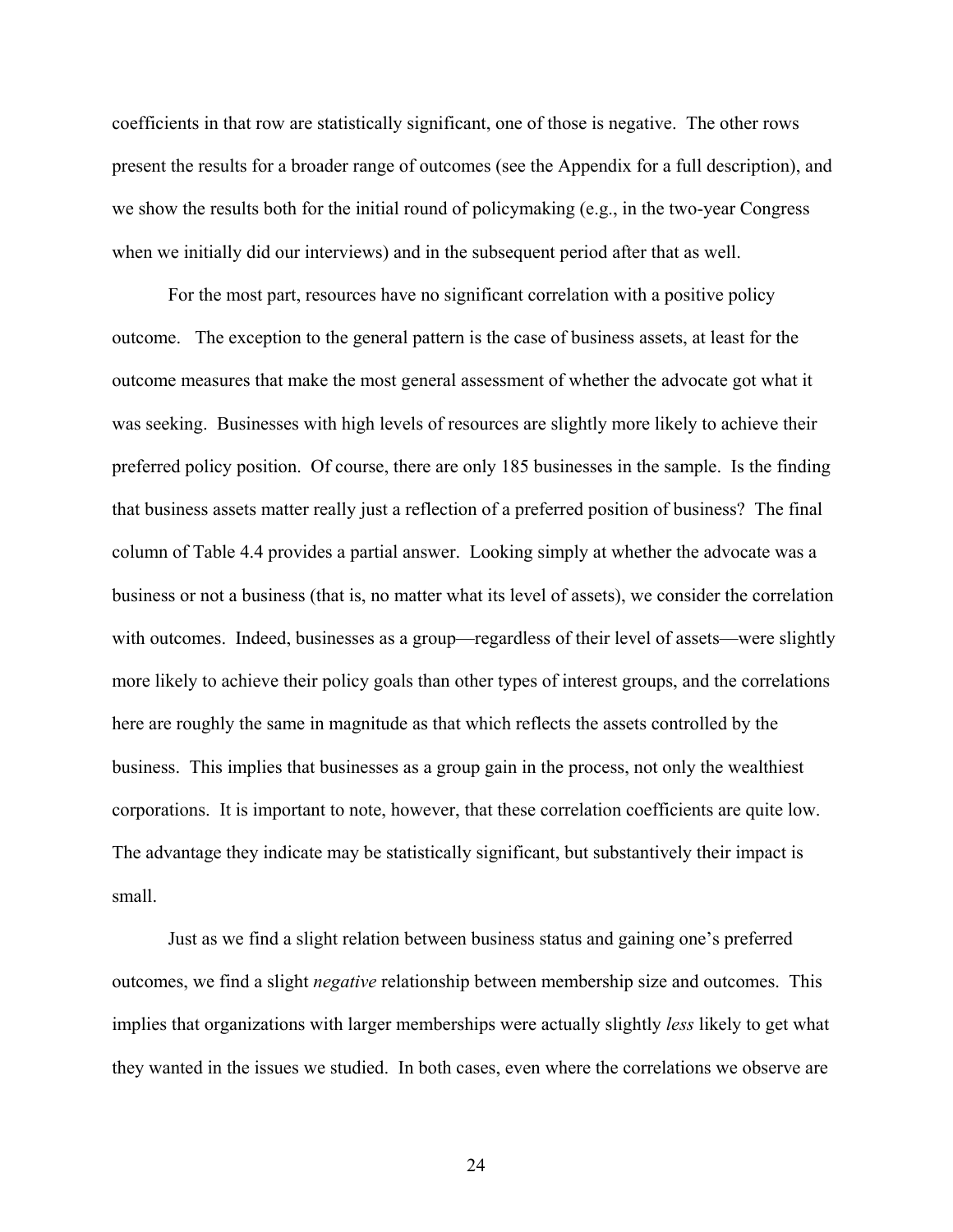statistically significant, they are substantively so small that it is best to think of Table 4.4 as a wash. In all, this review of the bivariate relations between financial assets and lobbying success suggests that the relationships are systematically close to zero, almost across the board. No matter which measure of resources we use and across four different measures of policy success, we find very low correlations. Some of these reach levels of statistically significance, but none reaches even the level of 0.10 correlation. We find virtually no linkage between money and outcomes.

## **Strange Bedfellows and the Creation of Lobbying Perspectives**

Considering the characteristics and resources of individual advocates and their correlations with outcomes is a first step, but advocates do not work alone in policy debates. The resources of an individual organization are much less important than the aggregated resources of the perspective of which they are a part; after all, all members of the perspective will get the same outcome, by definition, and few groups work alone in Washington. In fact, we find that the perspectives we identified in our 98 issues were often quite diverse. Large corporations sometimes worked with representatives of ethnic minorities. Huge pharmaceutical companies sought out patients' rights groups or others who have a more favorable public image. Citizens groups often were part of coalitions with more financially wealthy organizations of different types.

It has often been noted that politics makes strange bedfellows. The financial arrangements of such partnerships and the implications for studies of who wins in Washington are less often discussed. Interest groups that would not normally work together may come together because each holds a resource that the other lacks. As mentioned above, constructing a successful team implies recruiting players who have complementary, not duplicative, skills. The monetary and staff resources of large corporations paired with the membership and representational legitimacy of citizens groups and charities can be a powerful combination. In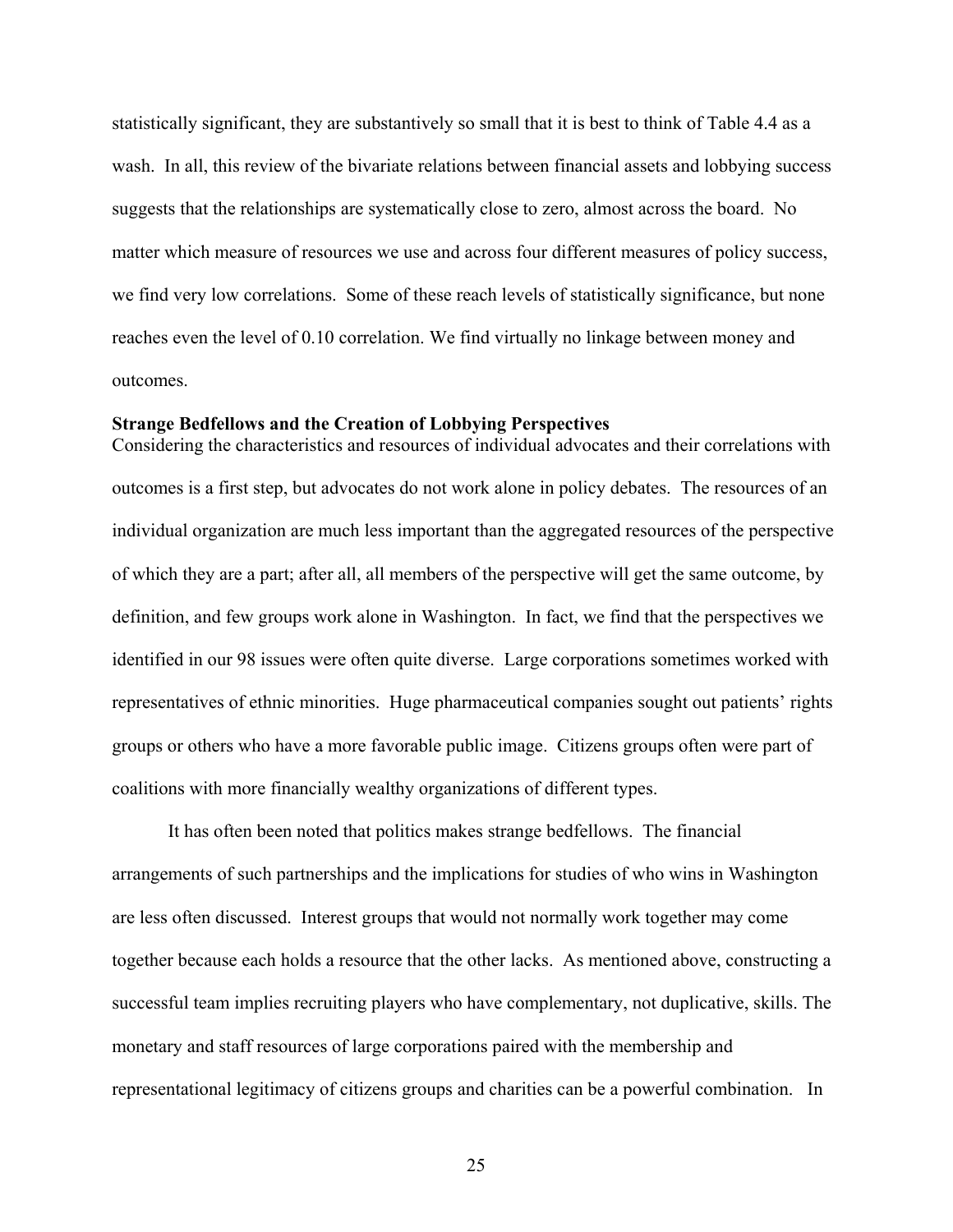the case of the 3 percent excise tax, dozens of citizens groups were recruited to join the coalition formed by the telecommunication companies and trade associations: "It was a very important decision at the beginning of this whole process, that for it to be successful you have to put a human face on this," a member of the excise tax coalition told us. "And it can't be transparently thin that this is just for your own self interest. This is for consumers." That is, according to this advocate, the creation of a broad and diverse coalition cannot be simple window-dressing with a few "consumer" groups bought and paid for by powerful industrial lobbyists. Reputable consumer groups would not lend their names to such efforts, and policymakers would see through it. Many of the issues that we studied really did mobilize diverse and sometimes surprising mixtures of consumer, business, and professional groups on various sides of the issue. Government officials were also involved in different elements of the same debates.

To continue with the excise tax example, the telecommunication companies that spearheaded the push to abolish the tax (and paid for it in its entirety) asked a series of citizen and consumer organizations to sign on with their coalition, add their names to the letters being sent to members of Congress, and to show up at the press conferences. The organizations included consumer groups and several representing Mexican-Americans—because Mexican-Americans say they have among the highest long-distance bills of any demographic and are disproportionately affected by the tax. Those organizations that were recruited and agreed to participate were not simply dupes; they also agreed that it was a good idea to eliminate the tax and that doing so would help their constituents. The citizens groups brought a public face to the issue that the phone companies could never rival. On the other hand, the phone companies had the money. It was a good combination, a strong team.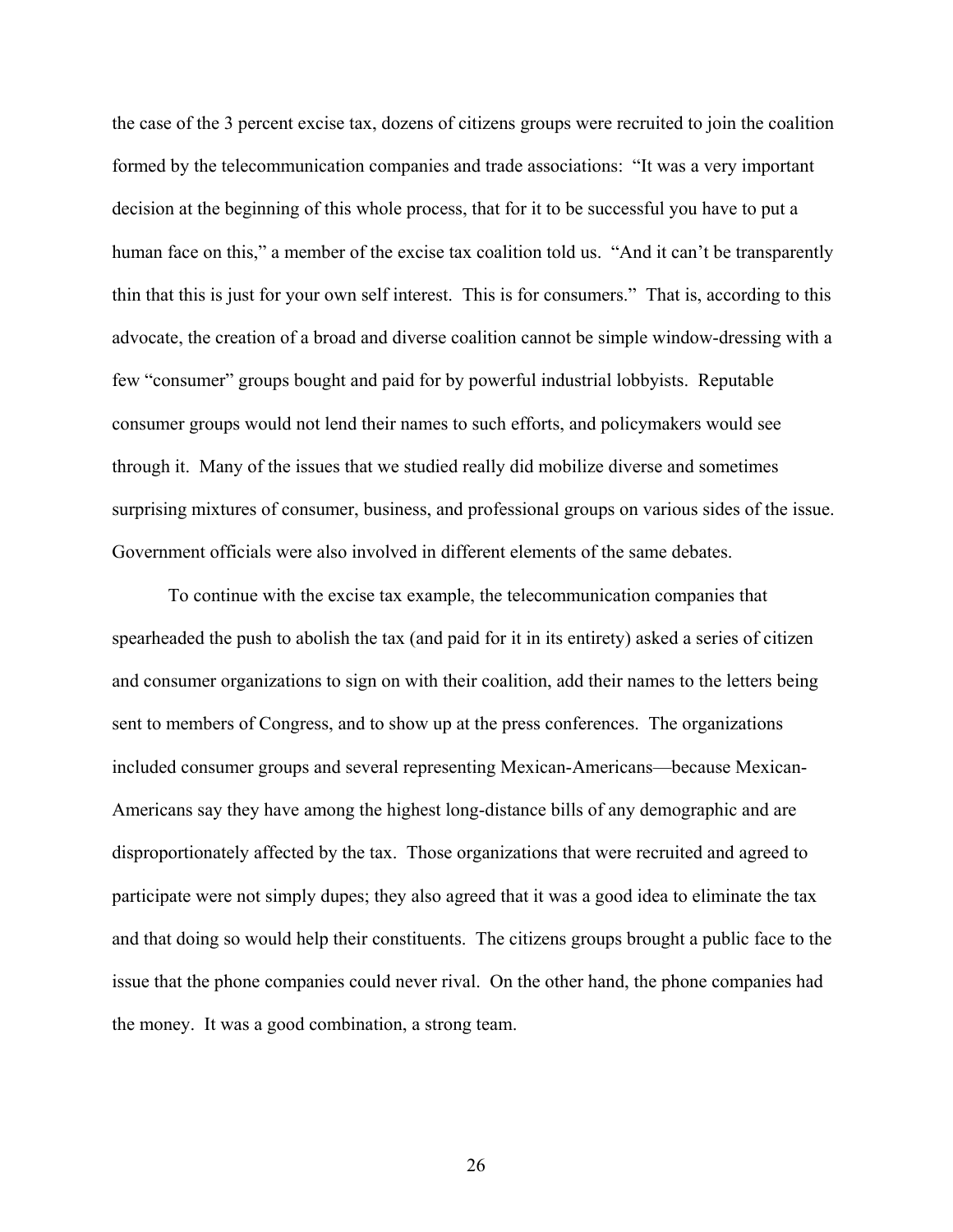Even groups that often find themselves on opposite sides of the debate in their area can sometimes find common ground on particular issues; when this happens members of Congress often take note. In the annual allocation for the AIDS Drug Assistance Program (ADAP), pharmaceutical companies and AIDS activist organizations joined forces to convince Congress to provide funds for drugs for those who don't have adequate insurance (or any insurance at all). In terms of public policy, the AIDS groups and the pharmaceutical companies are usually on opposite sides of the fence, with the activists campaigning for lower drug prices and the pharmaceutical companies hoping for longer patents and limited government regulation. Here, however, there was a shared goal, and the two sides overcame their differences to cooperate on the issue. The pharmaceutical companies each contributed \$5,000 for coalition lobbying expenses; the activist groups each contributed \$500, and the case was made to the Appropriations committees. Even the powerful combination of money, members, and a lack of explicit opposition does not automatically equal success, however. In the case of the AIDS funding, the efforts to gain additional funding were ultimately successful, while the efforts to end the excise tax were not.

In this section we look at whether those perspectives that put together the greatest *combined* resources achieve their policy goals. We've already seen that with the exception of business resources, a bivariate correlation shows only the slightest linkage between an individual organization's resource levels and whether that organization will be successful. Table 4.5 shows the correlation between resources and getting one's preferred outcome.

#### (Insert Table 4.5 about here)

As in Table 4.4, the numbers in Table 4.5 represent the correlation between the resource listed in the column heading with the measure of policy success listed in the row. None of the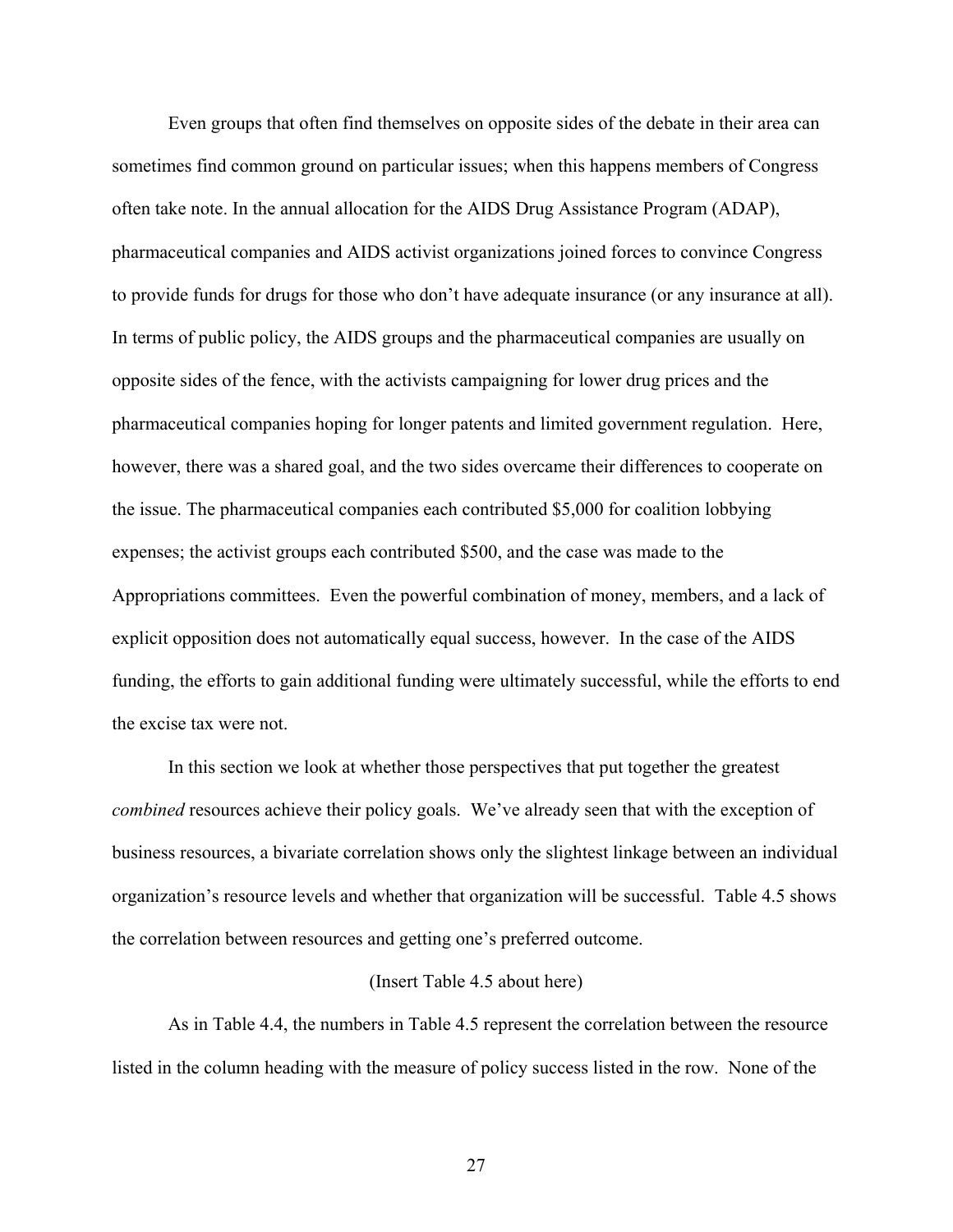measures of financial resources or membership is statistically significant. Only one type of resource has a statistically significant relationship with outcomes at the perspective level: The number of mid-level allies who are a part of a perspective. These allies seem to matter, but levels of all other types of resources tend to cancel each other out across the perspectives. The ability to recruit or work together with either low-level (rank-and-file) government officials or government allies at the highest levels of the political system shows no systematic correlation with policy success. The most fundamental result of our initial review of the linkages between money and power is that there is not much to talk about; the links, to the extent we see any in this bivariate analysis, simply are not there. Or whatever ones do appear are extremely weak.

Those simple correlational analyses are interesting in part because they demonstrate what political scientists and Washington insiders know, but the stories of scandal sometimes make us forget: The relationship between money and power is not simple, and the richest perspective does not always win. We need to delve deeper, however, to answer our broader question about money and political outcomes, in part because the structure of policy conflict is so complex. For one thing, on some types of issues—health care, for example—there typically are multiple perspectives that all enjoy fairly high levels of resources. Other issues, such as questions of social justice, might have fewer perspectives and all of them might have limited funds. The proper method of analysis, therefore, is to compare the perspectives within each issue, to see whether perspectives with more resources were more likely to succeed with their policy goals compared to perspectives with fewer *on the same issue*. To do this, we took each perspective and compared its levels of resources to the other perspectives on the same issue. Table 4.6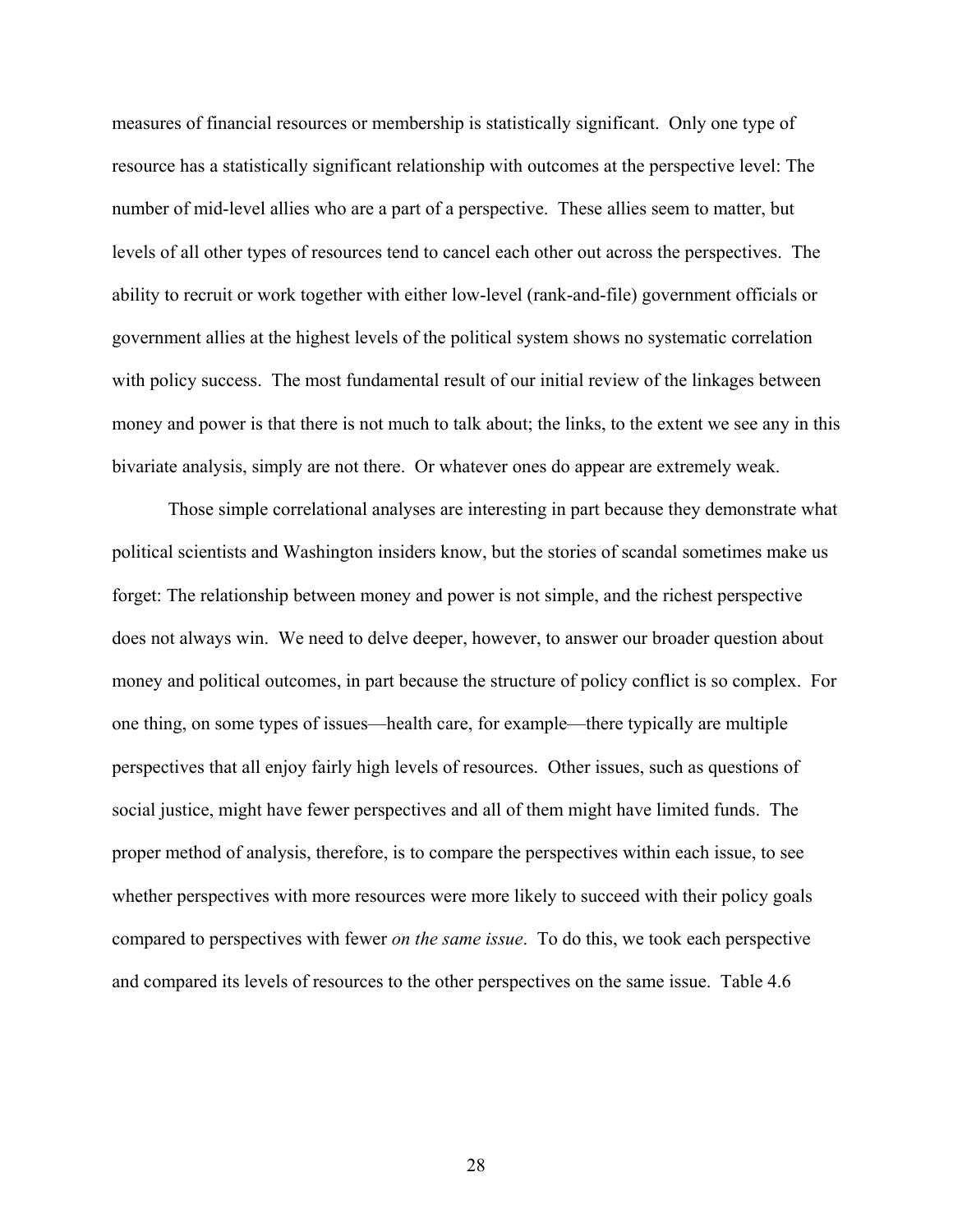shows the percentage of cases where the perspective with the greatest amount of resources got what it wanted in terms of changes to the status quo. $^{13}$ 

# (Insert Table 4.6 about here)

Table 4.6 presents the simplest way of thinking about the question of resources and success. Comparing the sets of actors active on the same issue, we just ask whether the perspective with the most resources won. (As resources can be measured in several different ways, we look at each one separately in each of the rows). The results are striking in that the table shows that none of these relationships is statistically significant. The percentage of times the wealthy side won ranges from 45 to 56, which means that the weaker side won with about the same probability as the stronger side. That is, at the issue level, there seems to be no relationship between the level of resources a perspective enjoys and whether it obtains its preferred outcomes. It is clear from glancing at the percentages in Table 4.6 that the rich sometimes win and they sometimes lose. Things are 50/50. If we were to believe that money buys influence, then the numbers there should be more like 80/20, or at least 60/40, which we simply do not observe.

One reason why resources may not translate directly into outcomes is that lobbying is so competitive. For example, earlier in the chapter we quoted from our interviews in two highprofile cases where outside lobbyists worked closely with members of Congress, including in one case where the entire Democratic House whipping organization was fully engaged in the

 $\overline{a}$ 

 $13$  The number of cases in the table is lower than our 98 issues because 17 of our cases had no active conflict, eight resulted in the same outcome for all perspectives (either they all agreed, no one got what they wanted, or all got part of what they wanted), and eight cases involved one perspective made up of organized interests and a second perspective made up of government officials (which means that we can't directly compare the resources controlled). The number of cases in each row differs because we delete those cases where no perspective on the issue controlled any of the resource in question.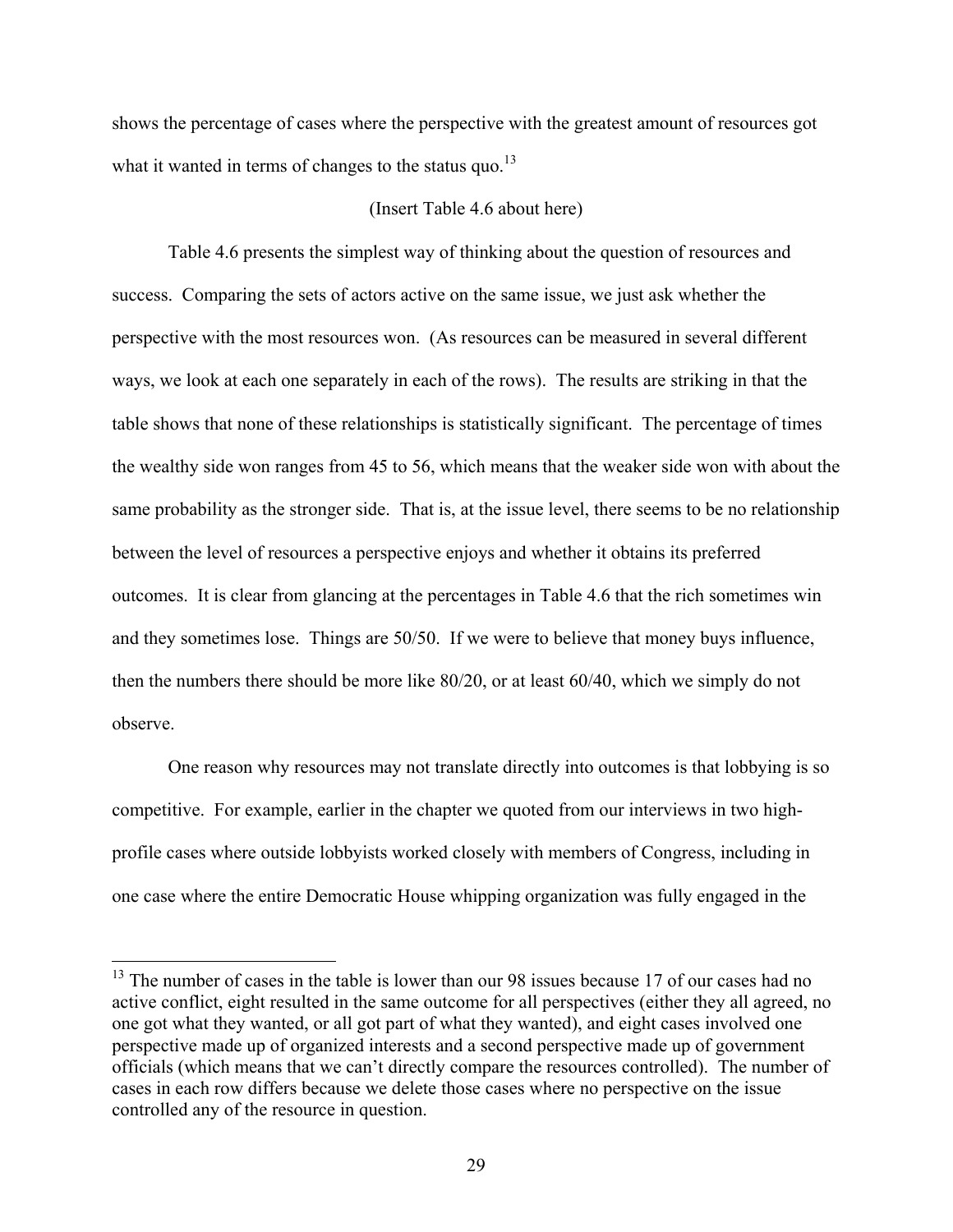issue. Surely, one might think, with these kinds of high-level allies, lobbyists could get what they want. But in fact they did not in that case. The reason? The other side had the White House, three former presidents, large numbers of business interests, and the Republican Party caucus in both the House and the Senate. PNTR was engaged as a major national debate, and *both sides* benefited from high-level allies, close connections with important government officials who shared their views. If the issue had not gained so much high-level attention, then *neither side* may have been able to get so much time on the calendar of such high-level government officials. But once the issue engaged, and it was clear that there would be a major fight, each side mobilized their natural allies within and outside of government. The competitive nature of lobbying, and the ability of groups to expand the conflict when they see that their rivals are successfully mobilizing, may be one of the most important sources of structure in the process. It provides one of the best explanations of the power of the status quo (since people may mobilize to defend it only in those cases where challenges to it pass some threshold of likely success) and of the lack of clear relations between material resources and policy success. The number of resources devoted to a battle depends on the battle: Is there a chance of success? Is the other side broadly mobilized? Answers to these two questions help explain the mobilization of resources in Washington. Resources are therefore endogenous to the policy dispute; that is the decision to devote resources to an issue, or to get involved in it in the first place, to make it a priority, depend on the likelihood of success and the actions of rivals.

A second reason for the surprisingly low correlations between resources and outcomes is the heterogeneity of the perspectives active on our sample of issues. As we mentioned above, if the wealthy allied only with the wealthy, it might be statistically possible to observe a correlation between wealth and policy success. (Whether the wealthy-only coalition would win, or whether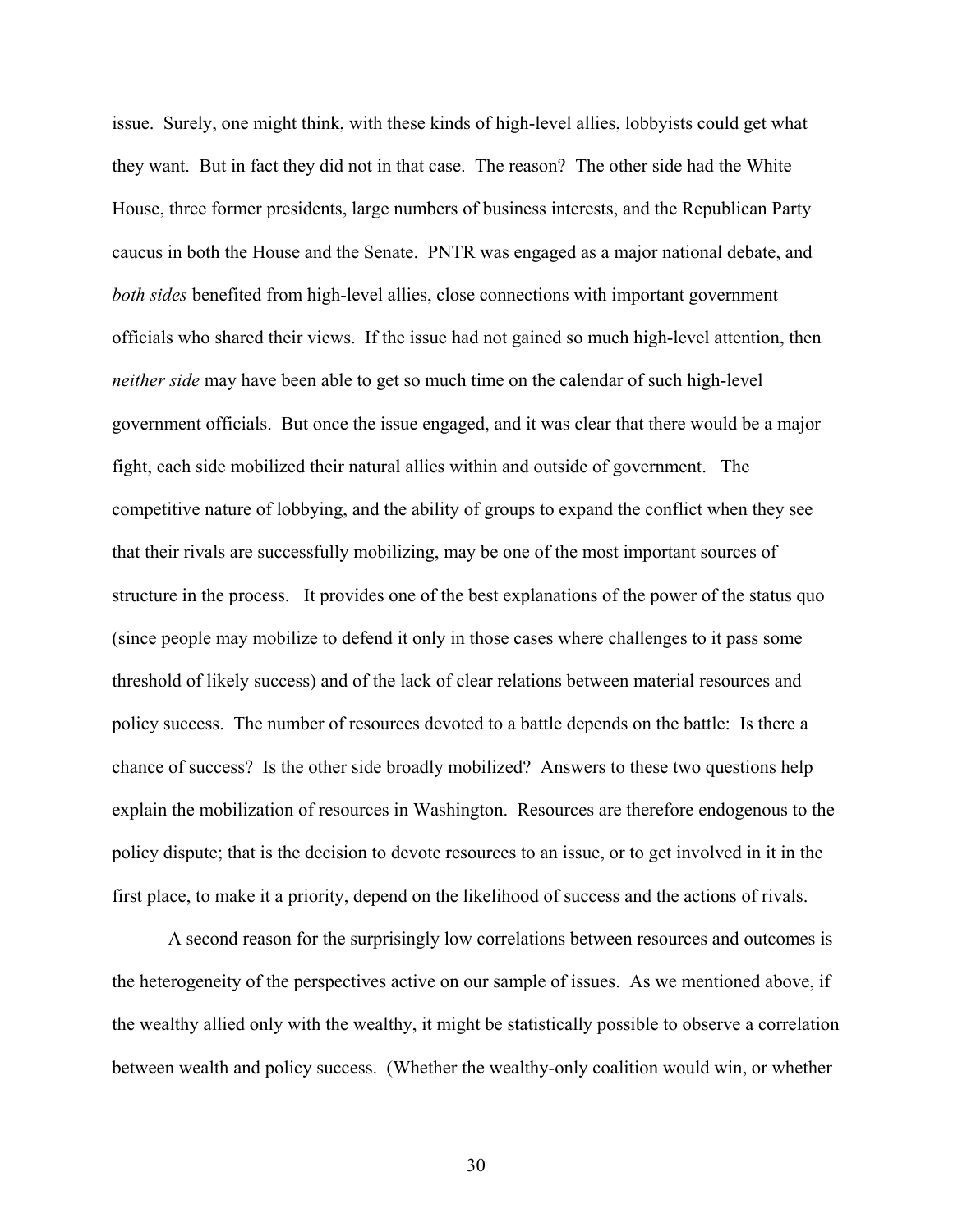it might generate a counter-mobilization from other actors is a different question.) Where the wealthy often ally with the weak, however, and where all the members of a given perspective achieve the same outcome, then it is logically impossible to observe a strong correlation between wealth and success. So a key question, and a key missing link in previous studies of lobbying success, is the relative homo- v. hetero-geneity of lobbying perspectives. A simple way to look at this is to compare the resources of each interest group in our study with the aggregated resources of all of their allies. That is, if a group is a member of a perspective with 20 members, we can correlate the control of material resources for each individual member with those of the 19 others. If the wealthy allied with the wealthy and the poor with the poor, we would find high correlations in this way.

We have identified 13 distinct measures of material resources that an organization or a corporation might control. For corporations we know their total annual sales, annual income, and number of employees; for organizations, their membership size, annual budget, number of staff, total organizational assets, and total annual income; for both organizations and corporations we also know the size of their PAC contributions, the total amount spent on lobbying, and the number of recent former covered officials lobbying on behalf of the organization. As described above, we also calculate an overall index of material resources, separately for corporations and for organizations. (More detail on all these measures is available in the appendix.) In sum, we have identified 13 different measures of material resources, so this allows us to compare each individual's control of these resources with the same resources as controlled by their lobbying allies. If the rich lobby in concert with the rich, then these correlations should all be quite high. Table 4.7 shows the results.

(Insert Table 4.7 about here)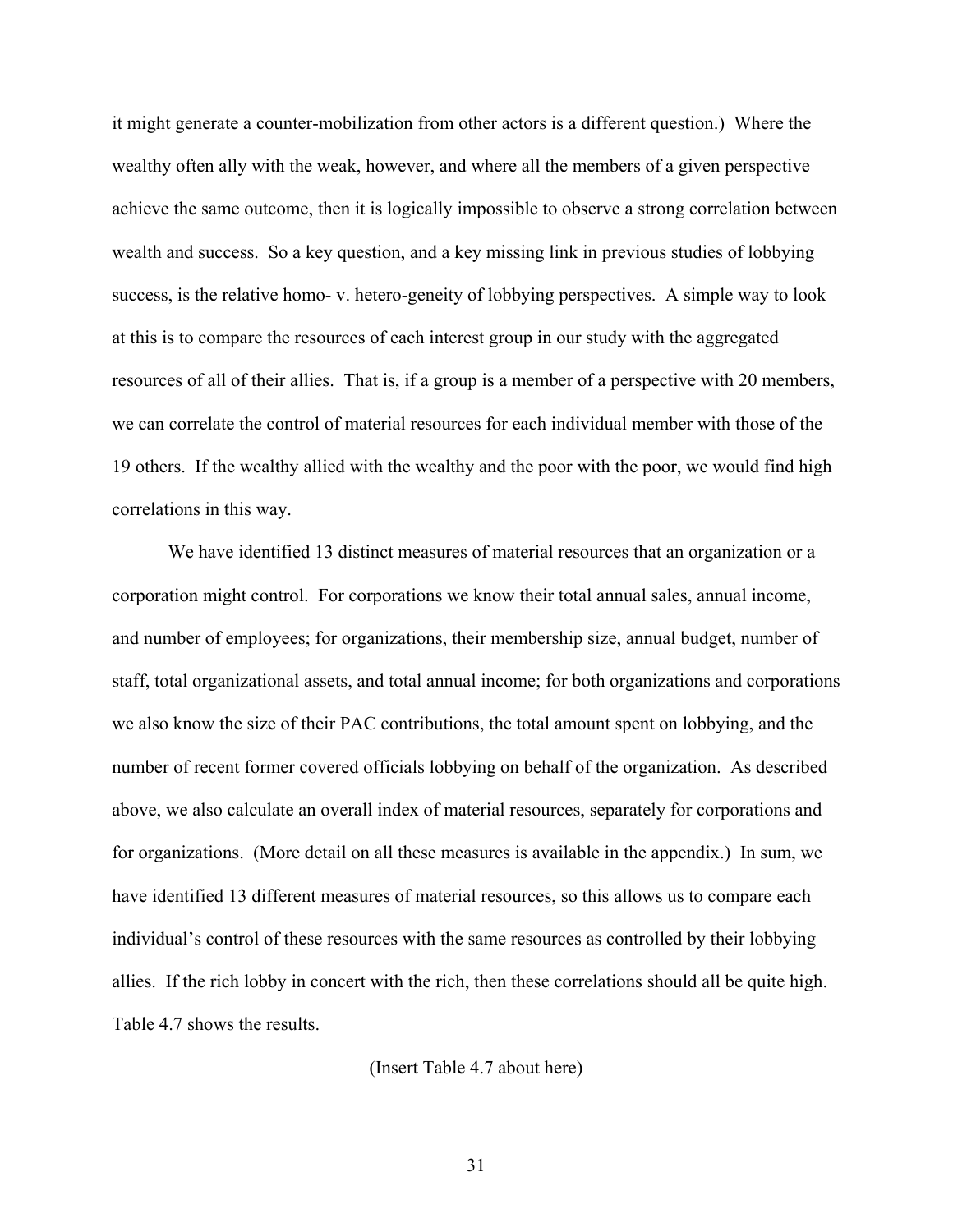Correlations range from .05 to .30. Most of the correlations are statistically significant, and all are positive. So there is some tendency for the wealthy to work with the wealthy and the poor with the poor. However, as statistical correlations go, these numbers indicate that there is great heterogeneity in the lobbying coalitions we have identified. A correlation on the order of .2 implies that about 96 percent of the variability in lobbying resources controlled by allied is *unaccounted* for by the resources controlled by an individual group. Even our highest correlations, those associated with our index of corporate resources, is only .3. Given the low correlations among the resources controlled by the lobbyists who work together, and given the fact that all of them will achieve the same level of success in gaining what they want out of the policy process (since they are part of the same lobbying perspective), it is logically and statistically impossible to observe a high relation between resources and outcomes.

All in all, we have shown surprising results in this chapter. Little established work would have led us to expect that money does not matter in Washington, and even now we would not say that it does not matter. But it certainly seems clear that money alone does not buy policy outcomes. The reasons for this are complex but we believe they fundamentally have to do with the structure of political conflict. The construction of lobbying perspectives does not bring together only similar organizations; groups work with a diverse collection of allies. Similarly, as lobbying is a competitive process, the mobilization of one side can lead to the countermobilization of rivals. It remains to be seen whether the tendencies we see here will hold true as we add political factors into the mix: Was the perspective arguing to change something, or to keep the status quo? Changing something is always more difficult than working to prevent change. Also, how did partisanship factor in? Our study provides a chance to observe how policies can change as administrations shift from Democrats to Republicans. As these contextual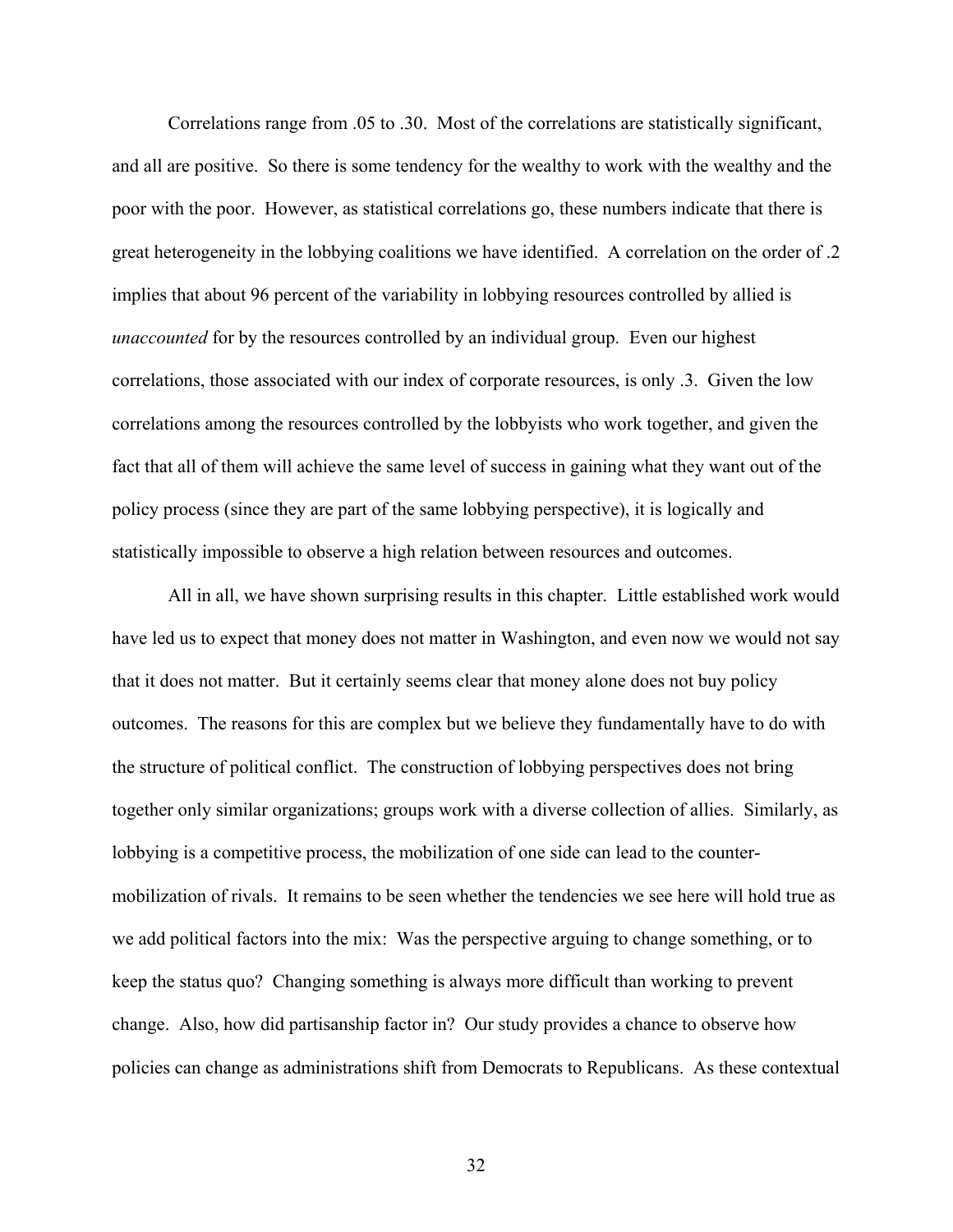variables are added into consideration, they may serve to intensify the effects of resources on outcomes or to erase them entirely.

# **Why Resources Matter but Appear Not To**

This paper has shown some surprisingly low correlations between resources and policy outcomes. In fact, across a range of issues, we are hard pressed to find much of a relationship between wealth and outcomes. These findings do not suggest that it is better in politics to be poor than rich; a large membership, an ample staff, sufficient budget to organize large events, and established linkages with policymakers that come from multiple contacts are the fundamentals of effective lobbying day-in and day-out. Rather, the findings in this chapter may suggest that the impact of resources alone, without considering the issues on which groups are working, who else is active on those issues, and the construction of like-minded coalitions on the issue, is limited. This is not because resources are unimportant in politics, but rather because these other factors are so fundamental to the very structure and organization of politics. Of all the findings here, it is perhaps the heterogeneity of perspectives that is the most striking. If the well endowed worked only with similar groups, they might win. But if a perspective were to consist only of such organizations it might well raise the eyebrows of others monitoring politics, or the concerns of equally wealthy groups from a rival industry, so it is not certain even when the wealthy get together that they would prevail. But in fact, our analysis of the composition of over 250 perspectives across all 98 issues suggests that these tend to have substantial diversity of membership. This political imperative must inevitably dilute any impact of resources on outcomes, since all the members of a given perspective benefit or suffer from the identical outcome at the end of the day.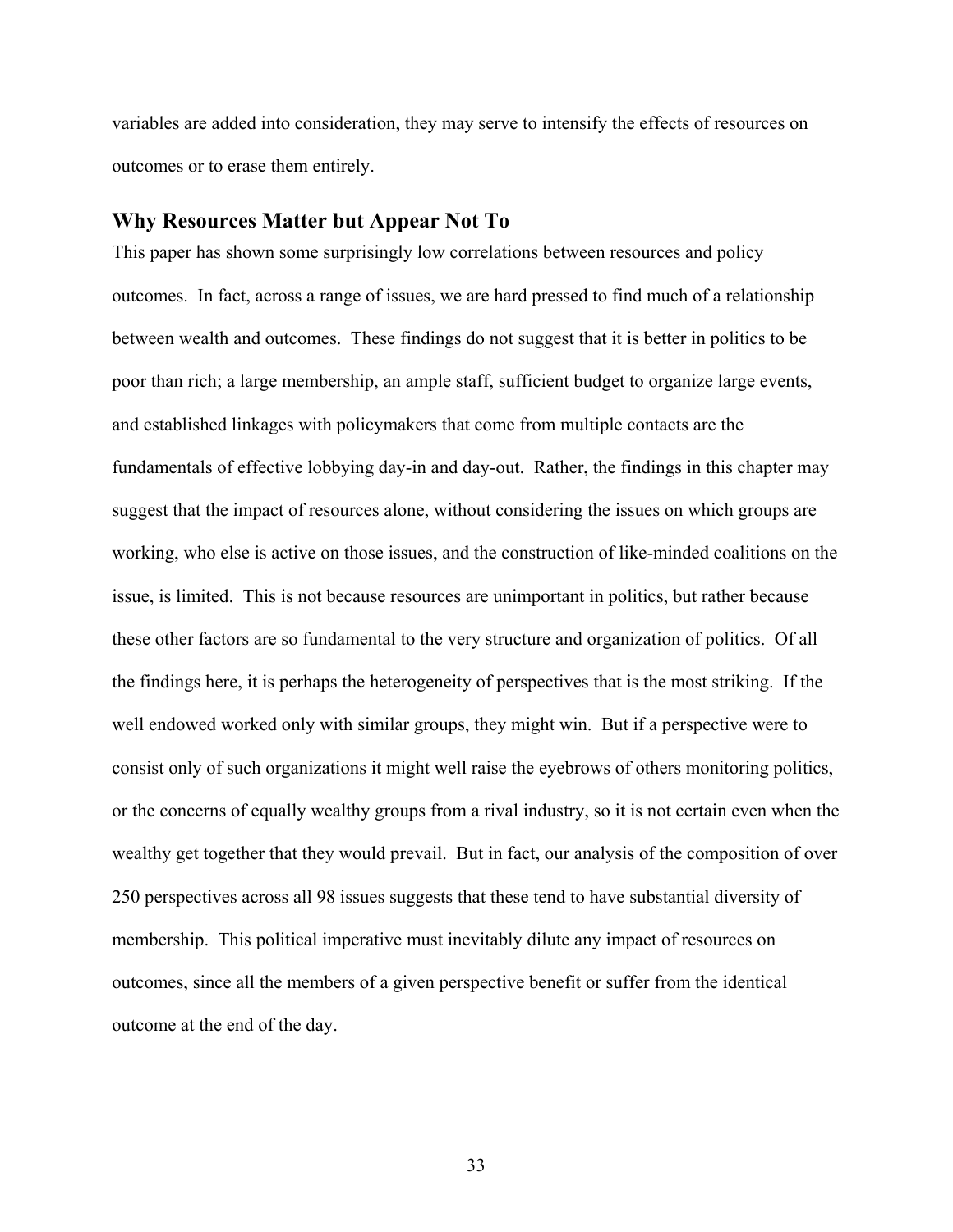Mark Smith (2000) conducted an intensive study of the policy impact of the U.S. Chamber of Commerce, one of the most powerful business organizations in American politics. He came to the surprising conclusion that the Chamber was largely unable to get what it wanted. The reason, Smith demonstrated, was the selection of issues on which the Chamber lobbied extensively. With its diverse membership including large and small businesses and those involved in a great number of different industries, the issues on which the Chamber could take a strong position without alienating large percentage of its own members were truly "businesswide" questions such as those related to health-care costs, labor issues, workplace safety, or others where one might expect a united business perspective. But any issue that unites and allows the mobilization of the entire U.S. business community likely also unites and mobilizes rival groups such as consumers, environmentalists, and labor officials, and it probably also has high ideological and partisan overtones. In sum, these are big, high-profile, issues. When political disputes erupt on such broadly mobilizing issues, of course, having more resources is better than having fewer. But even the substantial lobbying resources of a group like the U.S. Chamber of Commerce (which spent \$31 million on lobbying in 2006) cannot guarantee results if the issue mobilizes dozens or hundreds of other equally well endowed organizations each with their own powerful political backers. So the links between money and power depend strongly on the nature of the issue and the competitive nature of the lobbying process.

Another reason for the apparent lack of impact of resources is that policy disputes almost always revolve around what we call a "continuing issue"—that is, issues are not created out of whole cloth, with no history. Rather, there is a long history and usually an established federal program which itself reflects the results of lobbying in previous years and decades. Changing policy from the status quo involves justifying a *shift* in the allocation of resources, moving it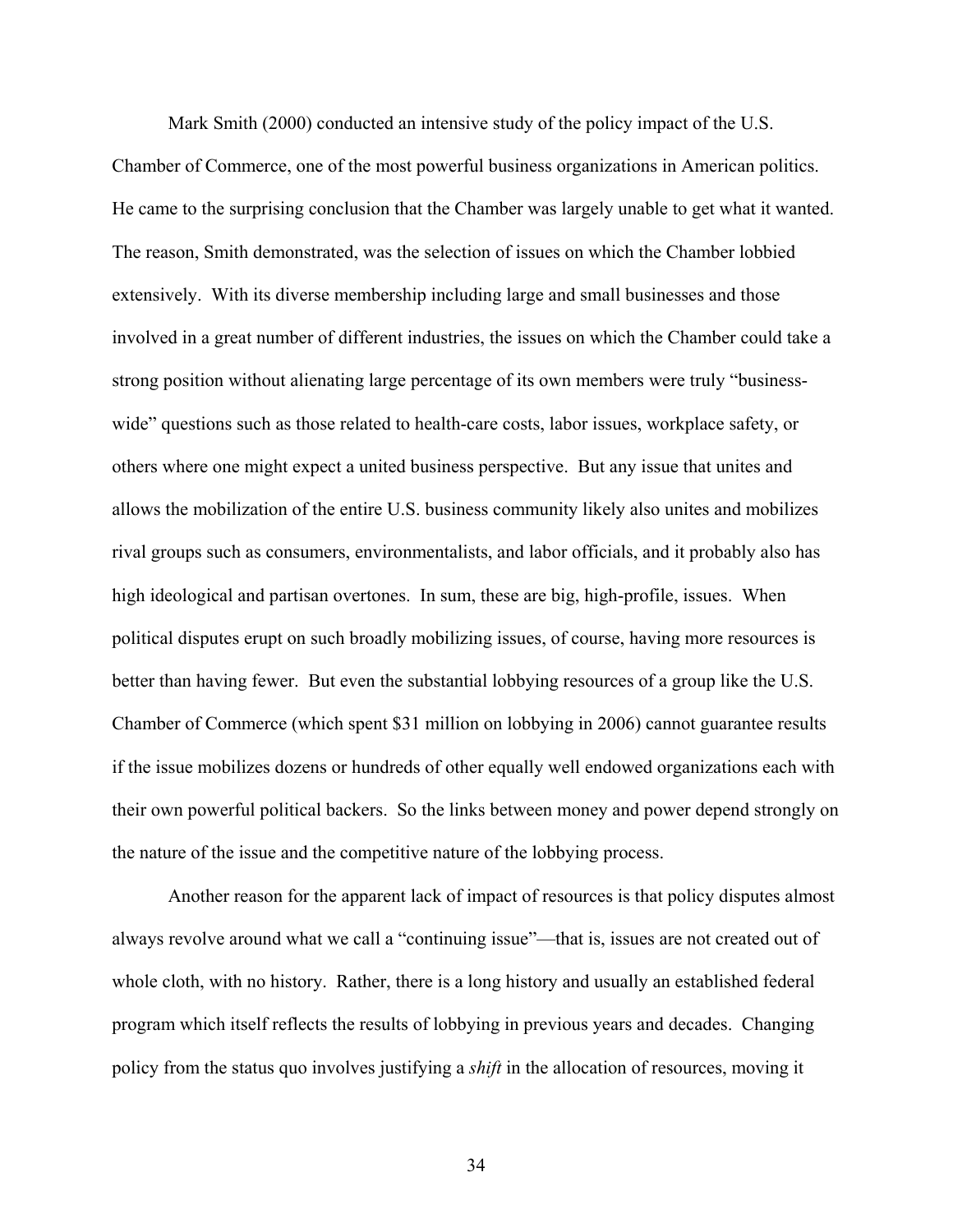from a status quo position to a new position. But the status quo position was already the object of the mobilization of interest groups, members of the public, and political leaders in previous years. So to see that money cannot automatically purchase shifts in the status quo does not mean that the status quo might not already reflect important biases in politics.

Finally, it is important to note that many issues never get raised in the first place. Or, similarly, one of the most important questions for a lobbyist is whether they can count on their allies in government to make "their" issue the number-one priority, really to push it. Of course, the prioritization of issues and the allocation of time and attention across all the issues that could potentially merit attention is a difficult issue. Government leaders and interest groups have to allocate their attention partly based on their own preferences, but partly based on what others are doing around them. Still, let us close with a quote from one of our interviews where the interest group official we interviewed was essentially complaining about the lack of commitment from one of his own closest allies, and the lobbyist attributed this set of misplaced priorities to fundraising concerns:

In the end he did vote against the bill [that is, in accord with the lobbyist's wishes], but he did not twist arms. Why not? I can't say exactly, but let me say that he is just so focused on [national electoral concerns] that he wants some business support, especially in the high-tech industries. So this was sacrificed for his bigger agenda. And if you think money doesn't matter in politics and lobbying, here is an example where it does. His desire to raise lots of money from the business, and the high-tech community in particular, made him unwilling to lead this fight.

Money matters in politics, there is no question. But other things matter as well and the direct correlation between money and outcomes that so many political scientists have sought simply is not there. The reason for this is that lobbying perspectives are heterogeneous, that groups mobilize on the basis of what they see their rivals doing, and because different issues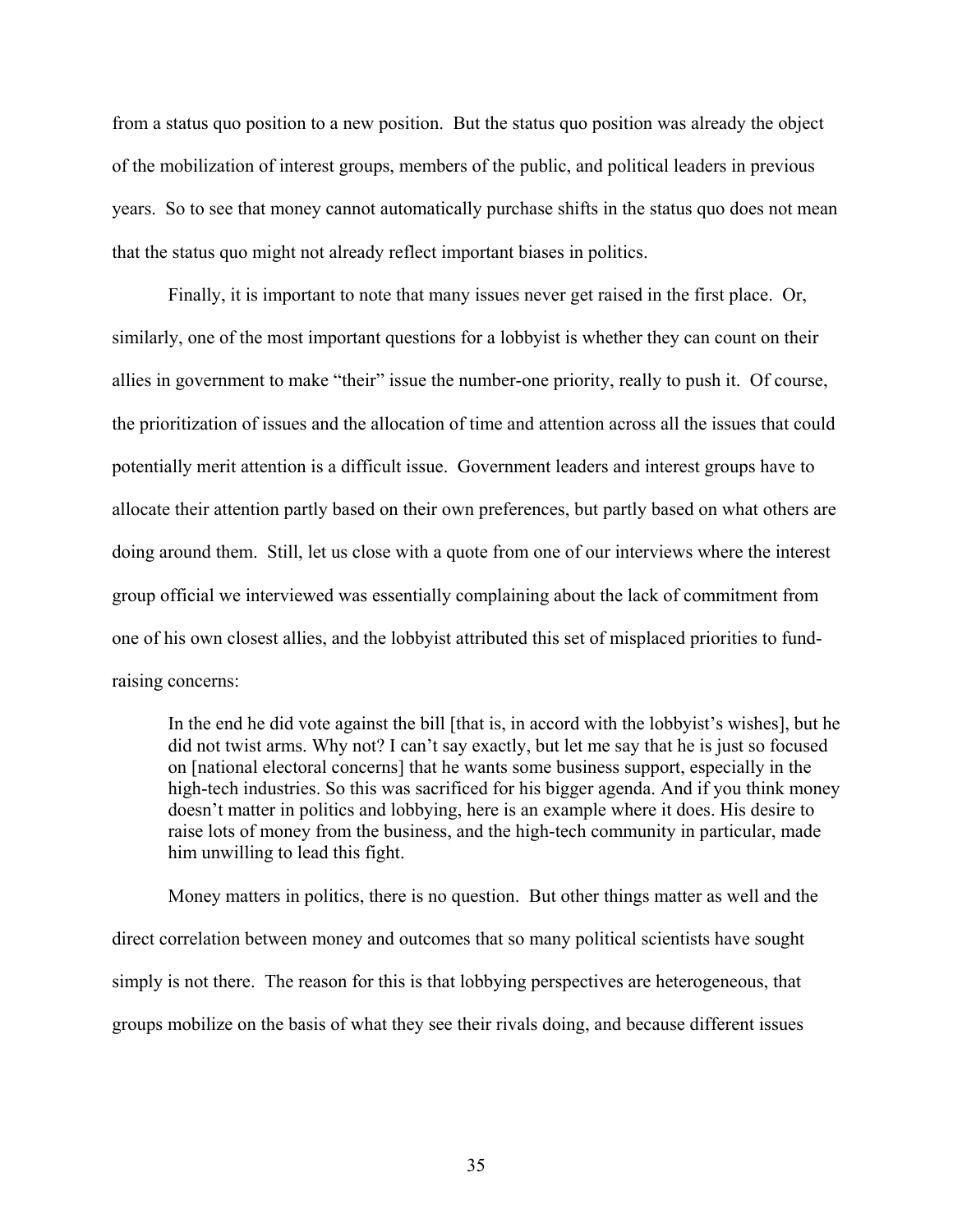show different constellations of conflict. Many issues where the most impressive resources are devoted on one side also see substantial resources invested on the other side.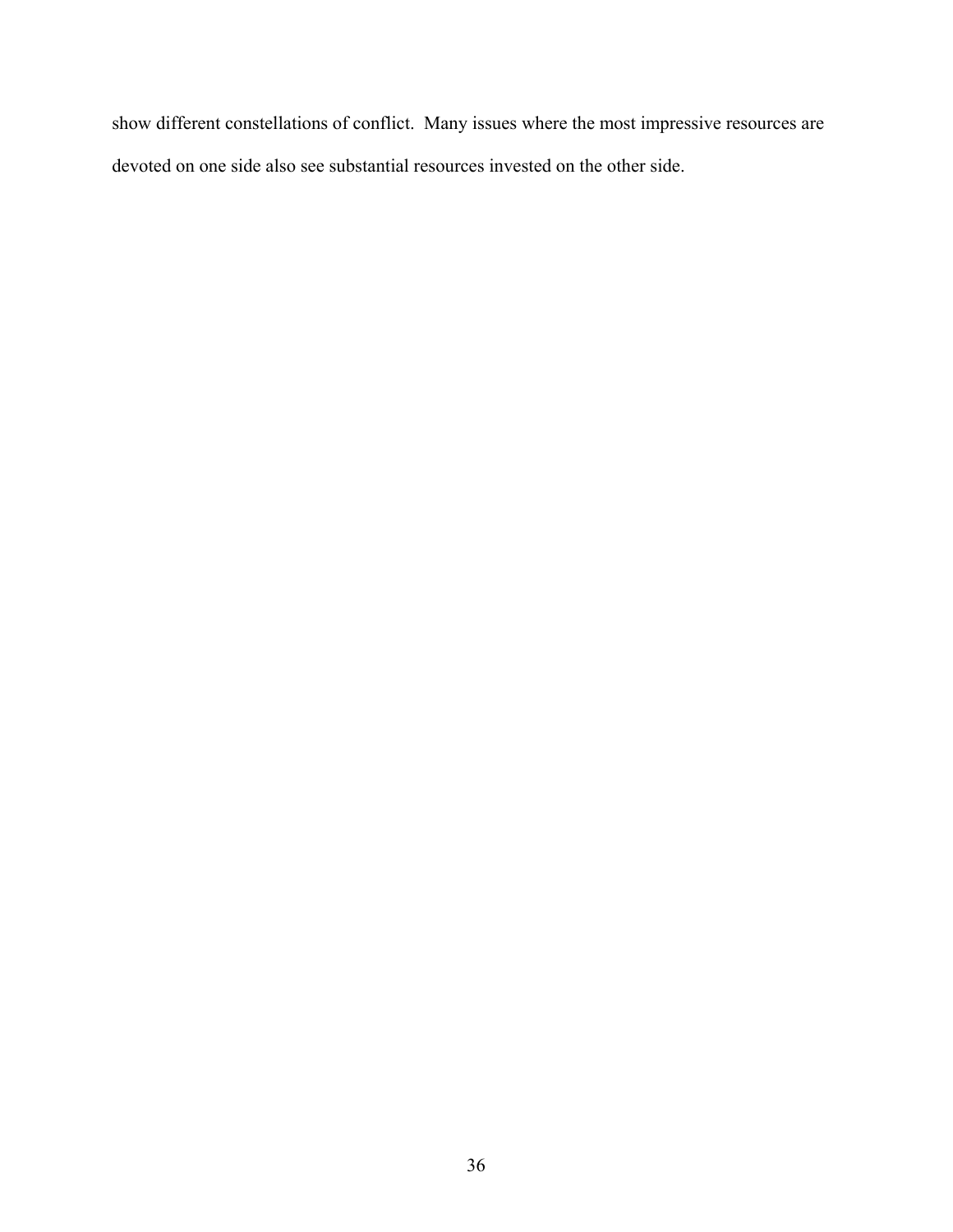Table 4.1. Major Interest Group Participants.

| Group type                                    | Number | Percent |
|-----------------------------------------------|--------|---------|
| Citizens groups                               | 329    | 26      |
| Trade and business associations               | 271    | 21      |
| Business corporations                         | 185    | 15      |
| Professional associations                     | 144    |         |
| Coalitions specific to the issue              | 91     |         |
| Unions                                        | 74     | 6       |
| Foundations and think tanks                   | 74     | 6       |
| Governmental associations                     | 41     | 3       |
| Institutions and associations of institutions | 24     | ∍       |
| Other                                         | 31     |         |
| Total                                         | 1,264  | 100     |

Note: The table excludes 957 government officials who were also major participants in our sample of issues.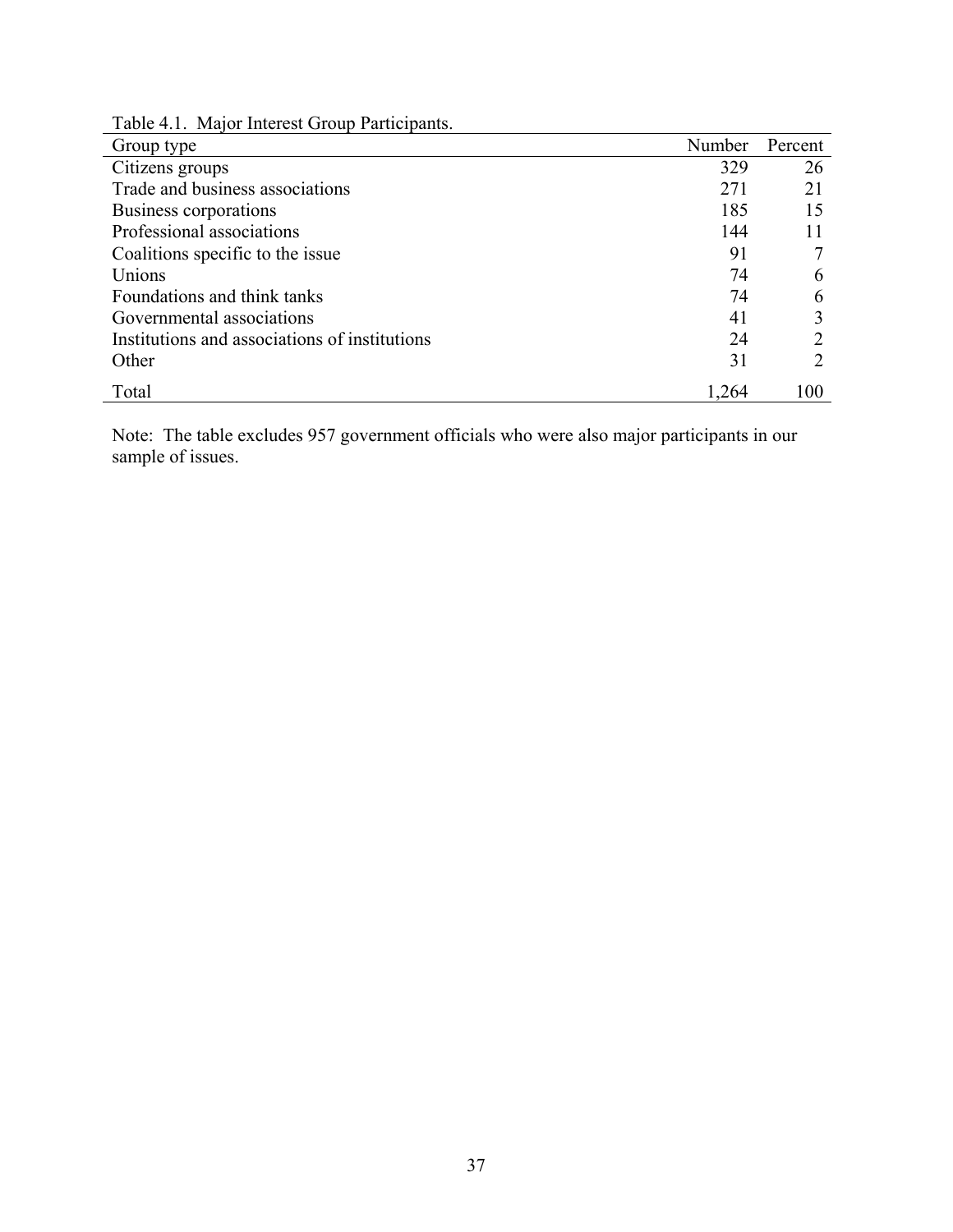|                           |            |            | Average           |             |             |       |
|---------------------------|------------|------------|-------------------|-------------|-------------|-------|
|                           | Percent    |            | Percent number of | Average     | Average     |       |
|                           | registered | with hired | covered           | spending on | <b>PAC</b>  |       |
| Group type                | to lobby   | lobbyist   | officials         | lobbying    | spending    | N     |
| Business corporations     | 70         | 77         | .94               | \$1,040,105 | \$946,160   | 185   |
| Trade associations        | 73         | 69         | .53               | \$1,191,986 | \$386,437   | 271   |
| Professional associations | 66         | 44         | .18               | \$955,035   | \$886,676   | 144   |
| Unions                    | 89         | 46         | .15               | \$490,987   | \$4,406,355 | 74    |
| Citizens groups           | 61         | 25         | .24               | \$177,274   | \$187,354   | 329   |
| All others                | 20         | 28         | .10               | \$137,111   | \$112,510   | 261   |
| Total                     | 59         | 46         | .36               | \$619,790   | \$651,885   | 1,264 |

# Table 4.2. Average Resources by Group Type.

Cell entries are means for the listed type of organization.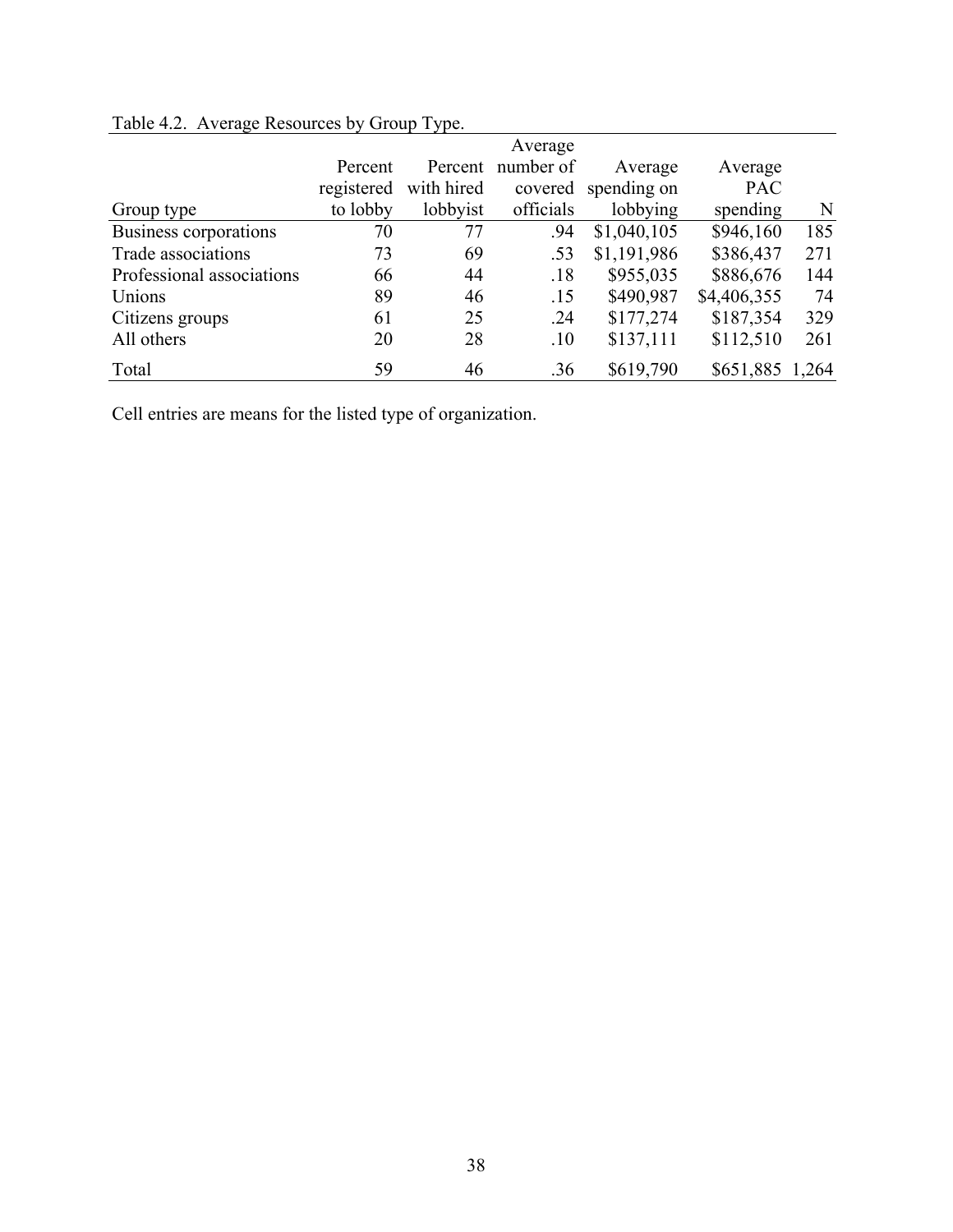|                                 | Number of Government Allies: |           |            |      |
|---------------------------------|------------------------------|-----------|------------|------|
| Group type                      | Low-level                    | Mid-level | High-level | N    |
| Business corporations           | 2.37                         | 2.66      | 0.72       | 185  |
| Professional associations       | 3.06                         | 3.64      | 0.54       | 144  |
| Trade and business associations | 2.25                         | 2.82      | 0.52       | 271  |
| Unions                          | 3.20                         | 2.32      | 0.47       | 74   |
| Citizens groups                 | 3.20                         | 2.30      | 0.33       | 329  |
| All others                      | 2.84                         | 2.70      | 0.38       | 216  |
| Total                           | 2.79                         | 2.70      | 0.47       | .264 |

Table 4.3. Average Number of Governmental Allies by Group Type.

Cell entries reflect the mean number of governmental allies who shared a perspective with an organization. Low-level allies are rank-and-file Members of Congress or agency officials; midlevel allies include committee and subcommittee leaders (chairs and ranking minority members and their staffs) and department-level political appointees and cabinet officials; high-level allies include congressional party leadership and the White House.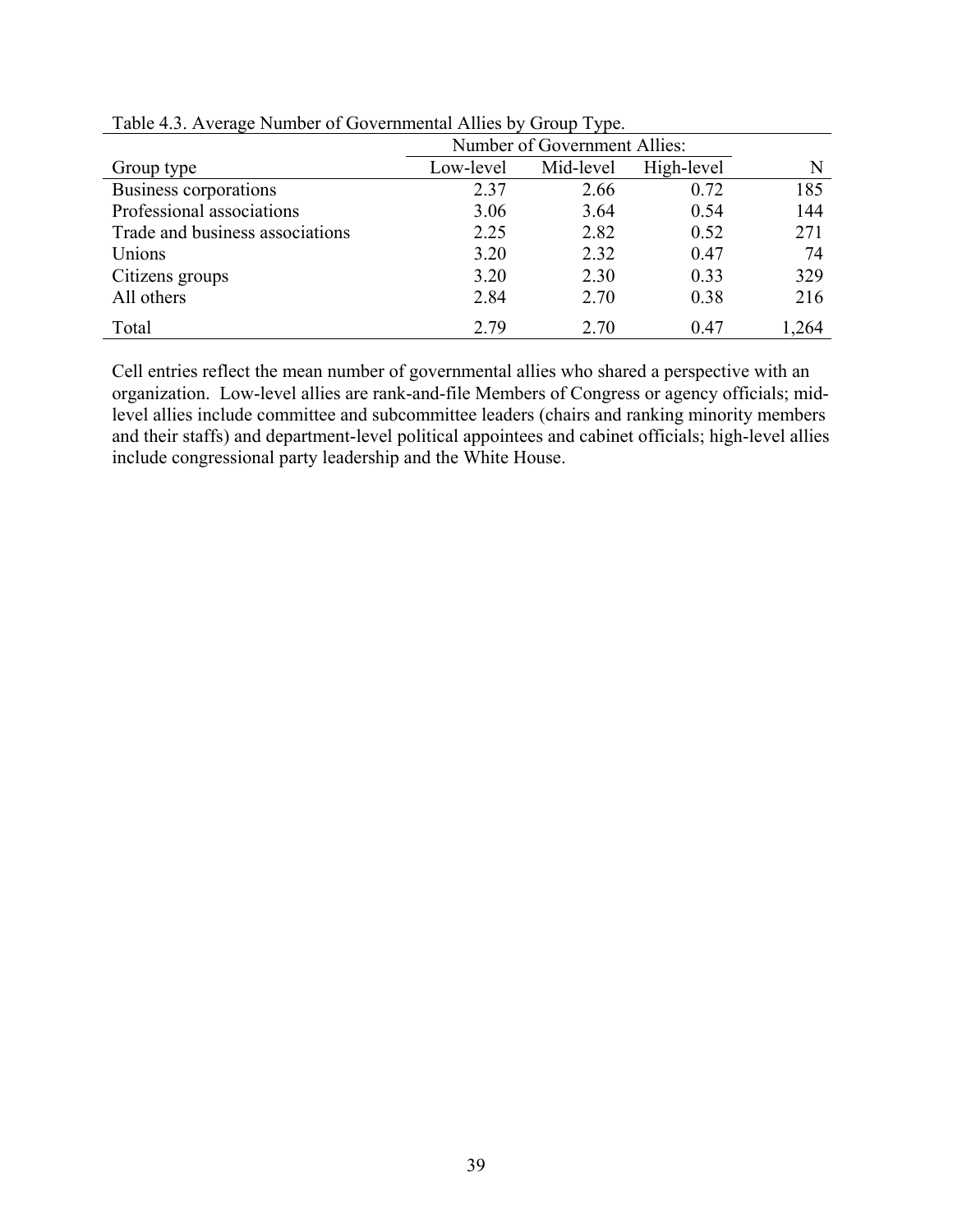| TWOLD 1.1. INTOILEY WHAT ON CE. THE COLLEMNION OCCH CONTINUES RESOURCED WHO OWNOHIO |              |                                               |                    |              |                                         |       |        |
|-------------------------------------------------------------------------------------|--------------|-----------------------------------------------|--------------------|--------------|-----------------------------------------|-------|--------|
| Correlation of resources                                                            |              | PAC Lobby                                     | Covered Ass'n      |              |                                         | Biz   |        |
| with outcomes                                                                       | $\mathbb{S}$ | spending officials Assets Members Assets Biz? |                    |              |                                         |       |        |
| Initial status quo win                                                              | $-.03$       | $-.02$                                        | $.03 - .05 - .09*$ |              |                                         | $07*$ | $.08*$ |
| Initial outcomes index                                                              | $-.04$       | $-.03$                                        | $.05 - .02 - .05$  |              |                                         | .06   | .06    |
| Status quo win in subsequent                                                        |              |                                               |                    |              |                                         |       |        |
| Congress                                                                            | .01          | .01                                           |                    |              | $.06^*$ $-.01$ $-.08^*$ $.07^*$ $.07^*$ |       |        |
| Outcomes index in                                                                   |              |                                               |                    |              |                                         |       |        |
| subsequent congress                                                                 | $-.01$       | $-01$                                         | 0.03               | $-.01 - .04$ |                                         | 0.5   | -05    |

Table 4.4. Money and Power: The Correlation between Advocate Resources and Outcomes.

N=1,242  $* = p < .05$ . Cells entries are Spearman's rho coefficients.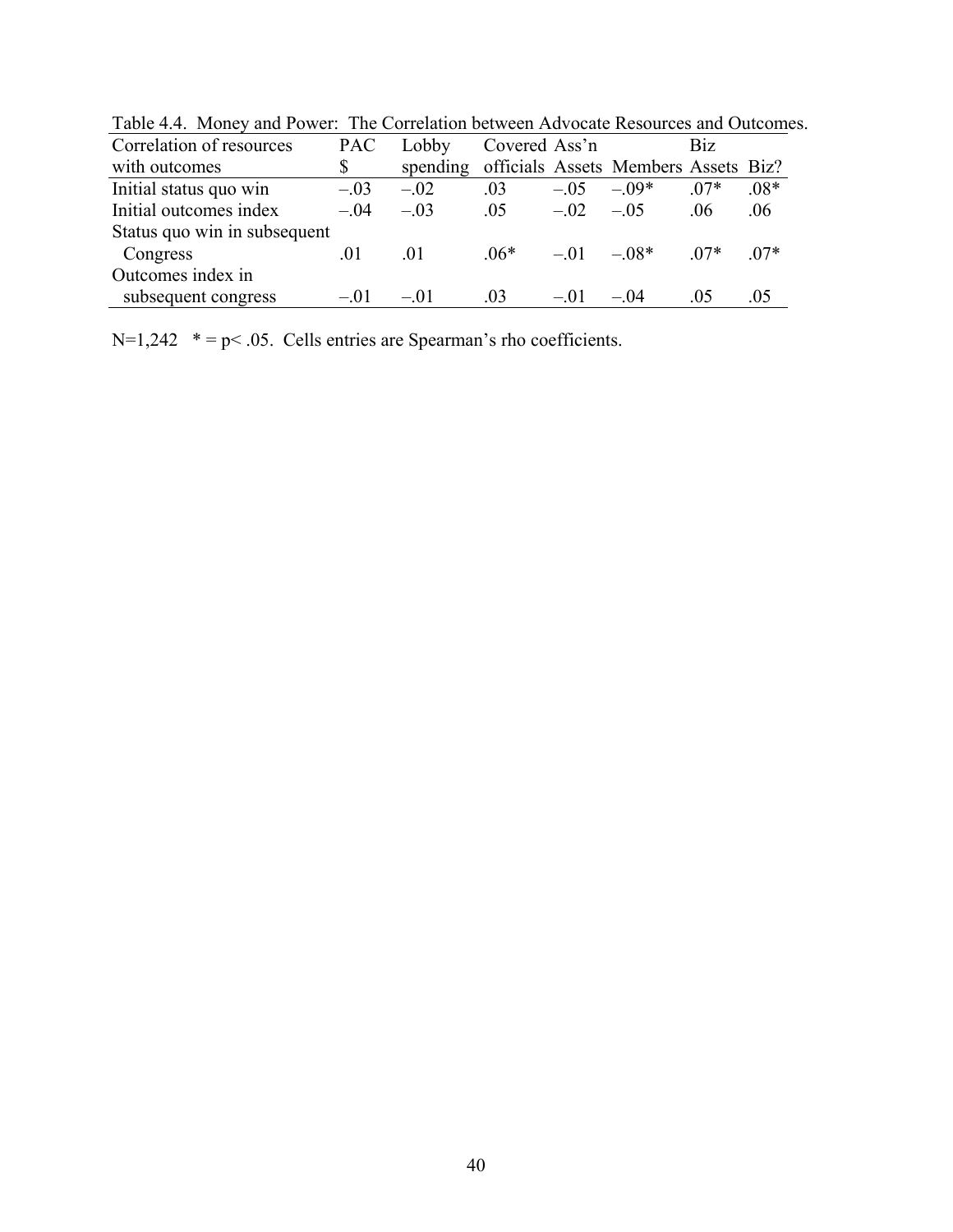|                                            |     |              |                  |                                        |           |                 |             | Low- Mid- High- |        |
|--------------------------------------------|-----|--------------|------------------|----------------------------------------|-----------|-----------------|-------------|-----------------|--------|
| Correlation of resources PAC Lobby Covered |     |              |                  |                                        | Ass'n Biz |                 | level       | level           | level  |
| with outcomes                              | \$  | <sup>S</sup> |                  | officials Members Assets Assets allies |           |                 |             | allies          | allies |
| Initial status quo win                     | .05 | .04          | .07              | .07                                    | .10       | .07             | $-13$       | 14              | .11    |
| Initial outcomes index                     | .05 | .03          | $\overline{.}13$ | .06                                    | .11       | $.08\,$         | $-.08$      | $\overline{12}$ | .06    |
| Status quo win in                          |     |              |                  |                                        |           |                 |             |                 |        |
| subsequent Congress .08                    |     |              | $.07 \qquad .11$ | $\therefore$ 01                        | .10       | .09             | $-.08$ .17* |                 |        |
| Outcomes index in                          |     |              |                  |                                        |           |                 |             |                 |        |
| subsequent Congress                        | .07 | .06          | .06              | .04                                    | .10       | $\overline{10}$ | $-.05$      | $16*$           | .04    |

Table 4.5. Money and Power II: The Correlation between Perspective Resources and Outcomes.

 $N=191$  \* = p< .05. Cells reflect Spearman's rho correlation coefficients.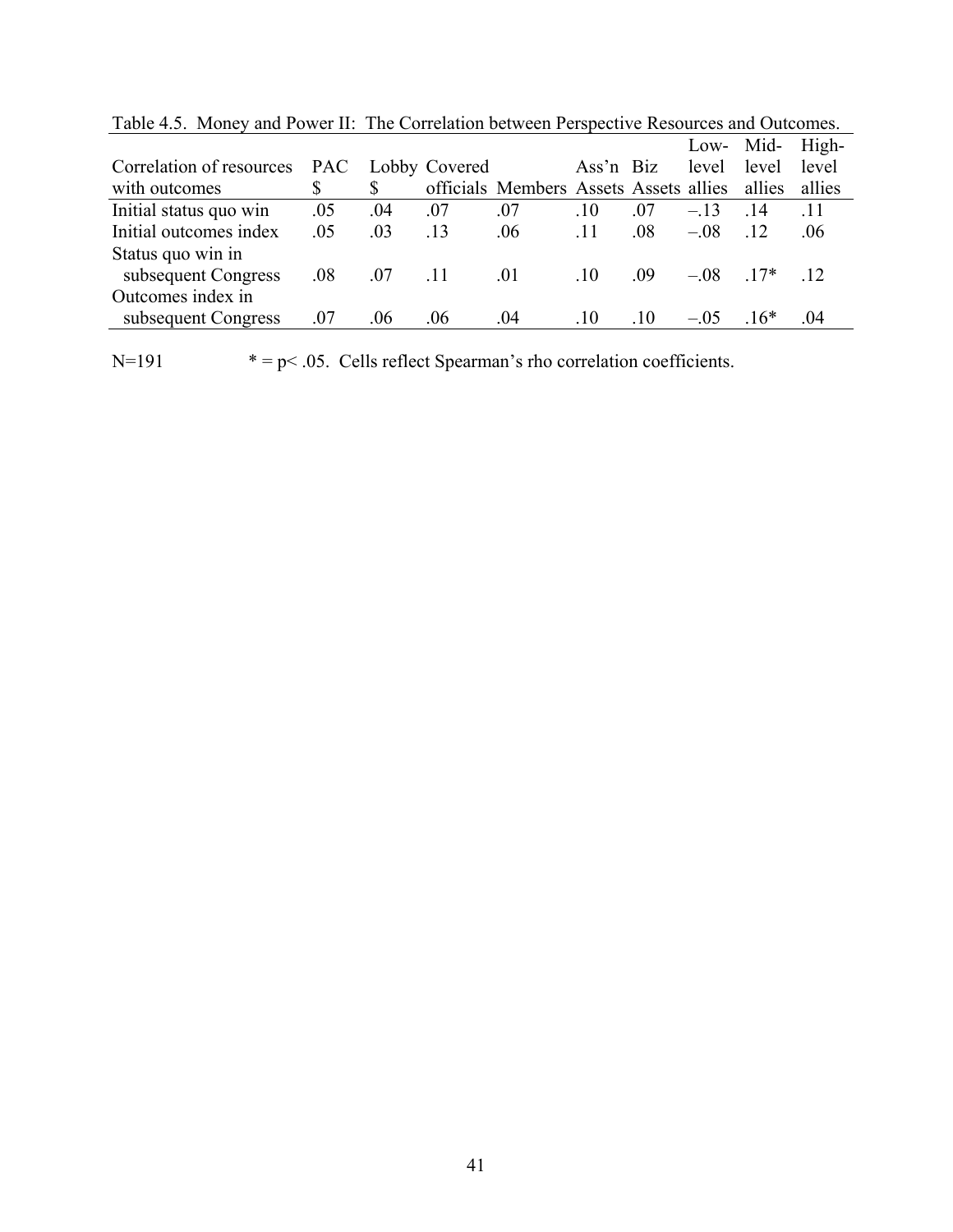|                                 | Percent of issues where the perspective<br>with greater control of this resource | Number of |
|---------------------------------|----------------------------------------------------------------------------------|-----------|
| Type of Resource                | gained its preferred outcome                                                     | issues    |
| Mid-level government ally       | $56\%$ ns                                                                        | 55        |
| # of covered officials lobbying | $55\%$ ns                                                                        | 40        |
| Association financial resources | $55\%$ ns                                                                        | 64        |
| Membership                      | $53\%$ ns                                                                        | 64        |
| Lobbying expenditures           | $52\%$ ns                                                                        | 64        |
| Business financial resources    | $48\%$ ns                                                                        | 37        |
| Campaign contributions          | $47\%$ ns                                                                        | 64        |
| High-level government ally      | $45\%$ ns                                                                        | 31        |

# Table 4.6. Issue Outcomes: The Rich Do Not Always Prevail.

ns = not statistically significant

Cell entries are the percent of issues in which perspective with the greatest amount of that type of resource achieved its policy goals. N varies because not every issue had multiple perspectives and in some issues, none of the perspectives used that type of resource. Cases are included in the table if *at least one* perspective controlled the resource. For example, there were 31 issues in which at least one of the perspectives had high-level government allies, and the perspective that had more of them got the outcome it wanted 45 percent of the time. Issues where no side had any high-level government allies are missing.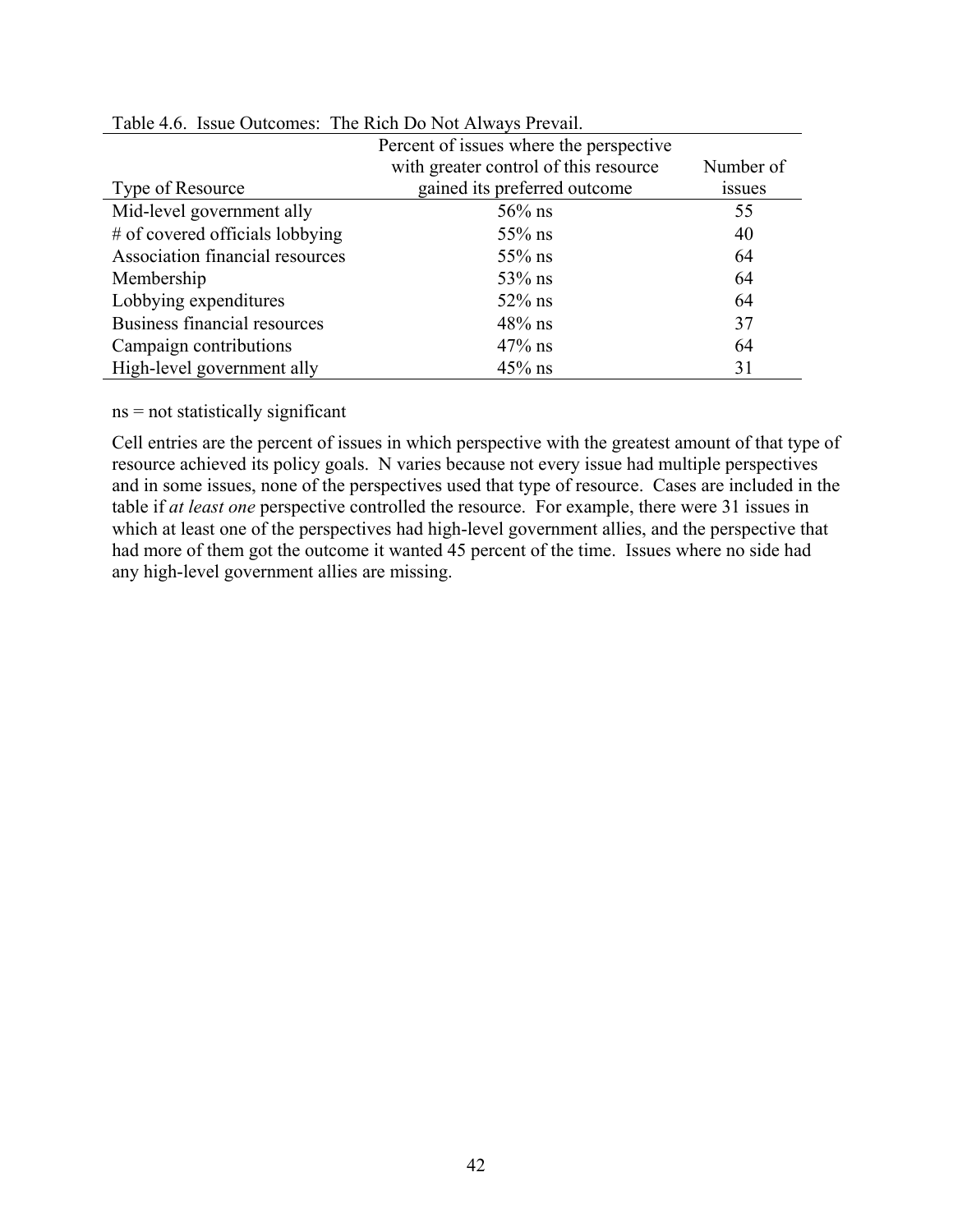| Type of Resource                                    | Correlation between Individual and Allied<br>Resources |
|-----------------------------------------------------|--------------------------------------------------------|
| Annual Sales+                                       | $.26*$                                                 |
| Annual Income+                                      | $.24*$                                                 |
| Number of Employees+                                | $.23*$                                                 |
| Lobbying expenditures+ $\wedge$                     | $.16*$                                                 |
| Number of former covered officials+ $\wedge$        | $.13*$                                                 |
| PAC Contributions+ $\wedge$                         | $.22*$                                                 |
| Membership Size <sup><math>\wedge</math></sup>      | .05                                                    |
| Organizational Assets <sup>^</sup>                  | $.11*$                                                 |
| Organizational Income <sup><math>\land</math></sup> | $.13*$                                                 |
| Annual Budget <sup><math>\land</math></sup>         | $.22*$                                                 |
| Total Staff Size^                                   | $.22*$                                                 |
| Index of Organizational Resources <sup>^</sup>      | $.14*$                                                 |
| Index of Corporate Resources+                       | $.30*$                                                 |

# Table 4.7. Correlations Among Individual Resources and Those of Allies

\* p < .01; + measure available for corporations;  $\land$  measure available for organizations. N = 1,258 for all correlations.

Note: The table shows the correlation among each of 13 separate indicators of material resources controlled by each individual organization or corporation with the aggregated resources of the same time controlled by all other organizations in the same perspective.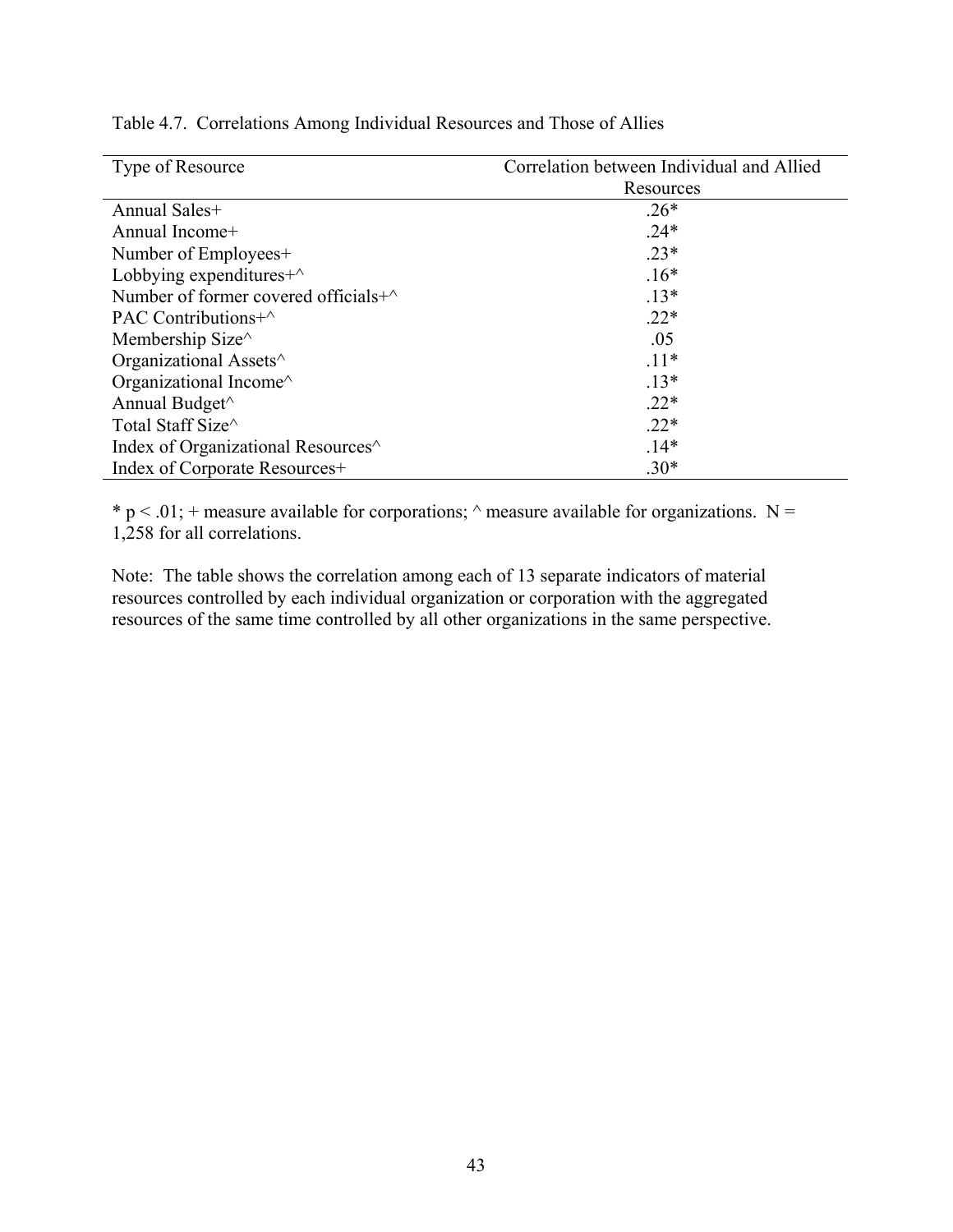# **Appendix Table A1. Variables and Indices**

| Lobbying<br>expenditures  | Total lobbying expenditures during the last six-month period of the<br>congressional session in which the issue was raised. Data come from<br>federal lobbying disclosure reports.                                                                                                                                                                                                                                                                                         |
|---------------------------|----------------------------------------------------------------------------------------------------------------------------------------------------------------------------------------------------------------------------------------------------------------------------------------------------------------------------------------------------------------------------------------------------------------------------------------------------------------------------|
| <b>Covered officials</b>  | Total number of officials lobbying on behalf of the organization who in<br>the prior two years held a "covered position" as a policymaking official<br>in the federal government. Covered positions are positions that are<br>named ("covered") in the Lobbying Disclosure Act of 1995. It includes<br>all congressional staff members, all elected officials, and management-<br>level executive-branch officials. Data come from federal lobbying<br>disclosure reports. |
| Campaign<br>contributions | Total campaign contributions to Republicans and Democrats, including<br>soft money contributions to parties, during the election cycle prior to<br>and the election cycle concurrent with the policy issue in question.                                                                                                                                                                                                                                                    |
| <b>Low-level allies</b>   | Rank-and-file members of Congress and bureau-level executive branch<br>personnel who are actively working to further a particular policy<br>perspective. These are not simply officials who agree with the<br>perspective or who might vote in favor of a policy advocated by the<br>perspective, but officials who are prominent advocates of the<br>perspective in their own right.                                                                                      |
| <b>Mid-level allies</b>   | Committee and subcommittee leadership within Congress and<br>executive branch officials at the agency or department level who are<br>actively working to further a particular policy perspective. These are<br>not simply officials who agree with the perspective or who might vote<br>in favor of a policy advocated by the perspective, but officials who are<br>prominent advocates of the perspective in their own right.                                             |
| <b>High-level allies</b>  | Congressional party leadership and White House officials who are<br>actively working to further a particular policy perspective. These are<br>not simply officials who agree with the perspective or who might vote<br>in favor of a policy advocated by the perspective, but officials who are<br>prominent advocates of the perspective in their own right.                                                                                                              |
| <b>Membership</b>         | Total membership size as listed by Associations Unlimited. Missing<br>values in these data were imputed using Amelia II software by James<br>Honaker, Gary King, and Matthew Blackwell.                                                                                                                                                                                                                                                                                    |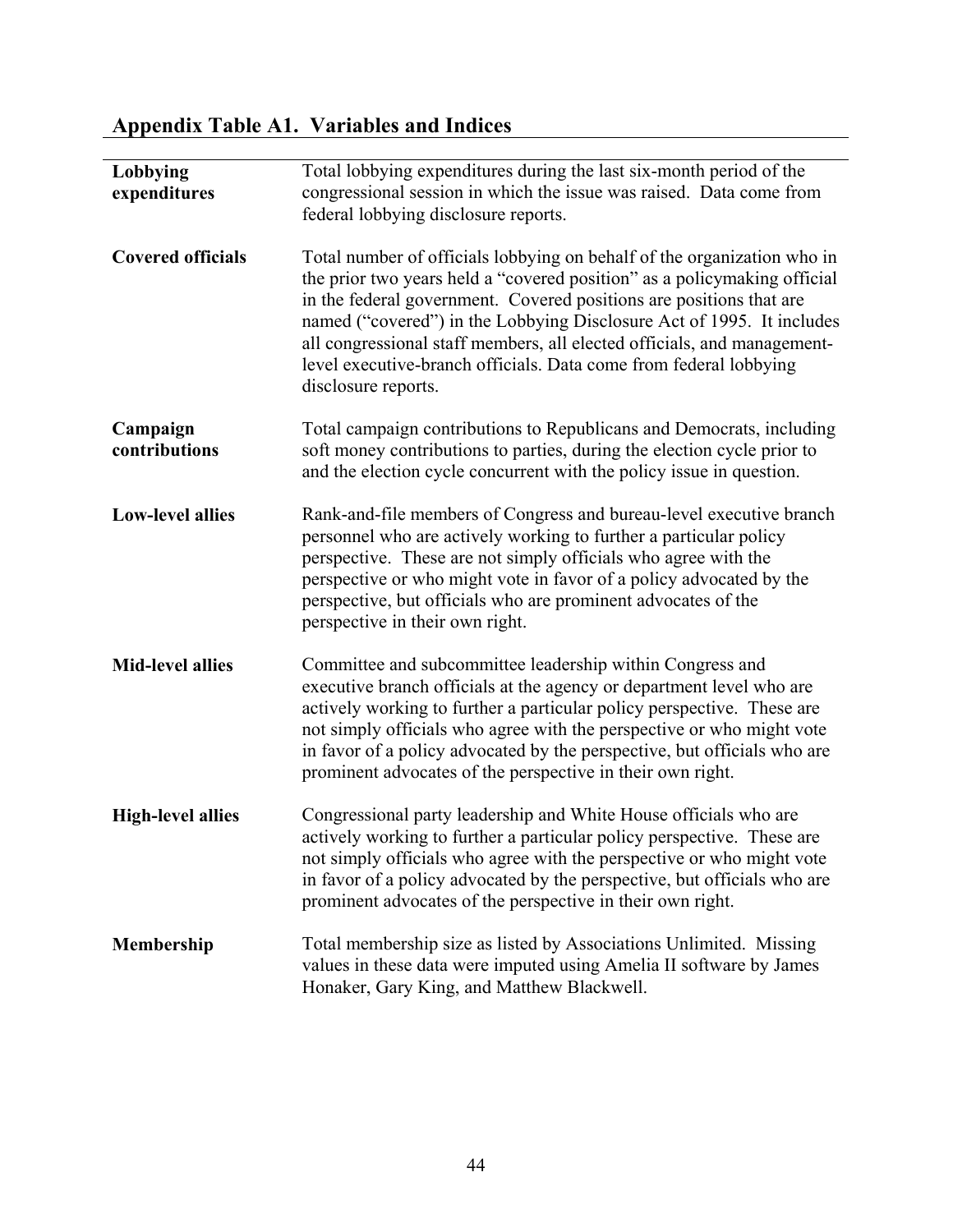| Organizational<br>resources                            | A measure of overall financial resources of associations (including<br>citizen groups, professional and trade associations, unions and others).<br>This index includes the organization's annual budget and staff size,<br>coded from Associations Unlimited, and the organization's assets and<br>annual income, coded from IRS documents. Cronbach's alpha for the<br>index was .913. It has been standardized to vary between 0-1.                                                                                                                                                                                                                              |
|--------------------------------------------------------|--------------------------------------------------------------------------------------------------------------------------------------------------------------------------------------------------------------------------------------------------------------------------------------------------------------------------------------------------------------------------------------------------------------------------------------------------------------------------------------------------------------------------------------------------------------------------------------------------------------------------------------------------------------------|
| <b>Business resources</b>                              | An index of overall business resources, based on annual net income (in<br>millions), annual sales, and overall employees. Data comes from<br>Fortune 500 company profiles for large companies and Dun and<br>Bradstreet's Million Dollar Database for small companies. Missing<br>values in these data were imputed using Amelia II. Because of the<br>highly skewed nature of the sales and employees variables, the index<br>was created using the square root of those variables. Cronbach's alpha<br>for this index was .82. It has been standardized to vary between 0-1.                                                                                     |
| Initial status quo<br>outcome                          | Measures whether the perspective got what it wanted in terms of<br>changes to the status quo before the end of the congressional session in<br>which we began studying the issue (i.e., the date of our first interview<br>on the topic). Status quo is defined as the policy that existed at the time<br>of the initial interviews on the topic. Coded as "2" if the perspective<br>got the outcome it preferred (either the policy changed as it wanted or it<br>didn't change (if that's what the perspective wanted). Coded as "1" if<br>the perspective got part of what it wanted, and 0 if the perspective did<br>not succeed in achieving its policy goal. |
| <b>Initial outcomes</b><br>index                       | This index takes six measures of outcomes, all coded as the status quo<br>variable described above, and combines them to provide a measure that<br>assesses whether the perspective got what it wanted in terms of the<br>federal budget, state and local budget, changes to existing programs,<br>creation of new programs, effects on private actors, and changes in<br>government authority or jurisdiction. It varies between 0 and 12.                                                                                                                                                                                                                        |
| Status quo outcome<br>in subsequent<br><b>Congress</b> | Coded in the same way as the initial status quo win, except that this<br>variable tracks outcomes for the congressional session subsequent to<br>our initial interviews.                                                                                                                                                                                                                                                                                                                                                                                                                                                                                           |
| <b>Outcomes index in</b><br>subsequent Congress        | Coded in the same way as the initial outcomes index, except that this<br>index tracks outcomes for the congressional session subsequent to our<br>initial interviews.                                                                                                                                                                                                                                                                                                                                                                                                                                                                                              |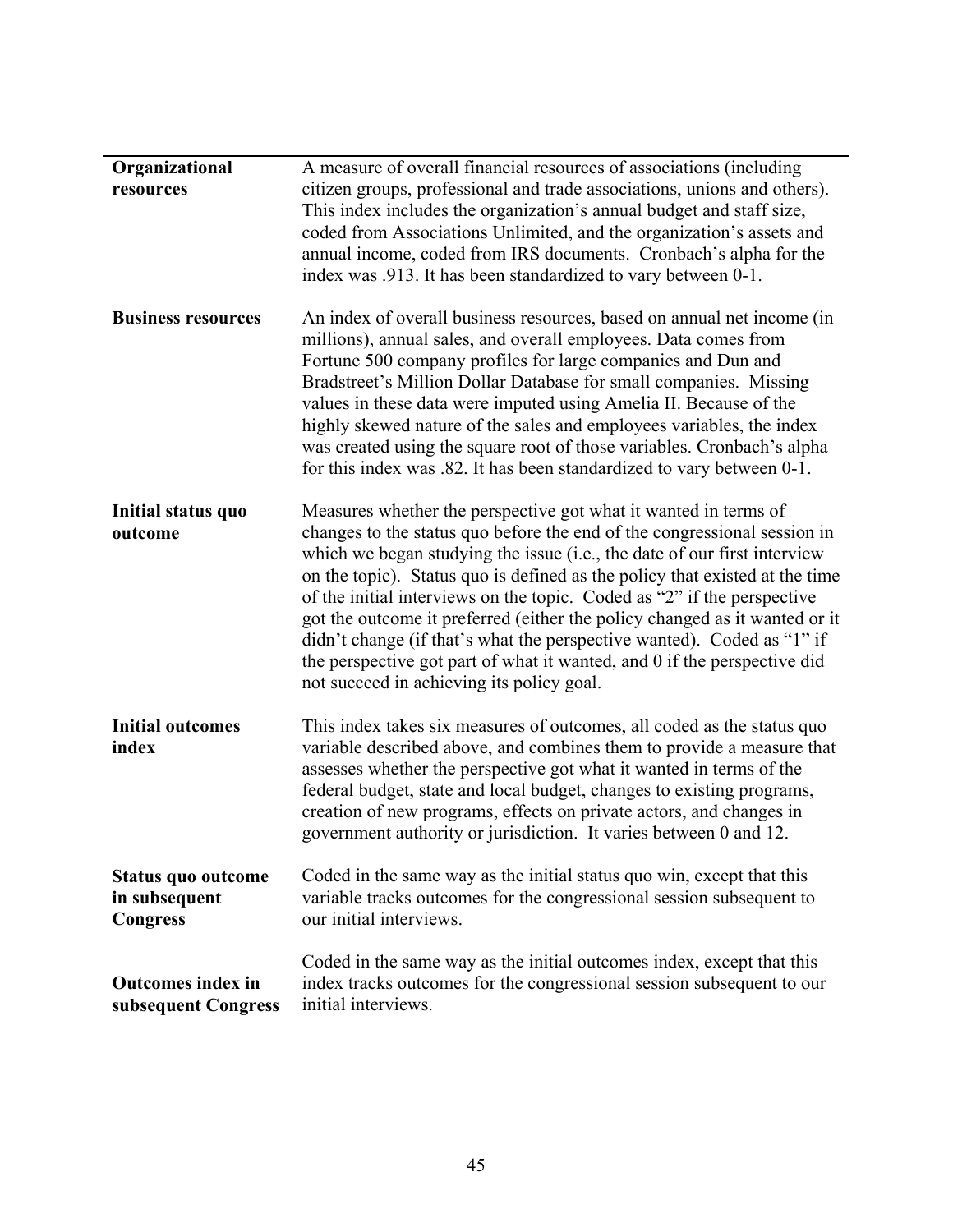# **Table A.2: Issues and Perspectives**

# **1. Managed Care Reform**

- 1 Proponents of a Patient's Bill of Rights
- 2 Opponents of a Patient's Bill of Rights that contains employer mandates

# **2. Patent Extension**

- 1 Proponents of granting patent extension to pipeline drugs
- 2 Opponents of granting patent extension to pipeline drugs

# **3. Infant Hearing Screening**

1 Proponents for funding hearing screenings

# **4. Risk Adjuster**

- 1 Decision maker who supports the imposition of a risk adjuster to limit overpayments (opposed to 3, 4)
- 3 Oppose the imposition of a risk adjuster as currently envisioned by HCFA (opposed to 1, 5)
- 4 Oppose the imposition of a risk adjuster but believe there are bigger Medicare  $& Choice problems to address (opposed to 1, 5)$
- 5 Support the idea of a risk adjuster but believe there are bigger Medicare & Choice problems to address (opposed to 3, 4)

# **5. PAP Screening**

- 1 Proponents for increased Medicare payments for PAP screenings
- 2 Opposed to changing status quo

# **6. Parity for Coverage of Mental Illness**

1 Proponents of coverage parity for the treatment of mental illness under Medicare (and generally)

# **7. Clinical Social Workers**

1 Proponents of excluding CSW's from the bundled payment rules

#### **8. Appropriations for AIDS Drug Assistance Program**

- 1 Proponents of funding ADAP at the level of ADAP Working Group estimate
- 2 Proponents of funding ADAP but not necessarily at the level of ADAP Working Group estimate

#### **10. Providing Health Insurance for the Uninsured**

- 1 Proponents of a refundable tax credit for individuals (between 100 and 150 percent of poverty) that is large enough to purchase health insurance coverage (no direct opponents)
- 2 Proponents of refundable tax credits for individuals (who work but lack insurance) that would not cover the full cost of health coverage (no direct opponents)
- 3 Proponents of income-related refundable tax credits for everyone to purchase health insurance (no direct opponents)
- 4 Proponents of single-payer, universal health insurance coverage (no direct opponents)

# **11. Grad-med**

- 1 Proponents of maintaining or increasing funding for specific segments of the allied health professions either through the status quo or other funding plan (no direct opponents)
- 2 Proponents of changing the rationale/conceptualization of GME from training to enhanced patient care but still funding GME through the status quo funding mechanism (opposed to 3, 4)
- 3 Proponents of an all-payer (or Medicare and all-payer) trust fund to support GME (opposed to 2, 4)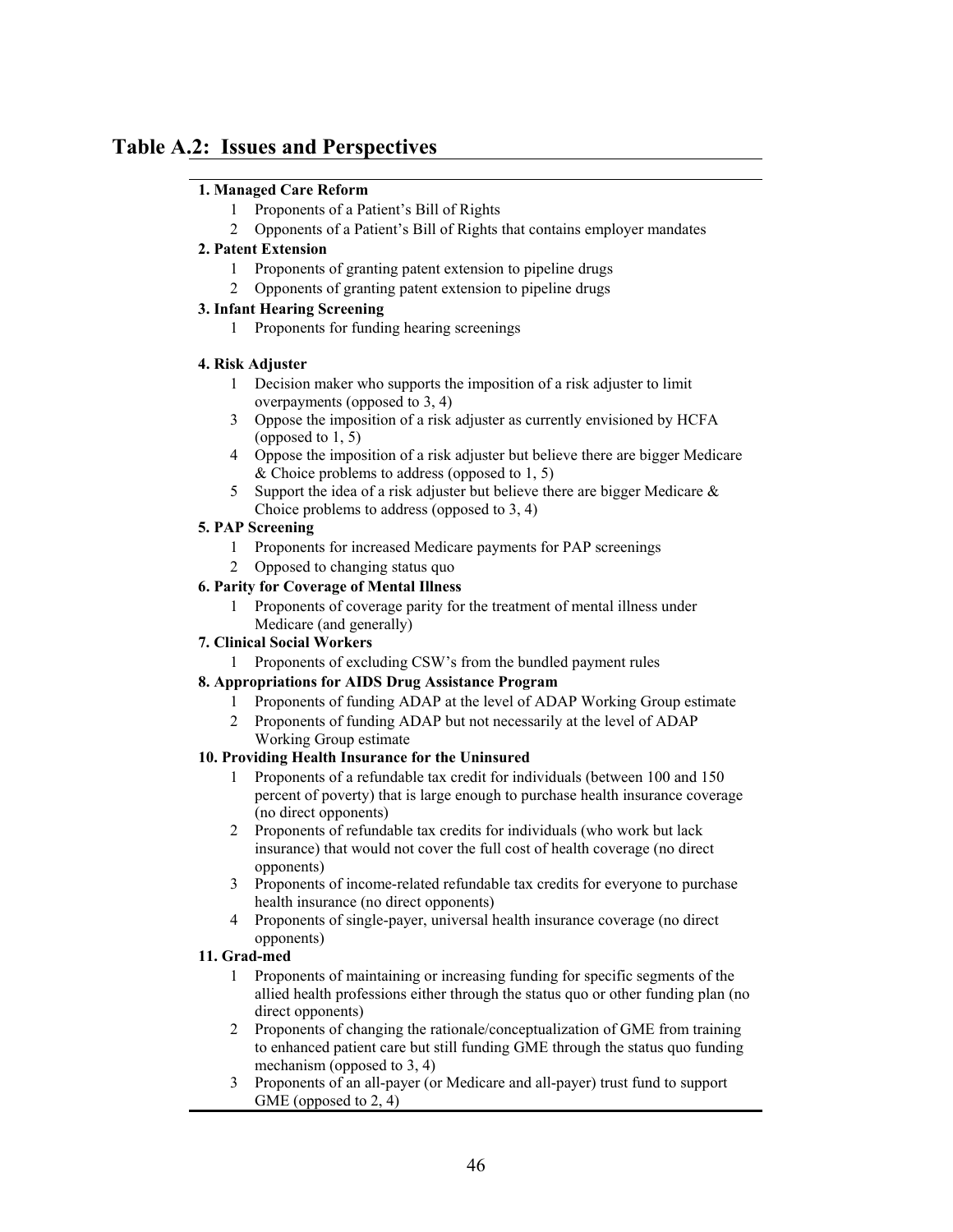4 Proponents of funding GME through an annual appropriation from general revenues (opposed to 2, 3)

# **12. Chiropractic Coverage**

- 1 Proponents of coverage of Chiropractic services
- 2 Opponents of changing regulations to include Chiropractic services

# **13. Contraceptive Coverage**

- 1 Proponents of mandating contraceptive coverage by insurance companies
- 2 Opposed of mandating contraceptive coverage by insurance companies

# **14. Medical Devices**

- 1 Proponents of revising Medicare coverage policies (for procedures, devices, etc.) to increase physician input (no direct opponents)
- 2 Proponents of revising the Medicare review process for assessing coverage of medical devices, imposing non-cost review criteria, and instituting an appeals process (opposed to 3)
- 3 Proponents of imposing a cost-related criteria for the Medicare coverage reviews of medical devices (opposed to 2)

# **15. Disinfectant Byproducts**

- 1 Proponents of decreasing disinfectant byproducts in drinking water (opposed to 2, 3)
- 2 Opposed to (significantly) decreasing disinfectant byproduct levels in drinking water/opposed to switching to alternative (non-chlorine) disinfectants (opposed to 1, 3)
- 3 Proponents of minimizing disinfectant byproduct levels/opposed to major changes in treatment or disinfectant technology (opposed to 1, 2)

# **16. Funding for CH-47**

1 Proponents of increased funding for the CH-47 Chinook Helicopter

# **17. Mine Waste Disposal**

- 1 Proponents of limiting the number of mill sites at mine sites
- 2 Opponents of limiting the number of mill sites at mine sites

#### **19. Broadband Deployment**

- 1 Proponents of revising the 1996 Telecommunications Act to give regional/local phone companies access to other service markets without their opening access to the local service market (opposed to 2)
- 2 Opponents of revising the 1996 Telecommunications Act (opposed to 1)
- 3 Position on 1996 Telecommunications Act unclear; proponents of policies designed to encourage deployment of broadband (no direct opponents)

# **20. Compulsory Licensing**

- 1 Proponents of vaccine R&D tax credit, opposed to compulsory licensing provision/executive order (opposed to 2, 4)
- 2 Proponents of vaccine R&D tax credit, proponents of compulsory licensing provision/executive order (opposed to 1)
- 3 Proponents of vaccine R&D credit, no formal or known position on compulsory licensing provision/executive order (no direct opponents)
- 4 Proponents of compulsory licensing provision/executive order, no formal or known position on the vaccine R&D tax credit (opposed to 1)

#### **21. Postal Service Reform**

- 1 Proponents of modernizing the postal service (opposed to 2, 3)
- 2 Opponents of modernizing the postal service (opposed to 1)
- 3 Proponents of modernizing the postal service in theory but refuses to allow the proposal of perspective one to move forward (opposed to 1)

# **22. Modifying the Food Quality Protection Act**

1 Proponents of modifying the FQPA of 1996 in a way that further regulates how & when the EPA releases and presents safety information about chemicals used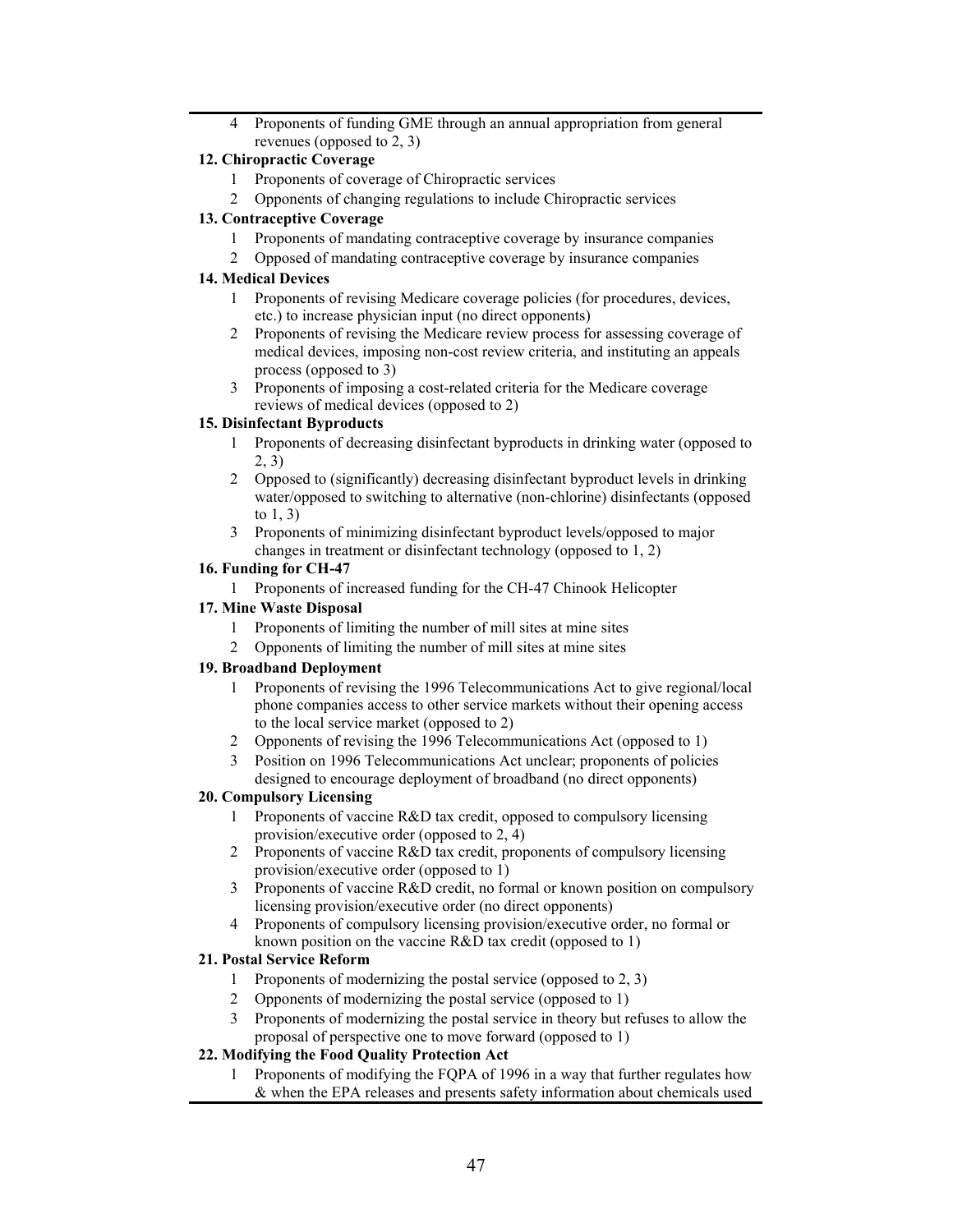in food preparation & production

2 Opponents of modifying the FQPA of 1996.

# **23. CAFE Standards**

- 1 Proponents of increasing the Corporate Average Fuel Economy Standards for light trucks and vans
- 2 Opponents of increasing the standards

# **24. Low Sulfur Gasoline**

- 1 Proponents of Low Sulfur Regulations
- 2 Opponents of Low Sulfur Regulations

# **25. Low Power FM Licenses**

- 1 Proponents of granting Low Power FM Radio Licenses
- 2 Opposed to granting Low Power FM Radio Licenses

# **27. Estate Tax**

- 1 Proponents of repealing the estate tax (opposed to 2)
- 2 Opponents of repealing the estate tax (opposed to 1)
- 3 Advocates of various alterations to the tax, not repeal (not opposed to 1 or 2)

# **28. WEP and GPO**

1 Proponents of repealing or reducing the government pension offset & windfall elimination provision.

# **29. Conservation and Reinvestment Act**

- 1 Proponents of permanent and mandatory funding of conservation programs via CARA/Lands Legacy Initiative with restrictions on how coastal impact funds are used (opposed to 2, 4)
- 2 Proponents of permanent and mandatory funding of conservation programs via CARA/Lands Legacy Initiative but with no restrictions on how coastal impact funds are used (opposed to 1, 4)
- 3 Proponents of permanent and mandatory funding of conservation programs via CARA/Lands Legacy Initiative, generally (opposed to 4)
- 4 Opponents of permanent and mandatory funding of conservations programs via CARA/Lands Legacy Initiative (opposed to 1, 2, 3)

# **40. China Trade (PNTR)**

- 1 Proponents of normalized trade with China
- 2 Opponents of normalized trade with China

# **41. Defense Line Item**

- 1 For
- 2 Against

# **42. Predator Control**

- 1 Proponents of ending funding for federal control of predators on private lands
- 2 Opponents of ending funding for federal control of predators on private lands
- **43. 3% Excise Tax** 
	- 1 Proponents for cutting the 3% excise tax

# **44. Regulation of Internet Prescriptions**

- 1 Proponents of developing increased regulations for internet prescriptions (opposed to 4, 5)
- 2 Proponents of increased federal regulations for internet Prescriptions disclosure only of pharmacy licensing sought (opposed to 4, 5)
- 3 Proponents of increased federal regulations for internet Prescriptions—FDA licensing of internet pharmacies sought (opposed to 4, 5)
- 4 Opponents of increased federal regulations for internet prescriptions—it is a state issue and additional state laws are needed (opposed to 1, 2, 3)
- 5 Opponents of increased federal regulations for internet prescriptions—existing laws need to be better enforced and voluntary efforts encouraged (opposed to 1, 2, 3)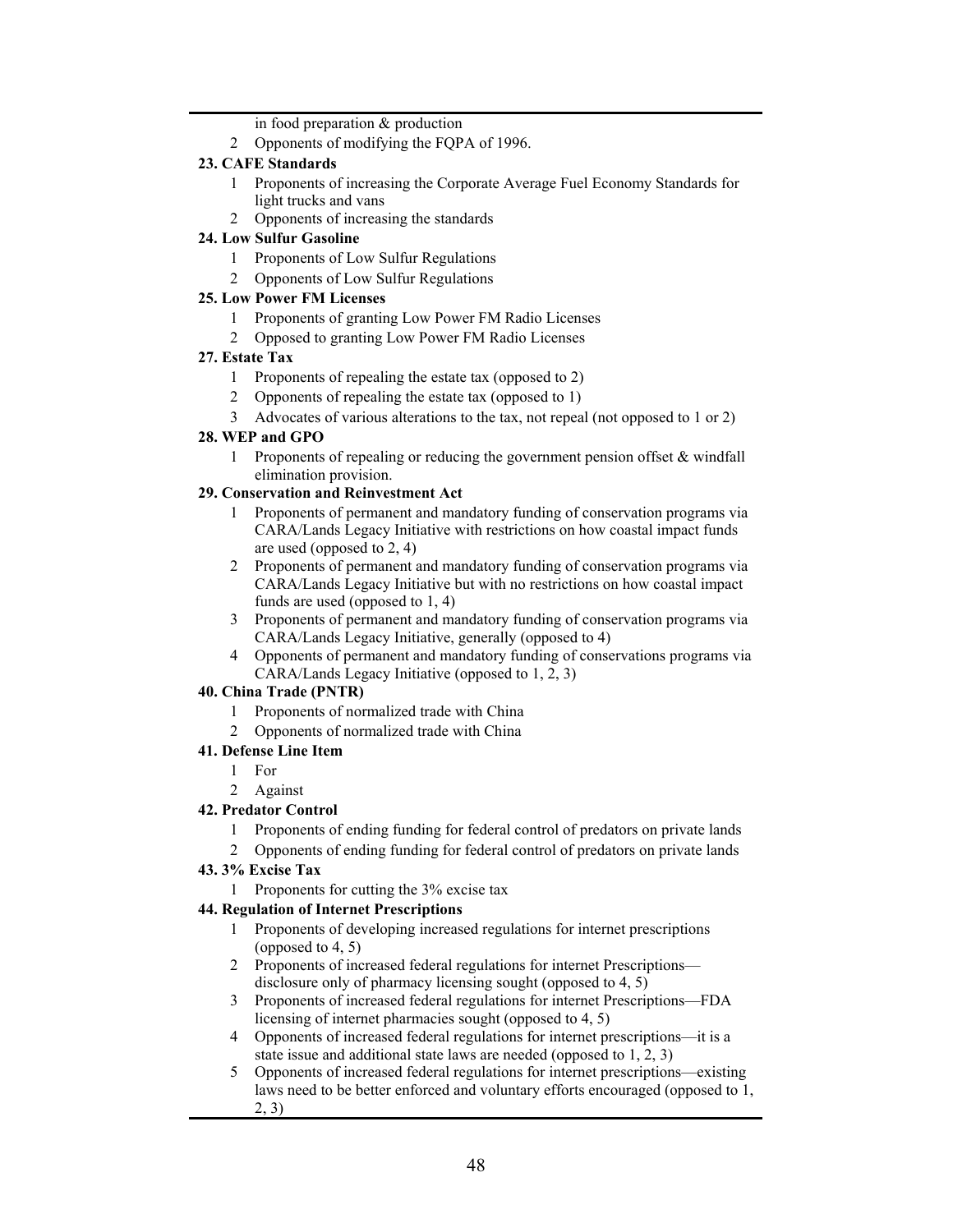- Agrees that illegal prescriptions are a problem, but wants to make sure Congress knows that this actor is not to blame. Wants to make sure that any new regulations don't hurt its business. Wants better enforcement of existing laws but is vague on what other solutions are needed (no direct opponents)
- 7 Wants better patient education about internet prescriptions, but is neutral regarding how this is done (no direct opponents)

# **45. Credit Union Membership**

- 1 Proponents of making it easier to have broad credit union membership
- 2 Opponents of making it easier to have broad credit union membership

#### **46. Bankruptcy Reform**

- 1 Proponents of bankruptcy reform legislation
- 2 Opponents of bankruptcy reform legislation

#### **47. Needlestick Injuries**

- 1 Proponents of a federal law requiring OSHA to draft a regulation requiring hospitals to use "safe" needles so that needlesticks are avoided.
- 2 Opponents of a federal law requiring OSHA to draft a regulation requiring hospitals to use "safe" needles so that needlesticks are avoided.

#### **48. Commuter Rail Subsidies**

- 1 Proponents of giving favored treatment to all commuter rail authorities throughout the country.
- 2 Opponents of giving favored treatment to commuter rail other than Amtrak.

# **49. Criminal Justice Reform**

1 Proponents of changes to the criminal justice system

#### **50. Electric Utility Deregulation**

- 1 Private utilities, which want to minimize the capital gains taxes for selling off part of their businesses as part of deregulation/restructuring. They want to minimize the benefits public power receives, since they are in competition now.
- 2 Public power, which wants greater control over how bond money can be used. They only support tax breaks for private utilities if the spun-off electrical generation is sold to a public entity.

#### **51. Nuclear Waste**

- 1 Proponents of releasing funds that Congress has already collected from nuclear power plants to pay for developing a permanent disposal site.
- 2 Opponents of releasing the funds.

#### **60. Aviation Trust Fund**

- 1 Proponents to mandate aviation trust fund be spent completely on aviation
- 2 Opposed to changing status quo

#### **61. Reauthorization of ESEA, Title I**

- 1 Proponents for reauthorization of ESEA (no direct opponents)
- 2 Proponents for funding through a block grant (opposed to 3)
- 3 Proponents for funding through categorical grants (opposed to 2)

#### **62. Ergonomics Standards**

- 1 Proponents of Ergonomic Regulations
- 2 Opponents of Ergonomic Regulations

#### **63. Individuals with Disabilities Education Act**

- 1 Support IDEA w/ full mainstreaming, access (no direct opponents)
- 2 Support IDEA, general (no direct opponents)
- 3 Support strengthening of rights to discipline kids (no direct opponents)
- 4 Want greater funding of special ed to help schools (no direct opponents)

#### **64. Legal Services**

- 1 Support Legal Services
- 2 Against Legal Services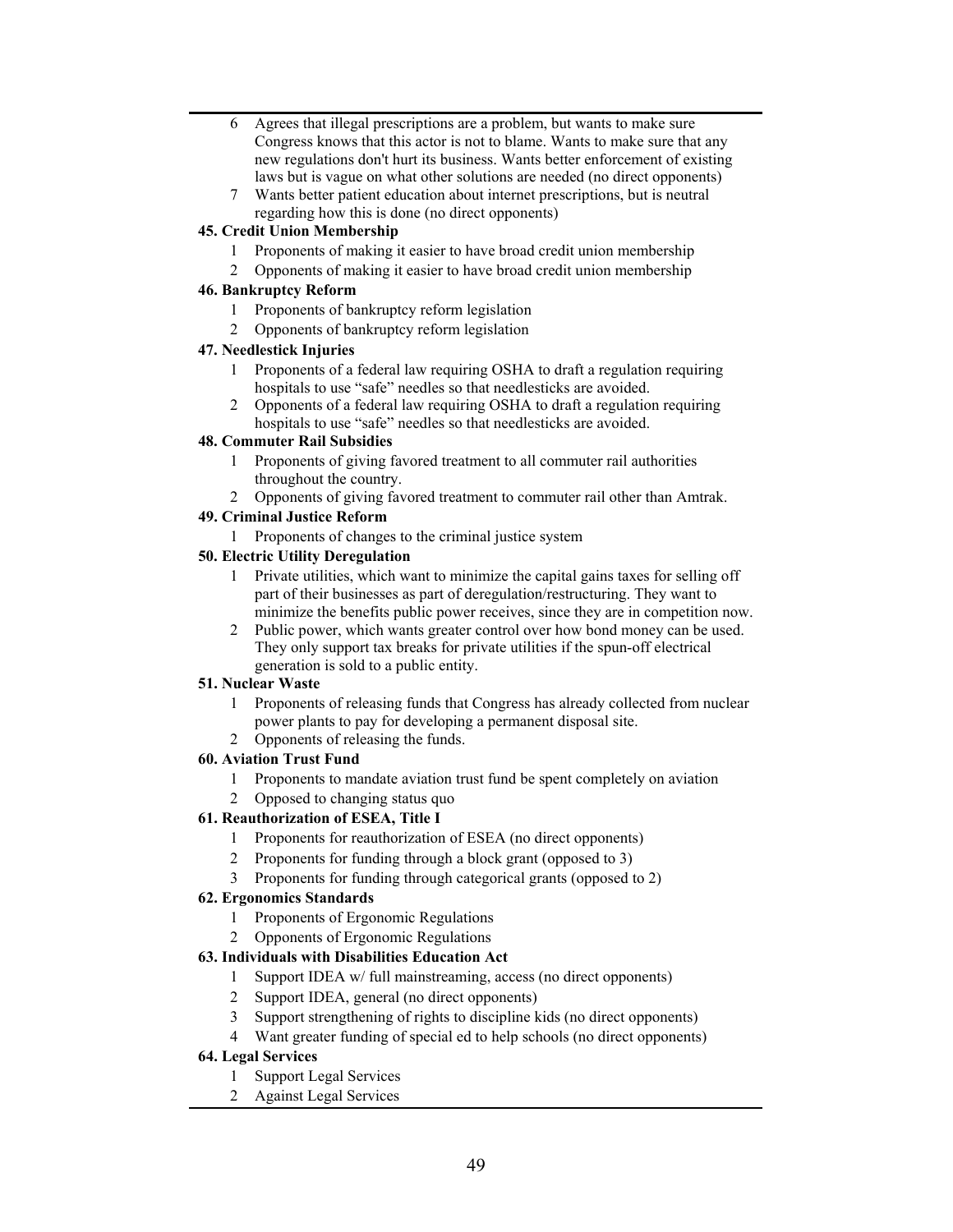# **65. Religious Licenses**

- 1 Proponents of providing educational broadcast licenses to religious organization rather than more expensive standard licenses
- 2 Opponents of providing educational broadcast licenses to religious organization rather than more expensive standard licenses

# **66. Nuclear Repository**

- 1 For Yucca Mountain Nuclear Repository
- 2 Against Yucca Mountain Nuclear Repository

#### **67. Rise in Gasoline Prices**

- 1 Against government intervention to lower gas prices (opposed to 2)
- 2 Support increase in CAFÉ standards (opposed to 1, 3)
- 3 Against Increase in CAFE standards (opposed to 2)

#### **68. Roads in National Forests**

- 1 Proponents of a moratorium on new road building in national forests (opposed to  $2)$
- 2 Supports status quo, allowing new road building in national forests (opposed to 1)
- 3 Want Access to forest roads maintained (no direct opponents)

#### **69. WTO Membership**

- 1 Support renewed membership in the WTO
- 2 Oppose renewed membership in the WTO

#### **70. Airline Merger**

- 1 Proponents of US Air United Airlines merger
- 2 Opponents to US Air United Airlines merger

#### **80. Internet Sales Tax**

- 1 Allow states to collect sales taxes on purchases over the Internet
- 2 Oppose any taxation of Internet commerce

#### **81. Physician Anti-trust Waivers**

- 1 Proponents of physician antitrust waivers
- 2 Opponents of physician antitrust waivers

# **82. Internet Expense Rules**

1 Proponents of changing the tax treatment of interest expenses for foreign subsidiaries of U.S. companies

#### **83. Class Action Reform**

- 1 Proponents of class action reform
- 2 Opponents of class action reform

#### **84. Prevailing Wage Rules**

- 1 Wants to maintain prevailing wage laws like Davis-Bacon
- 2 Wants to move toward repeal of Davis-Bacon law

#### **85. Computer Depreciation**

- 1 Wants to reduce depreciation period for computer equipment (opposed to 2)
- 2 Opposes changes in depreciation because of loss of federal revenue (opposed to 1, 3)
- 3 Wants to overhaul depreciation schedules for all industries (opposed to 2)

#### **86. Right to Carry**

- 1 Favors right-to-carry bills as well as broader gun rights laws (opposed to 2, 3, 4)
- 2 Wants to allow off-duty and retired police officers to carry a concealed gun (opposed to 1, 3)
- 3 Opposes right-to-carry law for officers (opposed to 1, 2)
- 4 Favors gun control but neutral on right-to-carry for police officers (opposed to 1)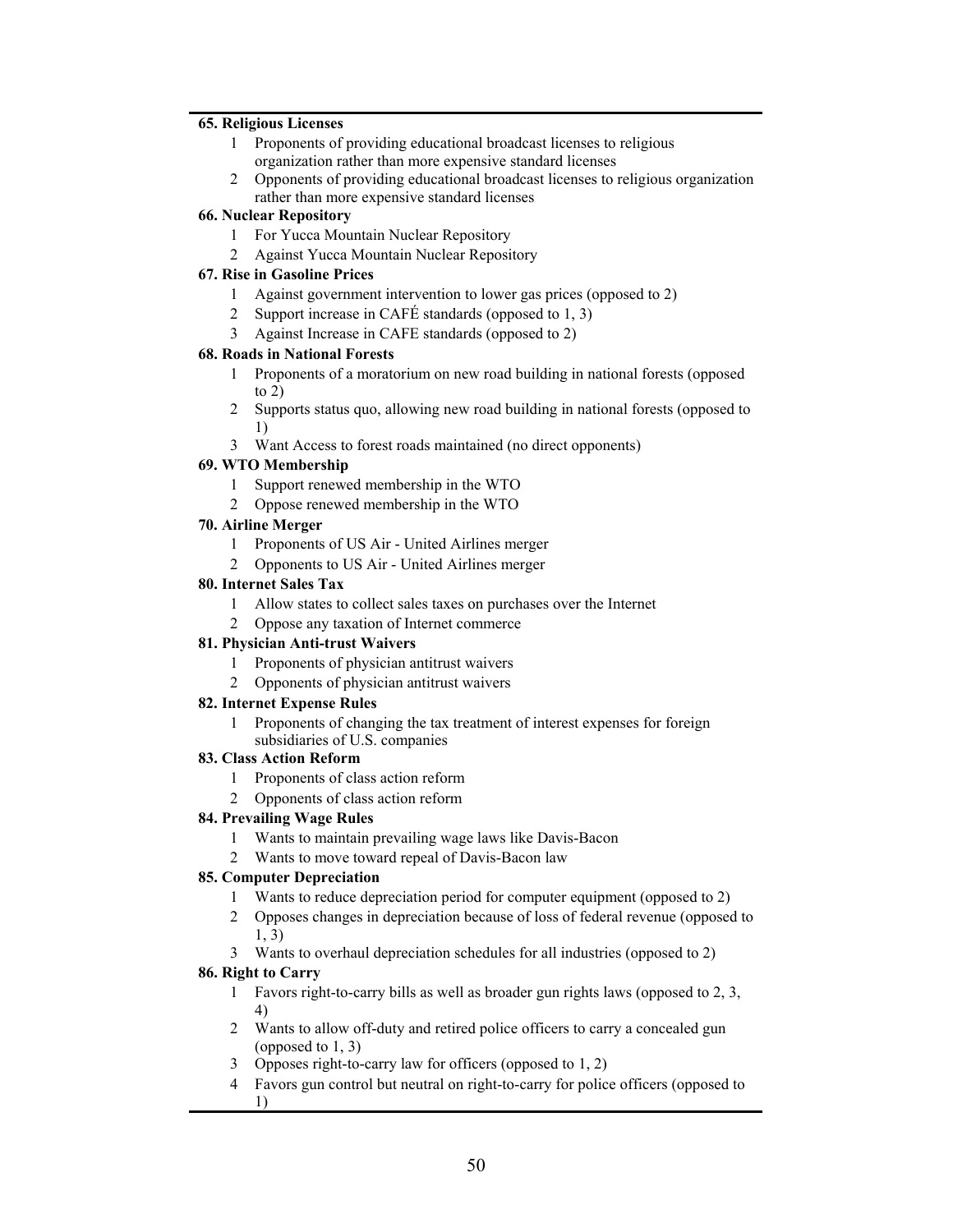#### **87. Late-term Abortions**

- 1 Opposes a ban on late-term abortions
- 2 Supports a ban on late-term abortions

# **90. Export Controls**

- 1 Computer industry against export controls
- 2 National security types for export controls

# **91. Airline Age 60 Rule**

- 1 Opponents of raising mandatory retirement at 60 for commercial airline pilots—airlines, pilots union, younger pilots
- 2 Proponents of raising mandatory retirement at 60 for commercial airline pilots—older pilots

# **92. C-130 Procurement**

- 1 Opponents of procuring new C-130 aircraft vessels
- 2 Proponents of procuring new C-130 aircraft vessels

# **93. OBD Service**

- 1 Proponents of new regulations governing on-board diagnostic service information, tools, and training
- 2 Opponents of new regulations

# **94. Right to Know**

- 1 Opponents of parental consent for non-emergency health service in school setting
- 2 Proponents of parental consent—pro-life advocates

# **95. Cuba Sanctions**

- 1 Proponents of complete repeal of trade sanctions with Cuba (opposed to 3)
- 2 Proponents of partial repeal trade sanctions with Cuba for food and medicine (opposed to 3)
- 3 Opponents of repeal of trade sanctions with Cuba—support status quo (opposed to 1, 2)

#### **96. Newspaper Crossownership**

- 1 Proponents of new rule to allow newspapers and TV stations to be owned by the same company, in the same market—repeal status quo rule banning crossownership
- 2 Opponents of new rule to allow newspapers and TV stations to be owned by the same company, in the same market—maintatin status quo rule banning crossownership

#### **97. Steel Safeguard**

- 1 Proponents of steel safeguard investigation and increased tariffs—Domestic steel manufacturers/suppliers
- 2 Opponents of steel safeguard investigation and tariffs—Domestic consuming industries that purchase raw steel for manufacturing

#### **100. NAFTA Foreign Investment Reform**

- 1 Proponents of re-negotiating Chapter 11 of NAFTA
- 2 Opponents of re-negotiating Chapter 11 of NAFTA

#### **101. Medicare Prescription Drug Coverage**

- 1 Proponents of new Medicare prescription drug coverage, to be administered by private insurance companies (that would not institute price controls) (opposed to  $2)$
- 2 Proponents of new Medicare prescription drug coverage, to be administered by HCFA/state Medicare agencies (that would have authority to institute price controls) (opposed to 1)
- 3 Proponents of new Medicare prescription drug coverage, with concerns about solvency of overall Medicare program—service providers do not want to lose income source to new program (no direct opponents)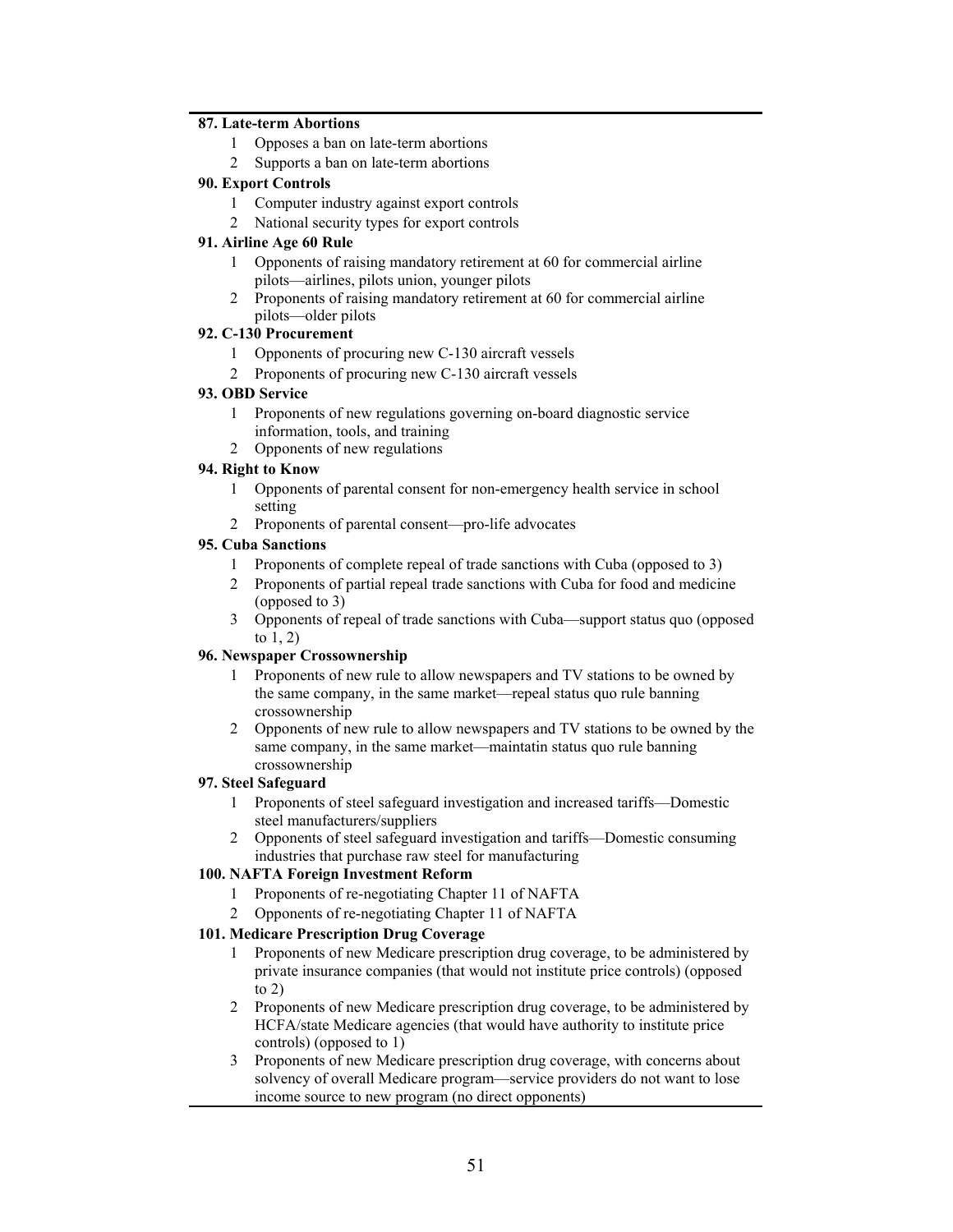# **102. Terrorism Re-insurance**

- 1 Opponents of creating terrorism reinsurance program
- 2 Proponents of creating terrorism reinsurance program

# **103. Outsourcing Reform**

- 1 Proponents of status quo government contract practices
- 2 Opponents of status quo government contract practices

#### **104. Military Property Movement**

- 1 Proponents of status quo competition for military personnel movement and storage services
- 2 Opponents of status quo competition for military personnel movement and storage services

#### **105. Predatory Lending**

- 1 Proponents of reforming RESPA, requiring more disclosure of fees/costs; opposed to "bundling" realty/mortgage services
- 2 Proponents of reforming RESPA by "bundling" realty/mortgage services

#### **106. Open Access 2**

- 1 Proponents of requiring owners of broadband infrastructure to give access to Internet service providers/other media—ISPs, phone companies, consumer groups
- 2 Opponents of requiring owners of broadband infrastructure to give access to Internet service providers/other media—cable companies

#### **107. Maritime Security Act**

1 Proponents of increased funding for Maritime Security Fleet

#### **108. Food Allergen Labeling**

- 1 Proponents of status quo voluntary food allergen labeling
- 2 Opponents of status quo voluntary food allergen labeling

#### **109. Bear Protection**

- 1 Proponents of prohibiting trade of black bear viscera
- 2 Opponents of prohibiting trade of black bear viscera

#### **110. TANF Employment Training Services**

- 1 Proponents of raising years of vocational education training allowed during TANF eligibility to from 12 to 24 months, reducing "priority activities" from 24 hours/week to 20 hours/week
- 2 Opponents of raising years of vocational education training allowed during TANF eligibility to from 12 to 24 months, reducing "priority activities" from 24 hours/week to 20 hours/week

#### **115. Derivatives**

- 1 Proponents of SEC regulation of Over-the-Counter derivatives
- 2 Opponents of SEC regulations of Over-the-Counter derivatives

#### **116. WI and RSF**

- 1 Proponents of increasing funding for water infrastructure through state revolving funds
- 2 Opposed to funding water infrastructure through federal funds

#### **117. Effluent Limitation**

1 Opponents to strict EPA effluent limitation guidelines for transportation equiptment cleaning

#### **118. Optometric Funding**

1 Proponents of graduate medical clinical education training for optometry

#### **119. Student Visas / Lab Security**

- 1 Proponents of stricter regulations concerning national security and terrorism
- 2 Opposed to strict regulation, support moderate regulations concerning foreign students or laboratory security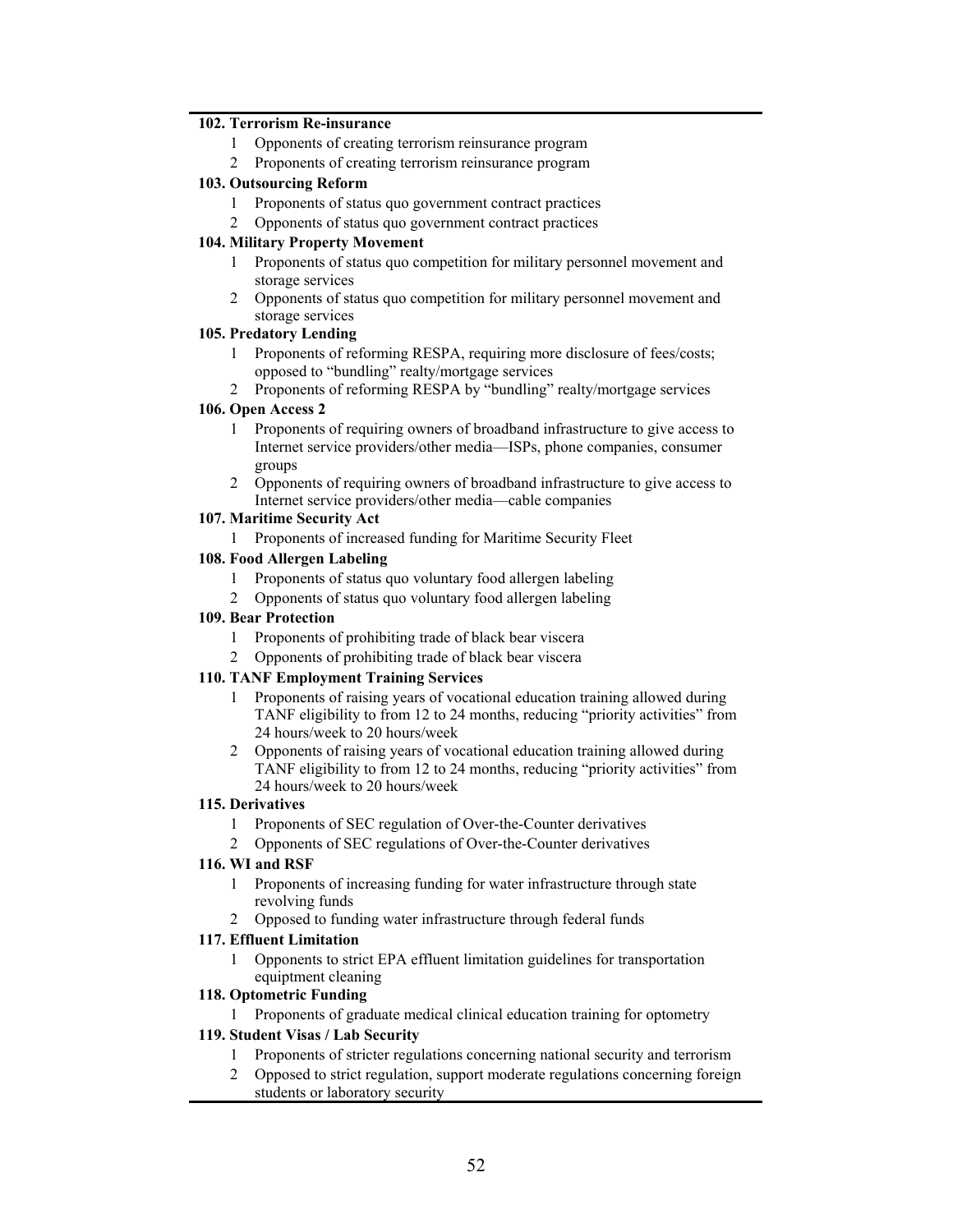# **120. Disabled TANF**

1 Proponents of special measures to aid disabled recipients of Temporary Aid to Needy Families, (including more moderate time requirements, lower maximum number of work hours, and including treatment time and care of disabled individuals as working hours)

# **121. Human Cloning**

- 1 Proponents of a ban on all forms of human cloning
- 2 Opponents of a ban on all forms of human cloning (but may support ban on reproductive cloning specifically)

# **122. EA-6B Prowler**

1 Proponents of increased funding of development and research for an alternative the the Electronic Attack aircraft - the EA-6B Prowler

# **123. Farm Bill**

- 1 Proponents of Price supports (opposed to 2, 3)
- 2 Opponents of Price supports (opposed to 1, 3)
- 3 Proponents of provisions protecting smaller (alternative) farmers (opposed to 1, 2)
- 4 Proponents of environmental and animal welfare provisions within Farm Bill (no direct opponents)

# **124. Wind Energy**

- 1 Proponents of renewing the tax credit for producers of wind energy
- 2 Opponents of renewing the tax credit for producers of wind energy

# **125. Smart Growth & Transportation**

- 1 Proponents of funding "SMART" transportation programs in the Transportation reauthorization
- 2 Proponents of funding all, and especially large, transportation programs

# **126. CAFE Standards 2**

- 1 Proponents of increased CAFÉ standards
- 2 Opponents of increased CAFÉ standards

# **127. Basic Education**

1 Proponents of increasing funding for international basic education programs

# **128. PURPA**

- 1 Proponents of maintaining PURPA protections for co-generation facilities
- 2 Opponents of maintaining PURPA protections for co-generation facilities

# **129. Recreation Marine**

1 Proponents of excluding recreational marine facilities from longshoreman insurance requirements

#### **130. Public Safety Officers**

1 Proponents of extending federal housing programs to federal public safety officers

# **131. Affiliate Relationships**

- 1 Proponents of proposed FERC regulation of affiliate relationships between members of corporate families, in both the natural gas and electricity industries (opposed to 2)
- 2 Opponents of increasing regulation of affiliate relationships between members of corporate families, in both the natural gas and electricity industries (opposed to  $1)$
- 3 Not opposed to all aspects of the FERC regulations but seeking a special exemption (no direct opponents)

# **132. Math / Science Funding**

- 1 Proponents of increasing funding for Math and Science partnerships program, regardless of government body overseeing the program (no direct opponents)
- 2 Proponents of increasing funding for Department of Education's Math and